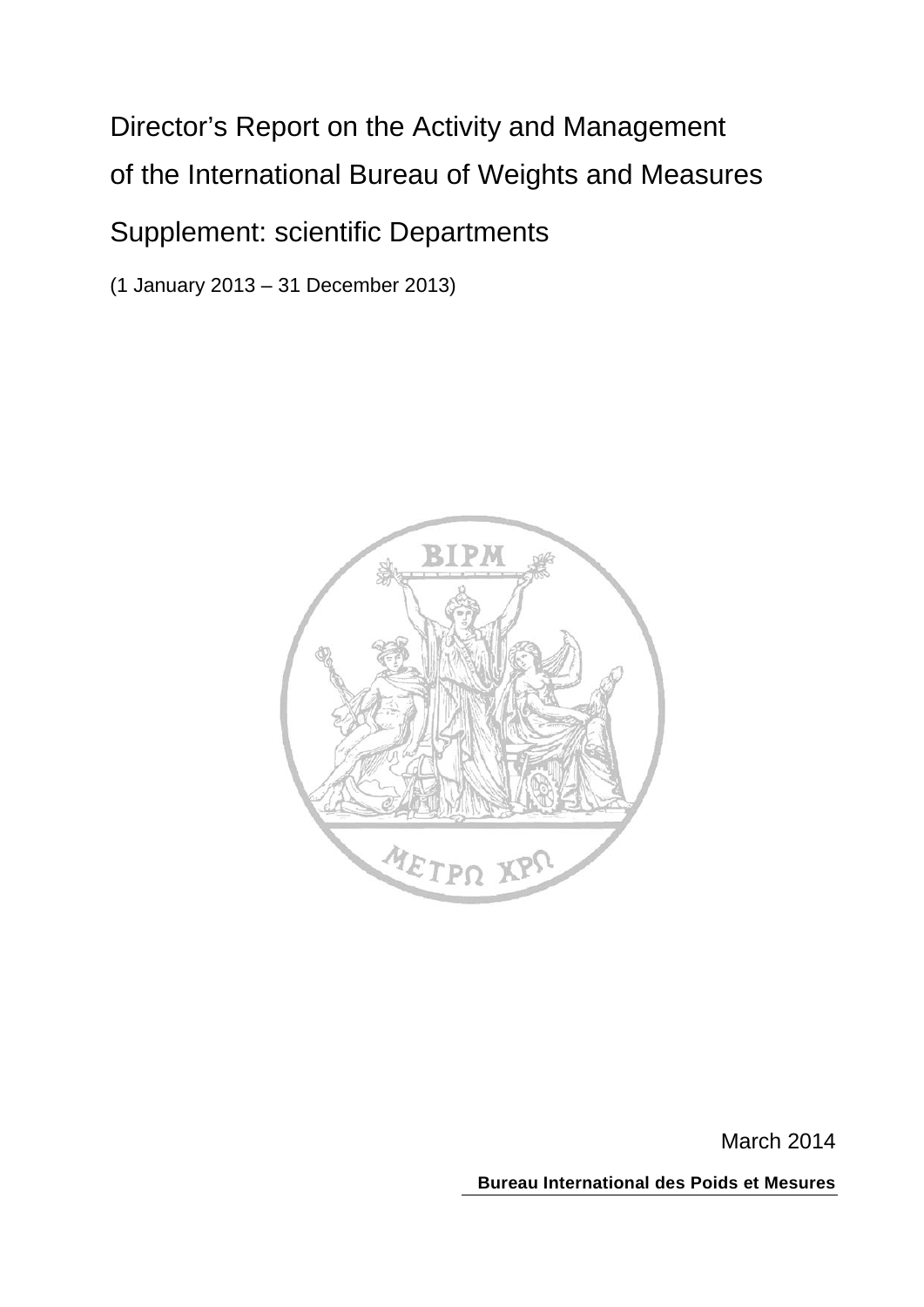# **BIPM Mass Department Interim Director: M. Stock[1](#page-1-0) (1 January 2013 to 31 December 2013)**

### **1.1 Measurement services**

### 1.1.1 Calibrations

 $\overline{a}$ 

### *1.1.1.1 Calibrations of 1 kg prototypes and stainless steel standards* (P. Barat)

From 1 January to 31 December 2013, certificates were issued for the following 1 kg prototypes in platinumiridium: No. 2 (Romania), No. 3 (Spain), No. 4 (USA) and No. 70 (Germany). Calibration of the 1 kg prototype No. 12 for the Russian Federation was started in 2013 and will be completed in early 2014. One certificate was issued for a 1 kg mass standard in platinum-iridium designated "A" (NPL, UK).

Certificates for 1 kg mass standards in stainless steel were issued: four for the NML-SIRIM (Malaysia) and one for the INM (Romania). Calibrations were carried out in 2013 for one 1 kg mass standard in stainless steel from the LATU (Uruguay), three from the IPQ (Portugal) and two from the VSL (the Netherlands). The certificates for these calibrations will be issued in early 2014.

In preparation for the expected redefinition of the kilogram, the Mass Department is carrying out a series of "extraordinary calibrations" with respect to the International Prototype of the Kilogram (see §1.1.1.2). As a consequence of the high priority attached to this work and the heavy workload associated with this calibration campaign, the Mass Department temporarily suspended the mass calibration service from October 2013. The BIPM will inform the NMIs when the mass calibration service is to be restarted.

Since 1993, the BIPM Mass Department has offered National Metrology Institutes (NMIs) a service to determine the magnetic properties of new 1 kg mass standards in stainless steel in order to check their conformity with the technical requirements for primary mass standards. Due to the high priority being given to the upcoming redefinition of the kilogram and consequently to the BIPM watt balance, it was decided to suspend this service.

#### *1.1.1.2 Extraordinary calibrations with respect to the IPK for the redefinition of the kilogram* (P. Barat)

As requested by the Consultative Committee for Mass and Related Quantities (CCM) and following an announcement of intent to the CIPM in October 2011, the BIPM intends to carry out calibrations in air of 1 kg platinum-iridium (Pt-Ir) prototypes for NMIs involved in experimental determinations of the Planck constant, *h*, and the Avogadro constant,  $N_A$ , as well as determinations in vacuum of two silicon spheres used in the Avogadro Project. The establishment of improved traceability to the International System of Units (SI) by making use of the IPK is considered to be an essential step toward the planned redefinition of the kilogram by the CCM. It will be the first time that the IPK has been used since the Third Periodic Verification of National Prototypes of the Kilogram (1988-1992).

This work will be carried out in two phases. Phase 1 will consist of determining how much the mass of the IPK has increased since its last cleaning and washing carried out at the end of the Third Verification, approximately 20 years ago. The official copies will be included in these measurements as well as the BIPM's collection of eight 1 kg working standards in Pt-Ir and the two prototypes that are reserved for exceptional use. The effect of cleaning and washing on the IPK and its six official copies will be studied, and then the mass of the remaining artefacts will be determined with respect to the IPK. Following these studies, the masses of the BIPM working standards with respect to the IPK will be known with minimal uncertainty.

Phase 2 will consist of calibrating a selection of Pt-Ir prototypes used by NMIs that contribute to the redefinition

<span id="page-1-0"></span> $1$  A Picard (Director of the Mass Department) was absent in 2013 due to ill health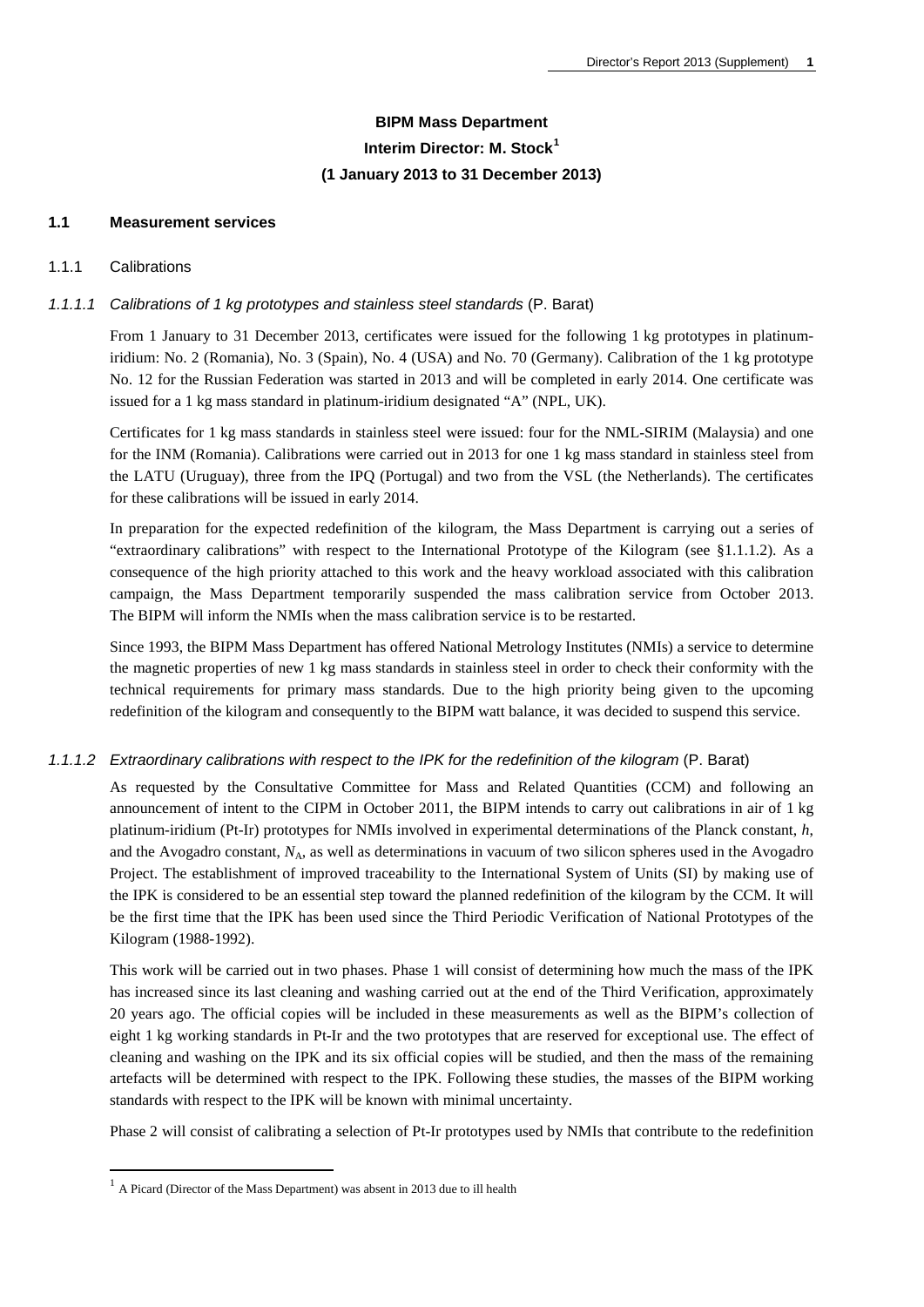of the kilogram with respect to the BIPM working standards linked to the IPK during Phase 1. In parallel we will determine the mass of the  $^{28}Si$  spheres AVO28-S5 and AVO28-S8 in the context of the programme already agreed by the CCM Working Group on the Avogadro Constant (WGAC). Although the mass of the spheres will be determined using a vacuum comparator, none of the Pt-Ir standards mentioned above, including the IPK and its six official copies, will be used in vacuum. The transfer of the mass unit from air to vacuum is made using surface artefacts developed by the BIPM and which have already been used successfully in the Avogadro project.

Phase 1 was launched in December 2013 and involves only BIPM working standards in Pt-Ir in order to select two working standards on the basis of their stability as reference standards for the measurements that involve the IPK and its six official copies. Comparisons among the IPK, its six official copies, two BIPM prototypes reserved for exceptional use and the two selected working standards have been undertaken to establish baseline values prior to any cleaning-washing operations. The process of cleaning-washing started at the end of December 2013. Phase 1 is expected to be completed by the end of February 2014.

A detailed report of the results will be presented at the next CCM meeting in February 2015.

### *1.1.1.3 Mass determinations for the BIPM Ensemble of Reference Mass Standards* (P. Barat)

The BIPM Ensemble of Reference Mass Standards (ERMS) comprises four 1 kg Pt-Ir cylinders, four 1 kg stainless steel cylinders and four 1 kg natural silicon spheres. In addition to these 12 mass standards, two surface artefacts (stacks), one in Pt-Ir and the other in stainless steel, each consisting of a stack of eight discs, are part of the ensemble. A second stack in stainless steel and one in silicon, consisting of seven discs, will be added in 2014.

Each storage condition (air, nitrogen, argon and vacuum) will receive one 1 kg Pt-Ir cylinder, one 1 kg stainless steel cylinder, one 1 kg natural silicon sphere and one surface artefact (in Pt-Ir for air, in stainless steel for argon and nitrogen environments, and in natural silicon for vacuum).

Before the mass standards are placed definitively in their respective storage containers, the mass stability has been investigated in air. This preliminary study shows that the behaviour of the 1 kg Pt-Ir cylinders is similar. A mass increase of about  $2 \mu$ g was observed over a period of one year. The mass stability for the four 1 kg stainless steel cylinders has been between 2 µg and 4 µg over the last six months. Both surface artefacts showed a mass stability of about 1 µg to 2 µg over a period of one year.

Knowing that the combined standard uncertainty for the mass determination of 1 kg Pt-Ir mass standards is 7  $\mu$ g and for 1 kg mass standards in stainless steel is  $15 \mu$ g, these results reveal a good mass stability of these standards in air and reinforce our decision that 2014 will be the starting point for the definitive placement of these standards in their respective environments.

Volume determinations of three of the four natural silicon spheres were carried out in 2013 by the NMIJ/AIST (Japan). The fourth was carried out by the PTB (Germany). The PTB is also performing surface characterization of all the spheres; this work will be completed in 2014. The BIPM Mass Department appreciates the PTB's contribution and thanks them for their strong support. As soon as the Mass Department receives the four natural silicon spheres, a mass stability study will be undertaken in air before placing them in their respective storage conditions.

### *1.1.1.4 Volume calibrations of mass standards* (C. Goyon-Taillade and F. Idrees)

Density determinations of four new 1 kg prototypes have been carried out. In addition, the volume was determined for one stack of eight Pt-Ir disks that belong to the NIST (USA).

To improve the hydrostatic weighing facility, work is in progress to replace doubly distilled water, used as the density reference, by two 500 g cylinders of single-crystal silicon in a transfer liquid other than water.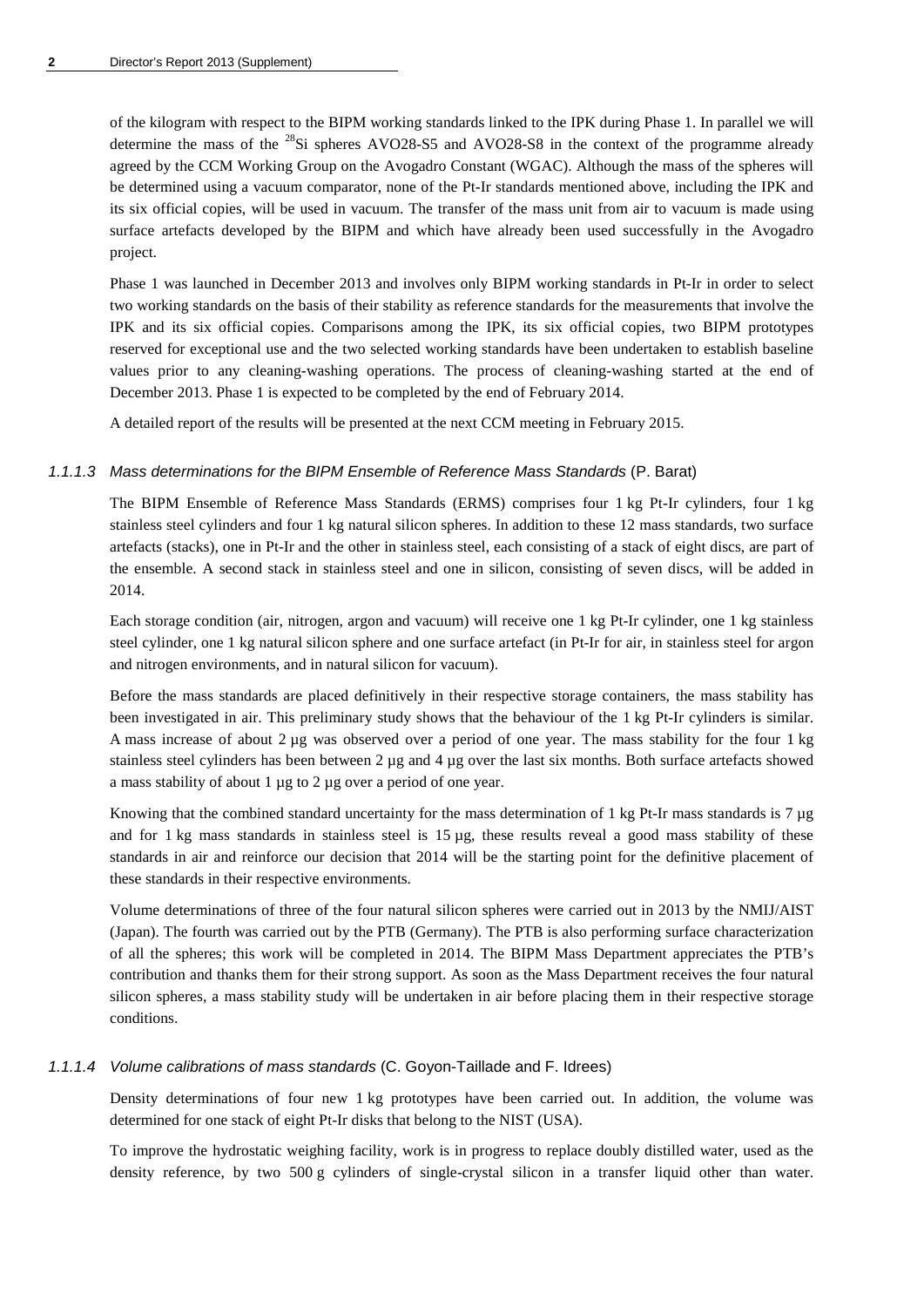The densities of the two cylinders were determined by the NMIJ/AIST. New software has been written for data acquisition and analysis. We plan to improve the measurement algorithm so that the balance sensitivity would be determined during each weighing series. At present, the sensitivity is determined separately, just prior to weighing the mass standards.

Following completion of the cleaning process, volume calibration was carried out on the stainless steel samples which are dedicated for surface analysis and which are linked to the Ensemble of Reference Mass Standards (ERMS) experiment (see §1.5).

### *1.1.1.5 Pressure* (C. Goyon-Taillade and F. Idrees)

Calibration of BIPM manometers, with respect to the pressure balance maintained by the Mass Department were carried out during three campaigns in 2013. Nineteen internal certificates were issued.

### *1.1.1.6 Quality Management System* (P. Barat, C. Goyon-Taillade and F. Idrees)

In conformity with the BIPM Quality Management System (QMS), the mass service and the internal pressure calibration service underwent successful external audits. These peer-reviews were carried out by Dr P. Fuchs (METAS) for mass and volume measurement capabilities and by Mr P. Otal (LNE) for pressure measurement.

### 1.1.2 Comparisons (P. Barat, C. Goyon-Taillade and A. Picard)

The BIPM is the pilot laboratory for the key comparison [CCM.M-K4](http://kcdb.bipm.org/appendixB/KCDB_ApB_info.asp?cmp_idy=403&cmp_cod=CCM.M-K4&prov=exalead) with 16 participants, organized in four petals. Each participating NMI has determined the masses of two 1 kg mass standards in stainless steel. Measurements were carried out between September 2011 and April 2012. The Draft A report was sent to the participants last November and the deadline for comments is 21 January 2014.

### 1.1.3 Support for NMIs (P. Barat)

The realization of the new kilogram definition by watt balances or the x-ray crystal density method (usually referred to as the Avogadro method) must be made under vacuum. As a consequence, the laboratories involved in these experiments are required to evaluate the amount of water desorbed from the test artefacts when they are transferred from air to vacuum., The BIPM is able to provide this service using its surface artefacts for laboratories that are not able to characterize their own test standard with respect to the air/vacuum transfer. At the request of the NRC, the BIPM conducted a study of the water sorption effect on the 1 kg prototype No. 50 following air/vacuum transfers.

#### 1.1.4 Mass comparators to support the measurement services (P. Barat)

The Mass Department has three 1 kg mass comparators: the Metrotec from Mettler-Toledo which only works in air and the M\_one 6V-LL from Mettler-Toledo and the CCL1007 from Sartorius, both of which work in air/gas and vacuum environments.

Until now, mass calibrations provided for NMIs of Member States have been performed with the Metrotec mass comparator only. As mentioned in §1.3, the realization of the new kilogram definition must be made under vacuum. In order to anticipate the expected redefinition of the kilogram, the M\_one 6V-LL and CCL1007 mass comparators have been integrated into the BIPM QMS for mass calibrations carried out not only in air but also under vacuum from October 2013.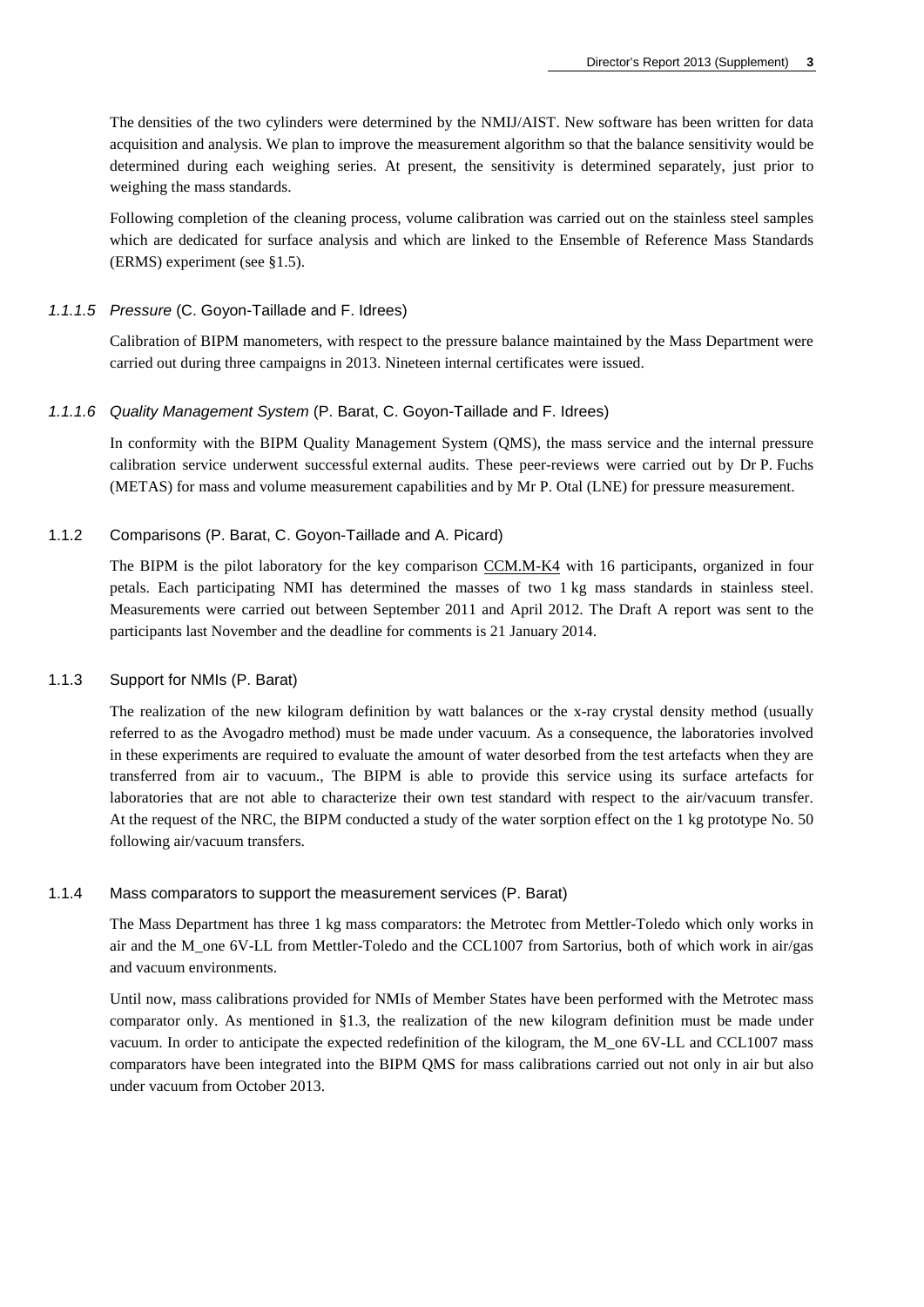### **1.2 Manufacturing 1 kg artefacts in platinum-iridium for NMIs** (F. Boyer - BIPM Workshop)

Four new 1 kg mass prototypes were manufactured at the BIPM in 2013: three for the NIST (USA) and one for the NRC (Canada). One platinum-iridium surface artefact consisting of a stack of eight discs, each separated by three rods, was manufactured for the NRC (Canada).

### **1.3 Cooperation between the METAS and the BIPM** (P. Fuchs (METAS) and P. Barat)

In preparation for the *mise en pratique* of the new definition of the kilogram, cleaning efficiency is currently being investigated under the umbrella of the European Metrology Research Programme (EMRP) as a Joint Research Programme (JRP) designated as SIB-05 (NewKILO): "Developing a practical means of disseminating the redefined kilogram".

Within this framework, the BIPM and the METAS are undertaking a study which is focused on cleaning effects on 1 kg Pt-Ir mass standards. Three cleaning methods are under investigation: the nettoyage-lavage technique (BIPM method), hydrogen low-pressure plasma cleaning (METAS method) and UV/Ozone cleaning (NPL method).

Two aspects are evaluated in the comparison: the amount of contaminants removed after cleaning and the mass stability of the 1 kg mass standard after cleaning.

To accomplish this study, two of the cleaning methods (hydrogen low-pressure plasma cleaning and UV/Ozone cleaning) are performed by the METAS using its own equipment. Chemical analysis of the surface of the standard is carried out before and after each cleaning operation, using the METAS XPS system as well as mass measurements to determine the effect of each cleaning operation using METAS mass comparators. Mass measurements to determine the stability of the 1 kg mass standard in Pt-Ir will be carried out at the BIPM.

This study started in April 2011 with a one-year investigation into the mass stability of a 1 kg Pt-Ir mass standard after having proceeded to the BIPM cleaning method. No chemical analysis of the surface of the standard was performed so as not to change the behaviour of the standard due to XPS measurements which are carried out under ultra-high vacuum. The 1 kg mass standard was then exposed to laboratory air at the BIPM from April to June 2012 in order to achieve natural contamination of its surface. Further to this contamination, the 1 kg mass standard was cleaned three times using the hydrogen low-pressure plasma method at the METAS. This time, chemical analyses of the surface were performed before and after each cleaning operation. The mass stability was studied over 10 months at the BIPM. From April to June 2013, the 1 kg mass standard was contaminated in the same way as before. In August 2013, the 1 kg mass standard was cleaned two times using the BIPM method but this time a chemical analysis of its surface was carried out before and after each cleaning. Determination of the mass stability has been ongoing since August 2013.

A complete and detailed report will be issued at the end of the study, after evaluation of the UV/Ozone cleaning method.

P. Barat would like to thank the METAS, particularly Peter Fuchs, Kilian Marti and Stefan Russi for their strong support and warm welcome.

### **1.4 A new analysis of BIPM historical mass comparison data** (C. Goyon-Taillade and E. de Mirandés)

A new analysis of all available experimental data from historical mass comparisons at the BIPM during the period 1889 to 2009 has been undertaken. The purpose of this analysis has been to carry out an independent data treatment taking advantage of modern computational tools and to compare the results with the mass values historically assigned by the BIPM to the international prototype of the kilogram (IPK, when it had not been cleaned), its six official copies and 11 BIPM working standards during the period.

Two different approaches have been developed successfully. One of them has aimed at re-treating the data while respecting most of the hypotheses historically used by the BIPM on the temporal evolution of those mass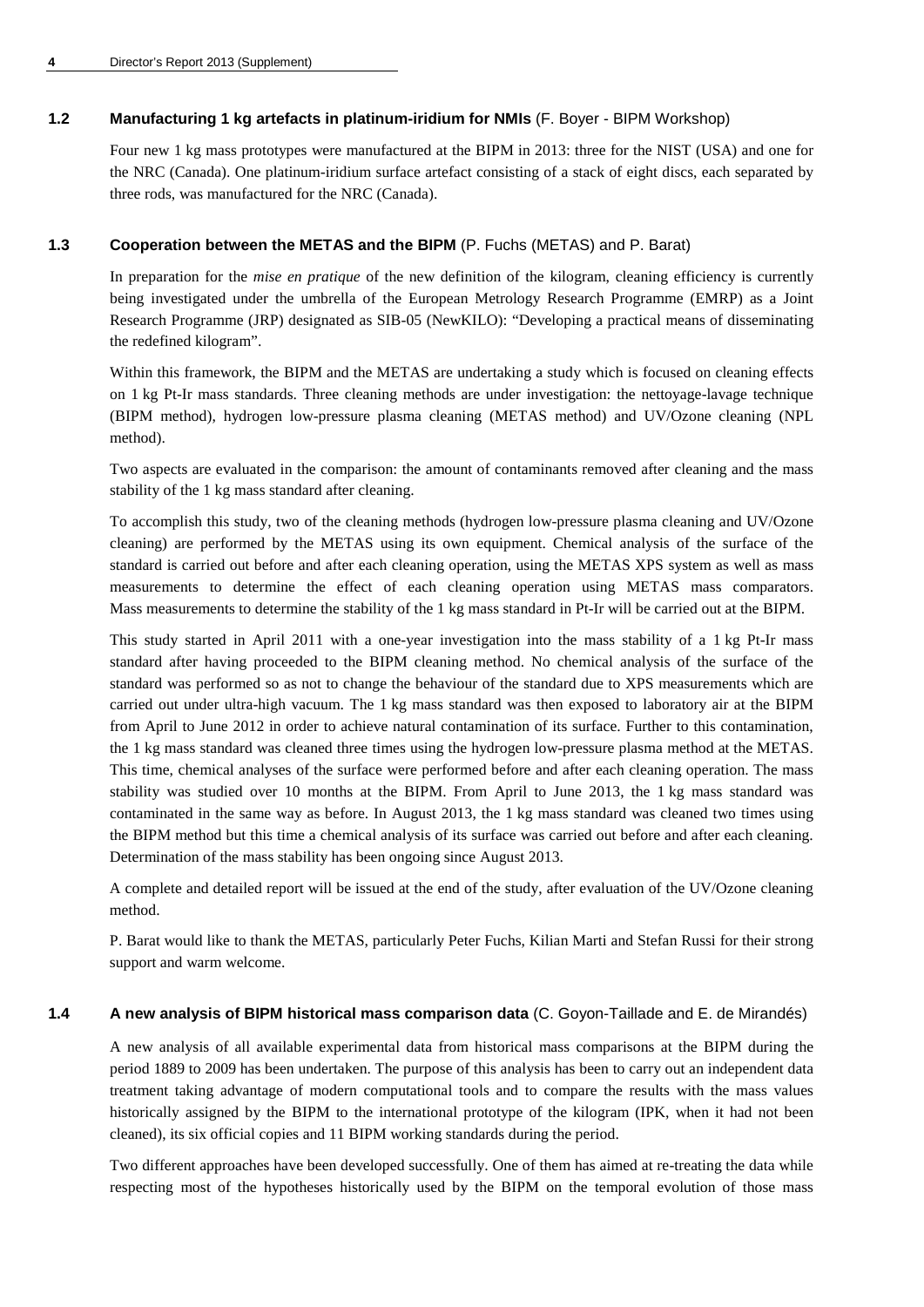standards that act as references. This has been done by using least squares analysis and Lagrange multipliers. By contrast, in the second approach we chose to make hypotheses based on explicit mathematical criteria without regard to their agreement with the ones historically assumed; the outcome of each possible hypothesis was examined and we retained the group of hypotheses leading to the most similar results as being valid.

Both approaches have been thoroughly investigated and both have been able to reproduce the historical mass values assigned by the BIPM from 1889 to 2009 with differences which stay typically within 5 micrograms.

This work will be the subject of a peer reviewed article which is expected to be published during 2014.

#### **1.5 Ensemble of Reference Mass Standards** (P. Barat, F. Idrees and E. de Mirandés)

During 2013, work on the BIPM Ensemble of Reference Mass Standards concentrated on three major areas: the conception and construction of a new vacuum storage network; the development of a new surface analysis project based on an international collaboration; and the optimization of a large number of different experimental aspects.

The vacuum storage network constructed in 2012 was found to have three significant limitations. These limitations have been corrected in a second version of the network that has been successfully completed during 2013. Manual valves have been replaced by computer controlled electric valves. These valves can be used to dynamically select the network container(s) to be analyzed by the residual gas analyzer (RGA); a mass spectrometer able to detect minute traces of impurities present in a low-pressure environment. The new network has had most of its connections soldered to help minimize the risk of future vacuum leaks. The mass containers used to store the standards in the vacuum network have been changed. The new containers have been designed to be compatible with the vacuum transfer system (VTS) of the CCL 1007 mass comparator. This will allow the mass standards which are stored under vacuum and which are to be transferred to the mass comparator to be weighed under vacuum without interrupting the low pressure environment.

A new surface analysis project in connection with the ensemble started in 2013. Six surface samples of the same material will be stored inside each container that hosts a standard of the ensemble. These samples are discs of 1.5 mm thickness, manufactured with a surface finish as similar as possible to the surface finish on the standard they share a container with. The samples will experience the same environmental conditions as the main standards and therefore we expect them to react to external contamination in a similar way. The samples should be subjected to periodic surface analysis (possibly twice a year over several years) to monitor the evolution of the surface contaminants. These measurements are planned to be carried out through partnerships with selected NMIs. The envisaged surface analysis methods include X-ray photoelectron spectroscopy (XPS), thermal desorption spectroscopy (TDS) and secondary ion mass spectroscopy (SIMS). As a first step prior to contamination monitoring, a collaboration with the Laboratoire Commun de Métrologie LCM-LNE-CNAM (St Denis, France) started in 2013 to compare the surface roughness of the samples to that of the standards manufactured from the same material. An optical contact-less technique is used, where monochromatic polarized light is shone onto the samples with a fixed incidence angle and the diffused light is collected over a certain solid angle. Angle-resolved scattering theory is then used to link the angular distribution of the diffused light with the surface roughness. This collaboration will be pursued in 2014 with the objective of measuring the surface roughness of one third of the Pt-Ir, stainless steel and silicon samples.

In addition to these two major activities, several experimental improvements have been implemented. They concern aspects such as data treatment, operation protocols, security of the networks against a sudden leak, optimization of the measurement sequence and similar issues. All these improvements have been directed towards the achievement of our main goal for 2014 which is the definitive placement of some of the standards of the ensemble inside their storage containers and the official start of operations of the BIPM Ensemble of Reference Mass Standards.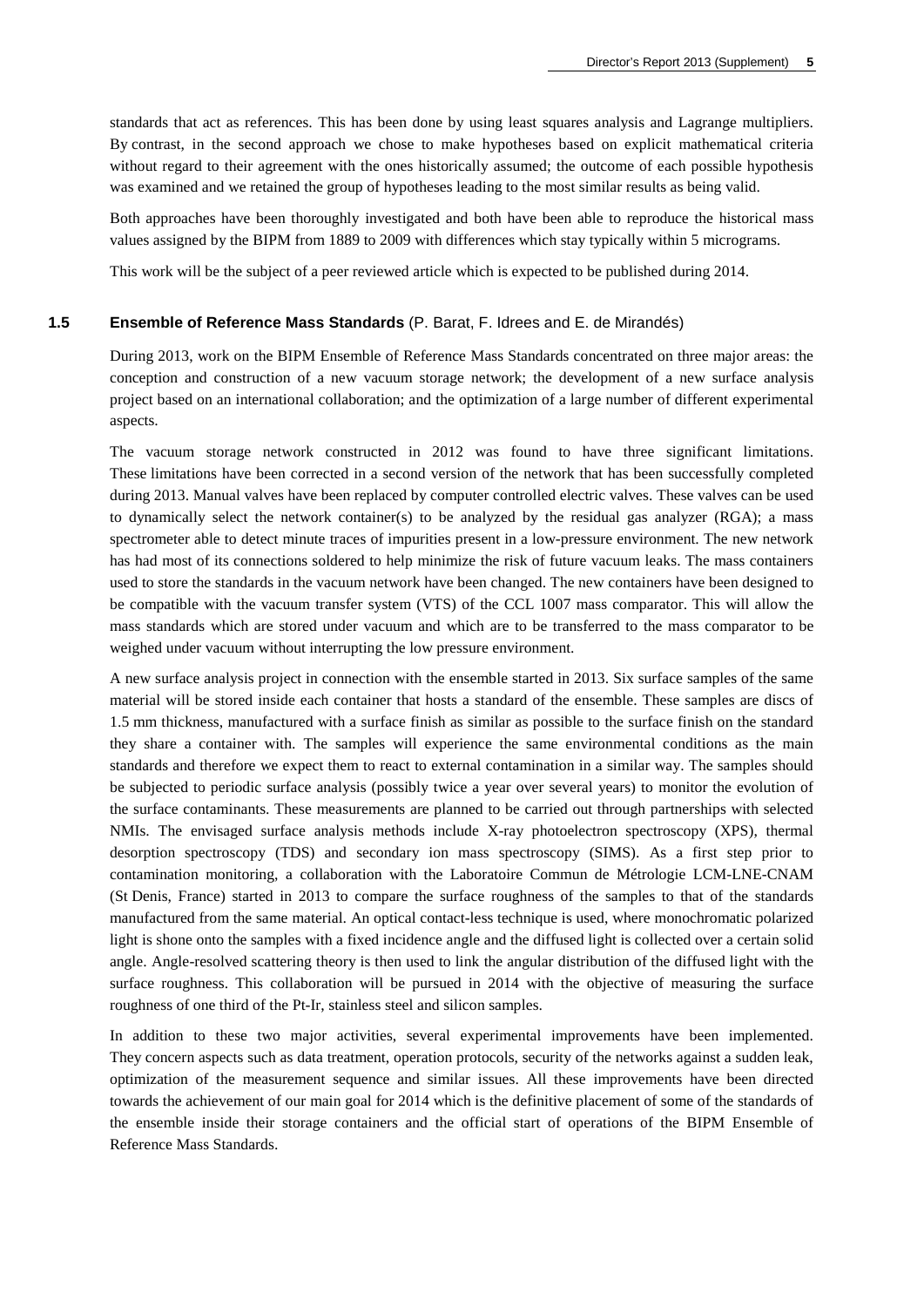### 1.6 Watt balance (R. Chayramy, A. Dupire, H. Fang, A. Kiss, T. Lavergne<sup>[2](#page-6-0)</sup>, E. de Mirandés, A. Picard, L. Robertsson, S. Solve and M. Stock)

The BIPM is developing a watt balance in order to be able to realize the expected new definition of the kilogram in terms of the Planck constant. A relative type A uncertainty of  $10^{-6}$  and a type B uncertainty of  $10^{-5}$  was achieved using the first version of the experiment which was conducted in a non-ideal environment inside a temporary laboratory. The type A uncertainty was limited mainly by the laboratory environment whereas the type B uncertainty was limited mainly by alignment capabilities.

Development of an improved apparatus operating in a more suitable environment progressed during 2013. In particular, a vacuum chamber has been installed in a dedicated new laboratory with improved temperature stability and vibration isolation. The existing apparatus was transferred and assembled inside the vacuum chamber in early 2013 to repeat previous measurements and to evaluate improvements that resulted from the better environment. As the vacuum chamber is designed for the future improved apparatus, modifications were necessary to temporarily accommodate the existing apparatus. Some components of the future version are already in use, in particular, a new vacuum-compatible weighing cell.

Measurements carried out in the new laboratory showed several large low-frequency velocity noise peaks, in particular a peak at 18 Hz whose amplitude reached as much as 10 % of the velocity of the moving coil  $(0.2 \text{ mm s}^{-1})$ . In addition, large-band noise was observed on the velocity data with relative amplitude of about 5 parts in  $10<sup>4</sup>$ . The latter can be explained by the periodic non-linearity error of the interferometer measurements. The velocity of the coil is measured by a three-axis interferometer which consists of three home-built single-beam Michelson heterodyne interferometers. As the original apparatus needed to be adapted to meet the space limitations of its temporary accommodation inside the vacuum chamber, the optical alignments were less well optimized compared with those in the old laboratory, which leads to larger non-linearity errors. This error is caused by crosstalk between the two interferometer arms. In order to reduce this error, a test interferometer was studied on an independent bench, which is composed of the same optical elements mounted in a similar optical arrangement as in the watt balance. The aim was to find an alignment configuration which reduces the non-linearity error and which is easily reproducible in the watt balance. This investigation allowed a reduction of the non-linearity effect to 2 parts in  $10^4$  which corresponds to a peak-to-peak position error of about 3 nm. This error was then further reduced mathematically. Several methods have been evaluated, two of which were easily implemented in practice. Both gave similar results under the present measurement conditions. This led to an improvement in the standard deviation of the residuals of the voltage-to-velocity ratio *U*/*v* (from the fitted magnetic profile) by a factor of more than two. The relative standard deviation was about  $8 \times 10^{-5}$  for the results deduced from a single measurement with the coil moving upwards or downwards. The signal-to-noise (S/N) of the *U*/*v* ratio was mainly limited by a 28 Hz noise peak, which needs to be better understood and minimized in the future. The residual non-linearity error might become a potential limiting error source in the future, especially in the case of the BIPM watt balance where the velocity is very small compared to other watt balances and the vibration noise is large. Imperfect cancelling of the vibration noise in the *U*/*v* ratio and the resolution of the present phase detection system are other sources of error. Therefore, we have started to develop a new interferometer which has very small non-linearity errors. The new interferometer is based on two spatially separated beams and uses non-polarizing optical components. The first bench top tests have shown very promising results.

In the BIPM watt balance, the force-to-current *F*/*I* and *U*/*v* ratios are continuously and simultaneously measured while the coil is moving. The force signal is sensitive to undesirable accelerations due to the moving masses and in particular the vibrations. For the  $U/\nu$  ratio, the vibration noise, common to both signals, is significantly reduced when calculating the ratio of the two. However, for the *F*/*I* ratio, the vibration noise influences the force determination, but not the current, so that it does not cancel out by calculating the ratio and therefore needs to be carefully reduced or corrected. Vibration isolation is thus of particular importance for the BIPM watt balance

 $\overline{a}$ 

<span id="page-6-0"></span> $2$  Since 1 May 2013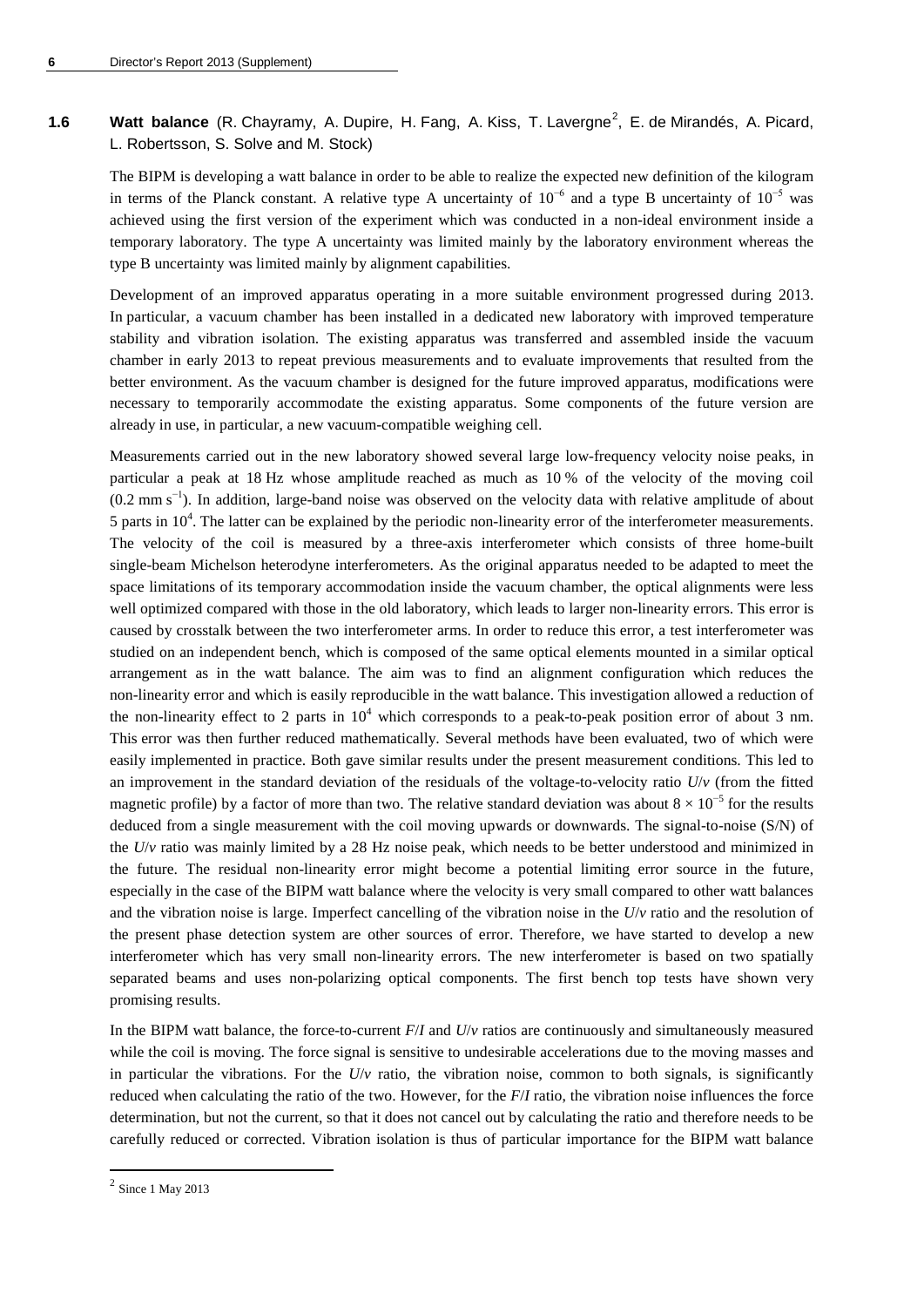operating in the simultaneous measurement scheme. Investigations were carried out to better understand and evaluate these unwanted effects. The time synchronization scheme for data acquisition was significantly improved by enabling the acceleration data to be acquired in perfect synchronization with the force data. This allowed a correlation analysis of the force and the acceleration signals to be undertaken. An improvement by a factor of two was achieved on the S/N ratio of the *F*/*I* ratio after applying a correction for the acceleration to the raw force data. The relative standard deviation was about  $3 \times 10^{-5}$  for the results deduced from a single coil movement upwards or downwards. However, the corrected data still shows significant residual variation due to the imperfect correlation. More work is required to further reduce the effect of vibration–related acceleration.

Following the improvement of the interferometry and the force determination, a short measurement campaign was carried out to assess the improvement on measurements of the Planck constant. In total, five series of measurements were performed. Each series took about one night. Both the day-to-day relative repeatability of the *F*/*I* and *U*/*v* ratios were reduced to  $4 \times 10^{-7}$ , corresponding to a factor of reduction of about five. In addition to the refinement on the velocity and the force determinations, the better thermal stability also contributed to the improvements. The standard deviation of measurements of the Planck constant in air was consequently reduced from 1.4 parts in  $10^6$  to about 5 parts in  $10^7$ .

Significant efforts have been made to identify the environmental vibration sources and to understand the way vibrations propagate inside the apparatus. Vibrations were intensively recorded on the concrete block and the surrounding floor using a high precision seismometer. Measurements showed that the concrete block damps the vibration noise above 50 Hz but has a negligible effect at lower frequencies. The results were confirmed by the measurements performed by a colleague from the LNE using the LNE's accelerometers. An investigation showed that three air-conditioning units were particularly noisy. All have been subsequently replaced or removed. To identify the source of the observed large low-frequency noise peaks and to assess the vibration propagation, small accelerometers were placed at a large number of locations on the experimental set-up. The 14 Hz peak seems to be due to the internal structure supporting the weighing cell and the entire suspension, while the 18 Hz peak was amplified by some elements of the suspension. The internal structure has since been reinforced. Measurements will be repeated in the near future to confirm the expected noise reduction due to the 'quieter' air conditioners and the more rigid internal structure.

Progress was also made on the fabrication of the definitive magnetic circuit. It is based on an original design, employing two disks of  $Sm_2Co_{17}$  magnets in a closed yoke structure with a horizontal symmetry plane, creating a radial and horizontal magnetic flux density in the air gap. The geometry of the yoke structure leads to a highly constant flux density over the travel range of the coil, which is advantageous for watt balance operation. The coil in the air gap is completely surrounded by the high permeability yoke, made of a FeNi-alloy, which acts as a shield against external electromagnetic perturbations. The air gap has a width of 13 mm and a diameter of 250 mm. This geometry has recently been applied in the construction of magnets for several other watt balances.

To achieve the theoretically expected high uniformity of the flux density in practice requires a highly constant width of the air gap, which leads to very tight tolerances, at the level of 1  $\mu$ m, on the elements of the yoke. All parts, except the outer housing, have been pre-machined by the BIPM workshop. Fabrication of the housing and the ultra-high precision machining of all parts has been carried out by Professional Instruments, USA. Accuracy of the machined parts was controlled by the Fraunhofer IPT (Institute for Production Technology), Aachen, Germany. Assembly was carried out at the BIPM, using a specially developed device, which allowed positioning of the components with micrometre accuracy in the presence of very strong magnetic forces, up to about 10 kN. Parallelism of the pole faces of  $2 \mu m$  over 30 mm and centering of the outer and inner pole to within 10  $\mu$ m could be achieved. The magnetic flux density in the gap was about 0.45 T with uniformity along a length of 40 mm at the level of  $10^{-4}$ .

Work has advanced to apply a separately developed alignment technique to the watt balance coil. As a first step, the electric plane of the watt balance coil as well as an adjustable mirror fixed onto the coil were aligned to be horizontal to within about 150 urad. A home-made auto-collimation system was used for the alignment of the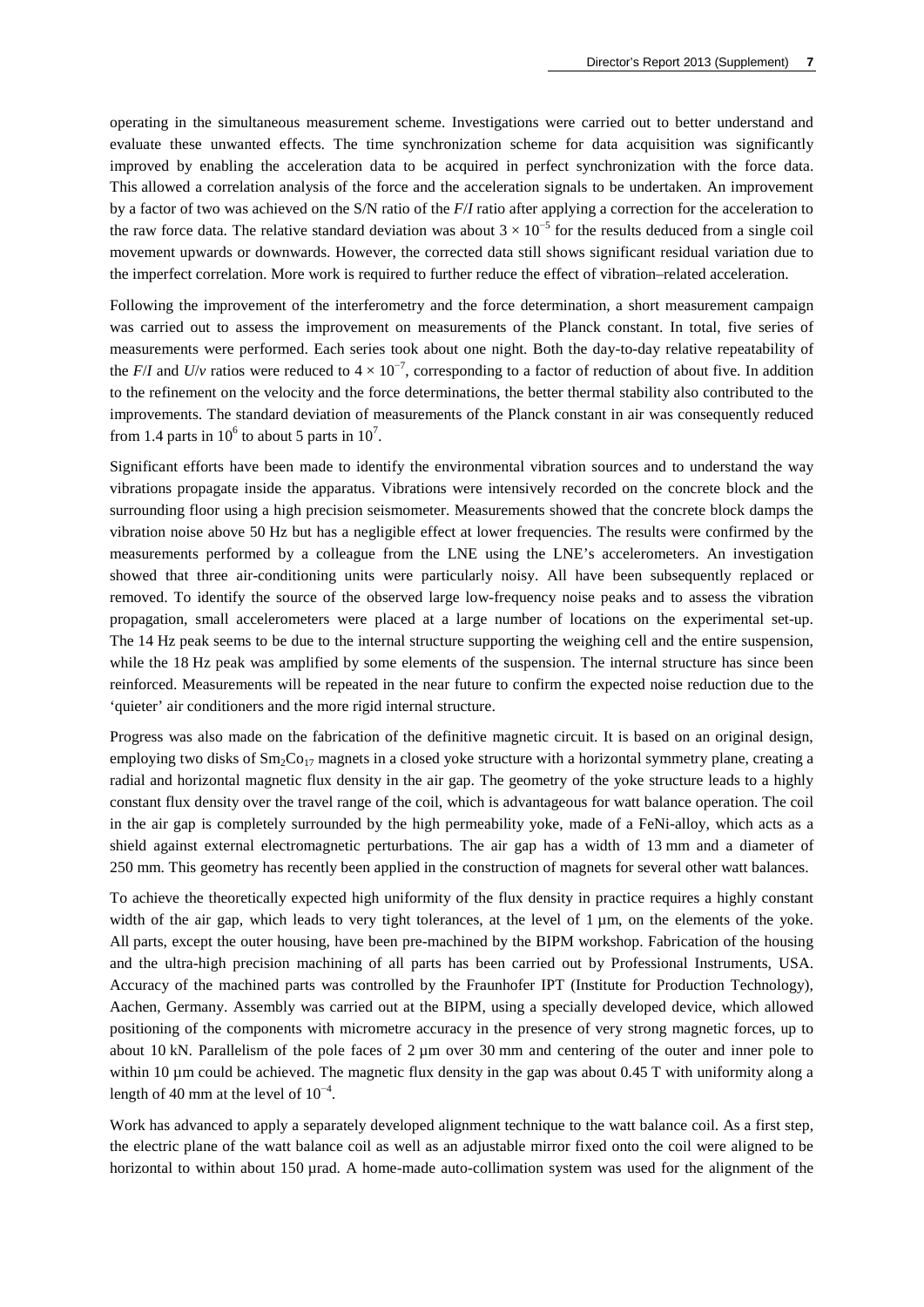mirror because of its small size. As this reference mirror is still too large to be placed inside the air gap of the magnet, the next step will be to transfer its alignment to a smaller mirror directly fixed to the watt balance coil. The coil will finally be integrated in the watt balance and will be used to align the magnetic field horizontally.

The Josephson voltage array developed for the determination of the induced voltage had been damaged. New arrays have been tested at the NIST for its replacement. At the same time, the current bias source for the Josephson voltage standard (JVS) has been improved to avoid trapping magnetic flux. Work on the second JVS dedicated to the measurement of the coil current has started: several 2 V arrays have been tested at the NIST by Dr Solve from the BIPM, and the design of the probe is complete. Both systems are expected to be tested in the watt balance in 2014.

The previous watt balance equipment has been transferred back to the old laboratory and will be used as a test apparatus. We have started to assemble an improved watt balance with several new components, most importantly a device based on piezo-elements for accurate control of the coil position and angle, which will lead to a significant reduction of the Type B uncertainty. The new magnet has been installed in the vacuum chamber of the watt balance. A new coil based on a stiffer ceramic Macor former was wound and it is expected that the deformation observed on the plastic PVC coil which is currently in use, will be reduced.

### **1.7 Activities related to the work of Consultative Committees** (R. Davis and A. Picard)

A. Picard<sup>[3](#page-8-0)</sup> is Executive Secretary of the Consultative Committee for Mass and Related Quantities (CCM) and the Consultative Committee for Thermometry (CCT) and is a member of several working groups (WGs) and task groups (TGs) of these Consultative Committees (CCs).

R. Davis is Interim Acting Executive Secretary of the  $CCM<sup>4</sup>$  $CCM<sup>4</sup>$  $CCM<sup>4</sup>$  and has supported the new CCM President, P. Richard (METAS) since his appointment in late 2012; the position of President having previously been vacant for several months. A CCM meeting was held in February 2013. Among other activities, the Interim Executive Secretary has assisted in drafting the *mise en pratique* of the new definition of the kilogram and has supported the President in his development of the CCM Roadmap to reach the redefinition of the kilogram by autumn 2018.

### **1.8 Activities related to external organizations** (E. de Mirandés and A. Picard)

A Picard acts as the BIPM liaison with the International Avogadro Coordination project (IAC), IMEKO Technical Committee 3 (TC3) and EURAMET Technical Committee of Mass and Related Quantities (TC-M) and Technical Committee of Thermometry (TC-T).

A. Picard is coordinator for mass measurements in the former International Avogadro Coordination project/CCM Working Group on the Avogadro Constant (WGAC).

A. Picard is the contact person for the European Metrology Research Programme (EMRP) joint research project SIB-05 (NewKilo) and SIB-03 (kNOW).

E. de Mirandés is member of the CODATA Task Group on Fundamental Constants.

### **1.9 Publications**

 $\overline{a}$ 

1. Fang H. *et al*., Status of the BIPM watt balance, *[IEEE Trans. Instrum. Meas.](http://dx.doi.org/10.1109/TIM.2012.2225930)*, 2013, **62**, 1491-1498.

<span id="page-8-0"></span><sup>&</sup>lt;sup>3</sup> A Picard was absent in 2013 due to ill health

<span id="page-8-1"></span><sup>4</sup> In the absence of A. Picard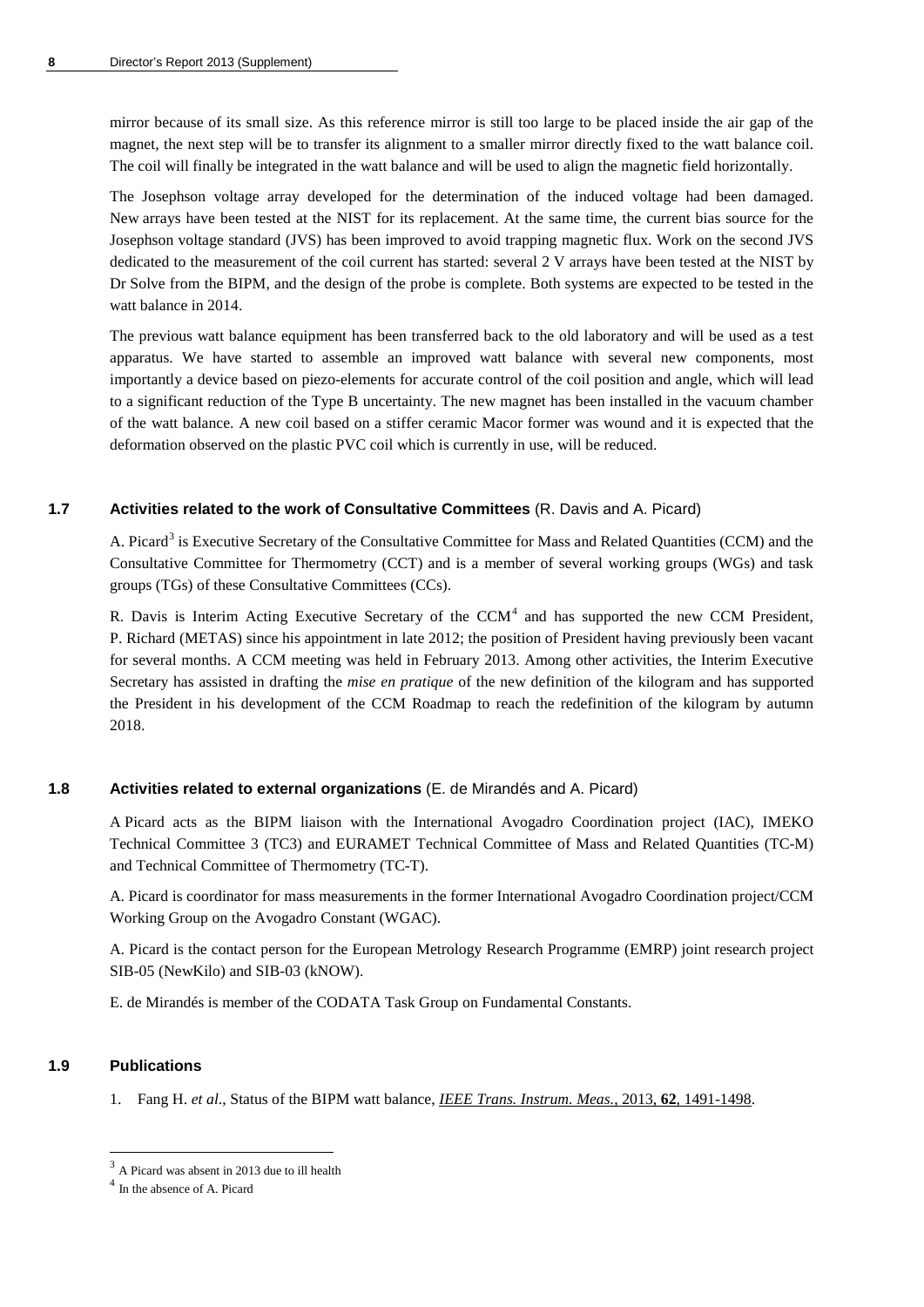- 2. Solve S. *et al.,* A bias source for the voltage reference of the BIPM watt balance, *[IEEE Trans. Instrum.](http://dx.doi.org/10.1109/TIM.2013.2242641)  Meas.*, 2013, **62**[, 1594-1599.](http://dx.doi.org/10.1109/TIM.2013.2242641)
- 3. Stock M., Watt balance experiments for the determination of the Planck constant and the redefinition of the kilogram, *[Metrologia](http://stacks.iop.org/0026-1394/50/R1)*, 2013, **50**, R1-R16.
- 4. Stock M., Watt balance experiments for the determination of the Planck constant and the redefinition of the kilogram, in *Metrology and Physical Constants*, IOS press, Amsterdam, ISBN 978-88-7438-083-1, 415-446.
- 5. Quinn T., Parks H., Speake C., Davis R., Improved determination of *G* using two methods, *[Phys. Rev. Lett](http://www.bipm.org/utils/en/pdf/PhysRevLett.111.101102.pdf)*., 2013, **111**[, 101102.](http://www.bipm.org/utils/en/pdf/PhysRevLett.111.101102.pdf)
- 6. Barat P. *et al*., Report detailing requirements of NMIs for storage and transfer equipment compatible with existing apparatus, *NPL REPORT ENG 43*, ISSN 1754-2987, January 2013.
- 7. Berry J.J. *et al*., Report on the CCM WG TG1 pilot comparison to measure water vapour sorption on stainless steel mass standards, *NPL REPORT ENG 46*, ISSN 1754-2987, November 2013.

### **1.10 Travel (conferences, lectures and presentations, visits)**

M. Stock to:

- Poznan (Poland), 16-17 May 2013, for an invited talk at the Quantum Metrology Conference.
- Fraunhofer Institute for Production Technology (IPT) in Aachen (Germany), 23 May 2013, for trial assembly of the watt balance magnetic circuit.
- Turin (Italy), 18-19 September 2013, to give two presentations at the kNOW workshop and to attend the EMRP kNOW project meeting.

P. Barat to:

- METAS, Bern-Wabern (Switzerland), 14 July-5 August 2013, to work on the second part of a study into the cleaning effect on 1 kg mass standards in platinum-iridium.
- INRIM, Turin (Italy), 18-20 September 2013, to attend the kNOW Workshop and the EMRP NewKILO project meeting.
- LCM LNE-Cnam (France), 11 and 30 October 2013, for surface analysis of some standards from the Ensemble of Reference Mass Standards (ERMS).

R. Davis to:

- Dubrovnk (Croatia), 21-22 March 2013, EURAMET TC-M meeting, to attend the plenary session and to give an invited presentation on work within the CCM related to the redefinition of the kilogram.
- Turin (Italy), 17-18 September 2013, kNOW Workshop organized by project SIB-03 of the European Metrology Research Programme (EMRP) to give invited presentations on the evolution of the definitions of the kilogram from 1799 through the proposed redefinition, and the *mise en pratique* of the new definition of the kilogram.

H. Fang to:

- Ottawa (Canada), 18-19 June 2013, Watt Balance Technical Meeting to give a presentation on the BIPM watt balance.
- NRC (Canada), 20 June 2013 to visit the NRC watt balance.
- LNE, Trappes (France), 6 August 2013, to discuss interferometry for watt balances with the LNE and the METAS.
- LNE (France), 26 September 2013, to visit the LNE watt balance.
- 16th International Congress of Metrology, Paris (France), 8 October 2013 to give a presentation on recent progress on the BIPM watt balance.
- NIM (China), 14-18 October 2013, to visit and discuss the NIM Joule balance and to give an invited presentation on the redefinition of the kilogram and the BIPM watt balance.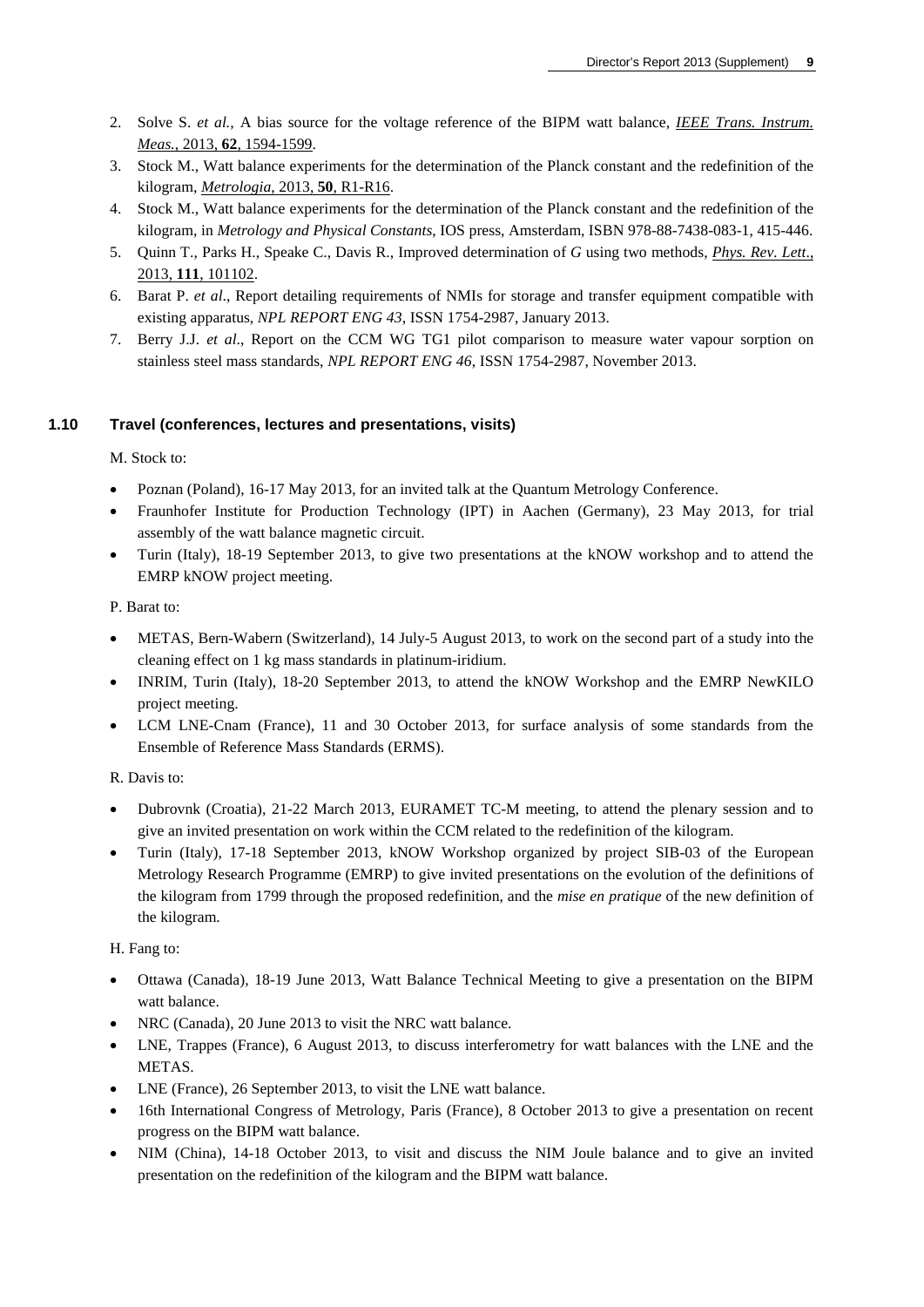• LNE, Trappes (France), 18 December 2013, to attend the meeting on vibration problems in watt balances and to give a presentation on the BIPM watt balance and vibration measurements.

E. de Mirandés to:

• 16th International Congress of Metrology, Paris (France), 8 October 2013 to give a presentation on the Ensemble of Reference Mass Standards.

C. Goyon-Taillade to:

LCM LNE-Cnam (France), 16-17 December 2013, to perform surface analysis of some standards from the Ensemble of Reference Mass Standards (ERMS).

#### A Kiss to:

- Ottawa (Canada), 18-19 June 2013, Watt Balance Technical Meeting.
- NRC (Canada), 20 June 2013, to visit the NRC watt balance.

T. Lavergne to:

- LNE (France), 26 September 2013, to visit the LNE watt balance.
- LNE, Trappes (France), 18 December 2013, to attend the meeting on vibration problems in watt balances.

L. Robertsson to:

• LNE, Trappes (France), 6 August 2013, to discuss interferometry for watt balances with the LNE and the METAS.

### **1.11 Visitors**

- R.J. Hocken (The William States Lee College of Engineering), 23 January 2013;
- M. Schreiber (Sartorius) and U. Bartsch (SIOS), to perform maintenance on the CCL1007 mass comparator, 29 January-1 February 2013;
- P.J. Abbott (NIST), to deliver prototype No. 4, 18 February 2013;
- D. Mutter and R. Farley (MBW), to commission two new dew point meters, 19 February 2013;
- M. Shih Mean Lee (NMC, A\*Star), to visit the watt balance, 22 February 2013;
- Channel Korea film crew, 26 February 2013;
- J. Pratt (NIST) and C. Sanchez (NRC), to visit the watt balance, 12 March 2013;
- H. Laiz (INTI), to collect two 1 kg mass standards in stainless steel, 15 March 2013;
- T. Nelson (NIST), to collect prototype No. 4, 15 March 2013;
- *Comité* "*Science et Métrologie*" of the French Academy of Sciences, to visit the watt balance, 8 April 2013;
- F.J. Gamarra and M. Bautista (CEM), to deliver prototype No. 3, 9 April 2013;
- O. Zakaria (NML-SIRIM), to deliver two 1 kg mass standards in stainless steel and to collect two 1 kg mass standards in stainless steel, 15 and 19 April 2013;
- L.F. Vitushkin (VNIIM), to deliver prototype No. 12, 24 April 2013;
- E. Lo, General Manager of NATA Australia, 30 April 2013;
- Delegation from Colombia, to visit the watt balance, 15 May 2013;
- M. Van Camp (Royal Observatory of Belgium), to visit the watt balance, 23 May 2013;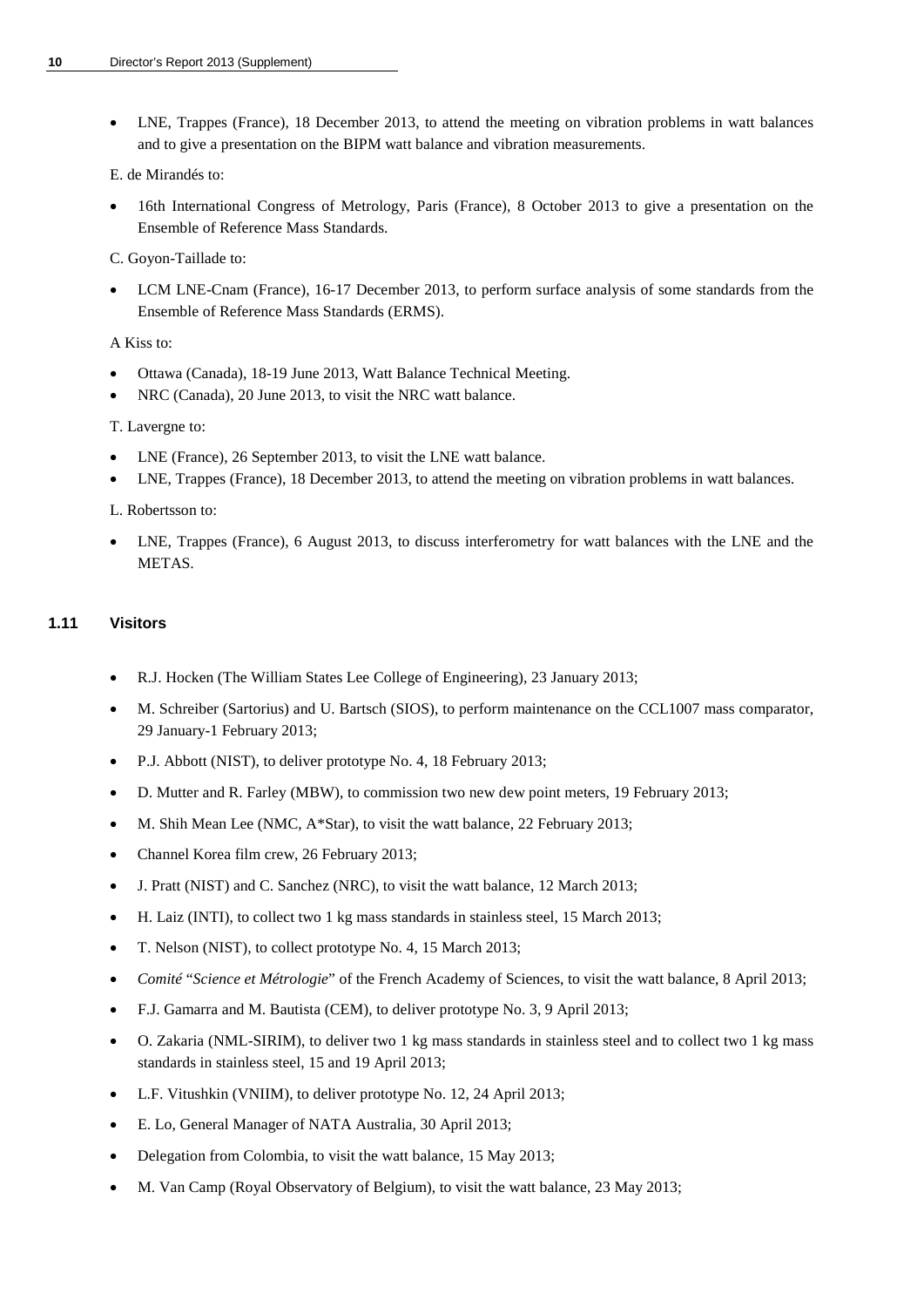- M. Meunier (Canadian Embassy in France), to deliver prototype No. 50, 24 May 2013;
- J. Berry and M. Perkin (NPL), to deliver the 1 kg mass standard in platinum-iridium "A", 5 June 2013;
- H. Bettin (PTB), to deliver prototype No. 70, 9 June 2013;
- D. Newell (NIST), to visit the watt balance, 11 June 2013;
- F.J. Gamarra and M. Bautista (CEM), to collect prototype No. 3, 11 June 2013;
- Abdel Monem Sallam (NIS), to visit the watt balance, 22 July 2013;
- J. Berry and S. Reilly (NPL), to collect the 1 kg mass standard in platinum-iridium "A", 7 August 2013;
- M. Meunier (Canadian Embassy in France), to collect prototype No. 50, 21 August 2013;
- M. Schreiber (Sartorius), to carry out some adjustments on the CCL1007 mass comparator, 26-29 August 2013;
- P. Girault (Mettler Toledo), to perform maintenance on an AT1004 mass comparator, 3 September 2013;
- A. Razet (LNE-CNAM), to visit the Mass laboratories and the watt balance, 4 September 2013;
- O. Hupe and F. Schirdewahn (PTB), to collect prototype No. 70, 5 September 2013;
- P. Otal (LNE) to peer-review the pressure measurement capabilities, 30 September 2013;
- G.F. Popa (INM), to collect prototype No. 2 and one 1 kg mass standard in stainless steel, 2 October 2013;
- M. Kliebenschaedel (Mettler Toledo), to perform maintenance on the M\_one mass comparator, 2-4 October 2013;
- P. Fuchs (METAS), to peer-review mass and volume measurement capabilities and to discuss surface analysis on the standards of the Ensemble of Reference Mass Standards (ERMS), 3-4 October 2013;
- M. Schreiber and T. Fehling (Sartorius), to carry out improvements to the CCL1007 mass comparator, 9 October 2013;
- D. Mutter (MBW) and R. Kurte (WIKA), for a technical discussion on humidity measurements, 15 November 2013;
- A. van der Veen (VSL), to collect two mass standards in stainless steel, 12 December 2013.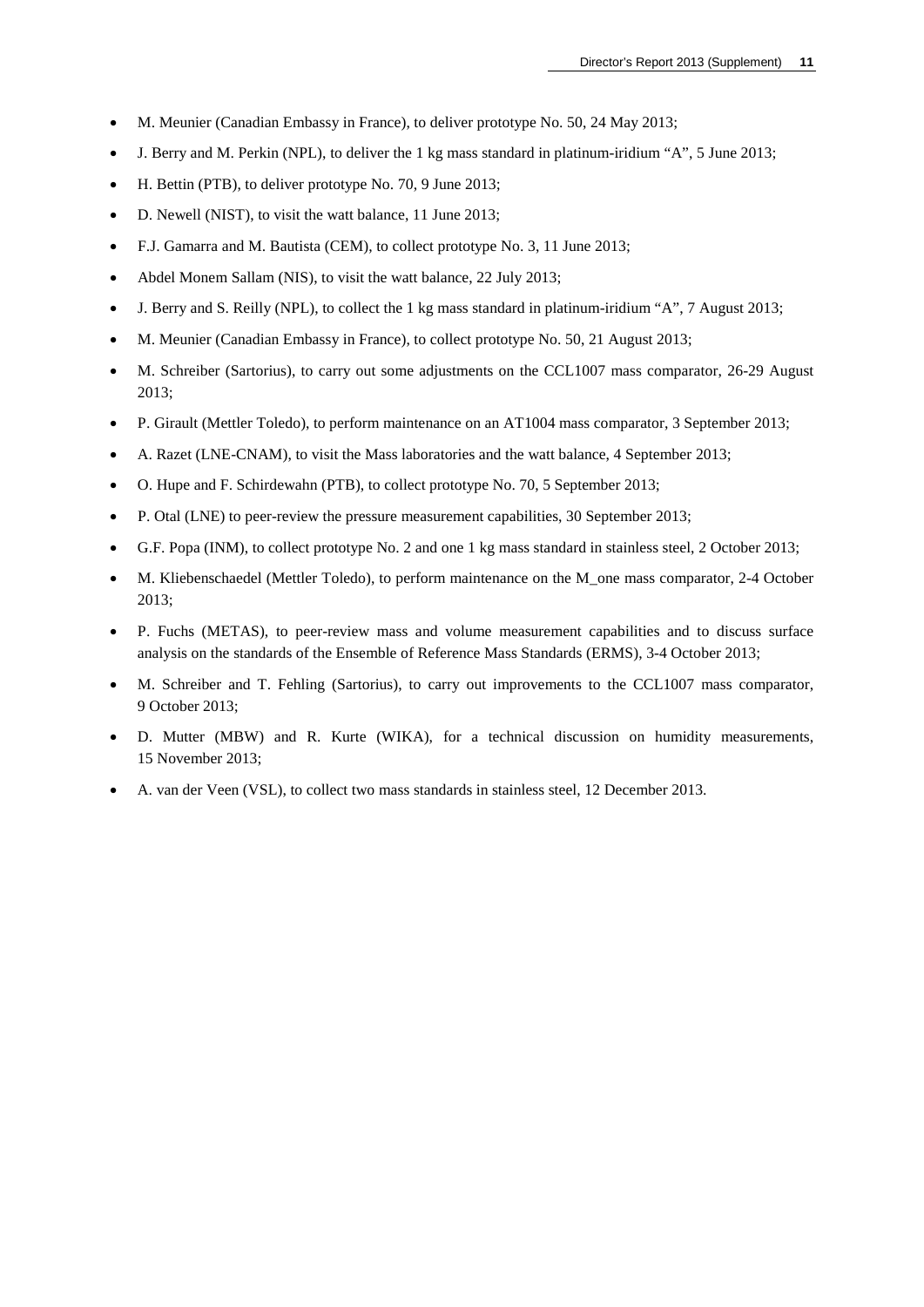# **BIPM Time Department Director: E.F. Arias (1 January 2013 to 31 December 2013)**

## **2.1 International Atomic Time (TAI), Coordinated Universal Time (UTC) and Rapid UTC (UTCr)**

(E.F. Arias, A. Harmegnies, Z. Jiang, H. Konaté, W. Lewandowski, G. Panfilo, G. Petit and L. Tisserand)

The reference time scales, International Atomic Time (TAI) and Coordinated Universal Time (UTC), are computed from data reported regularly to the BIPM by the various timing centres that maintain a local UTC; monthly results are published in *Circular T*. Starting on 1 July 2013 the official UTC rapid solution *UTCr* has been published every Wednesday at 18 h UTC at the latest. All information related to the publication of UTC and UTCr can be accessed at

[www.bipm.org/en/scientific/tai/ftp\\_server/introduction.html.](http://www.bipm.org/en/scientific/tai/ftp_server/introduction.html)

The *BIPM Annual Report on Time Activities for 2012*, volume 7, provides the definitive results for 2012 and is available electronically on the BIPM website at [www.bipm.org/en/publications/time\\_activities.html.](http://www.bipm.org/en/publications/time_activities.html)

### **2.2 Algorithms for time scales** (W. Lewandowski, G. Panfilo, G. Petit, A. Harmegnies and L. Tisserand)

The algorithm ALGOS used for the calculation of the time scales is an iterative process that starts by producing a free atomic scale (*Échelle atomique libre,* EAL) from which TAI and UTC are derived. Research into time-scale algorithms continues in the department with the aim of improving the long-term stability of EAL and the accuracy of TAI.

As a consequence of the introduction of the quadratic clock frequency prediction since September 2011, no drift of EAL has been observed during 2013. A new clock weighting procedure has been developed based on the concept of clock frequency predictability. It results in a more balanced distribution of clock weights and enhances the influence of the H-masers in the ensemble. An improvement on the short- and long-term stability of EAL is observed by applying the new weighting algorithm.

### 2.2.1 EAL stability

Some 88 % of the clocks used in the calculation of time scales are either commercial atomic clocks with high performance caesium tubes or active hydrogen masers. In the current weighting procedure the weight attributed to a clock reflects its long-term stability in order to guarantee the long-term stability of EAL. To prevent domination of the scale by a small number of very stable clocks a maximum relative weight is used each month and depends on the number of participating clocks. On average during 2013, about 14 % of the participating clocks were at the maximum weight. Since 2001, when the present weighting procedure was adopted, the number of hydrogen masers doubled, whilst the number of caesium clocks increased by 50 %. In order to optimize the impact of the hydrogen masers on the time scale, and for better distribution of the weight among the caesium clocks and hydrogen masers, a new weighting procedure based on the concept that a good clock is not a stable clock but instead is a predictable clock has been developed and validated. This new prediction model will be implemented in UTC calculation starting on 1 January 2014. Tests over the past eight years demonstrated that a better distribution among the clock weights is achieved, with a 40 % increase in hydrogen masers at the maximum weight. Both short- and long-term stability of EAL will improve by 20 %. The stability of EAL, as at the end of 2013, expressed in terms of an Allan deviation, is about 3 parts in  $10^{16}$  for averaging times of one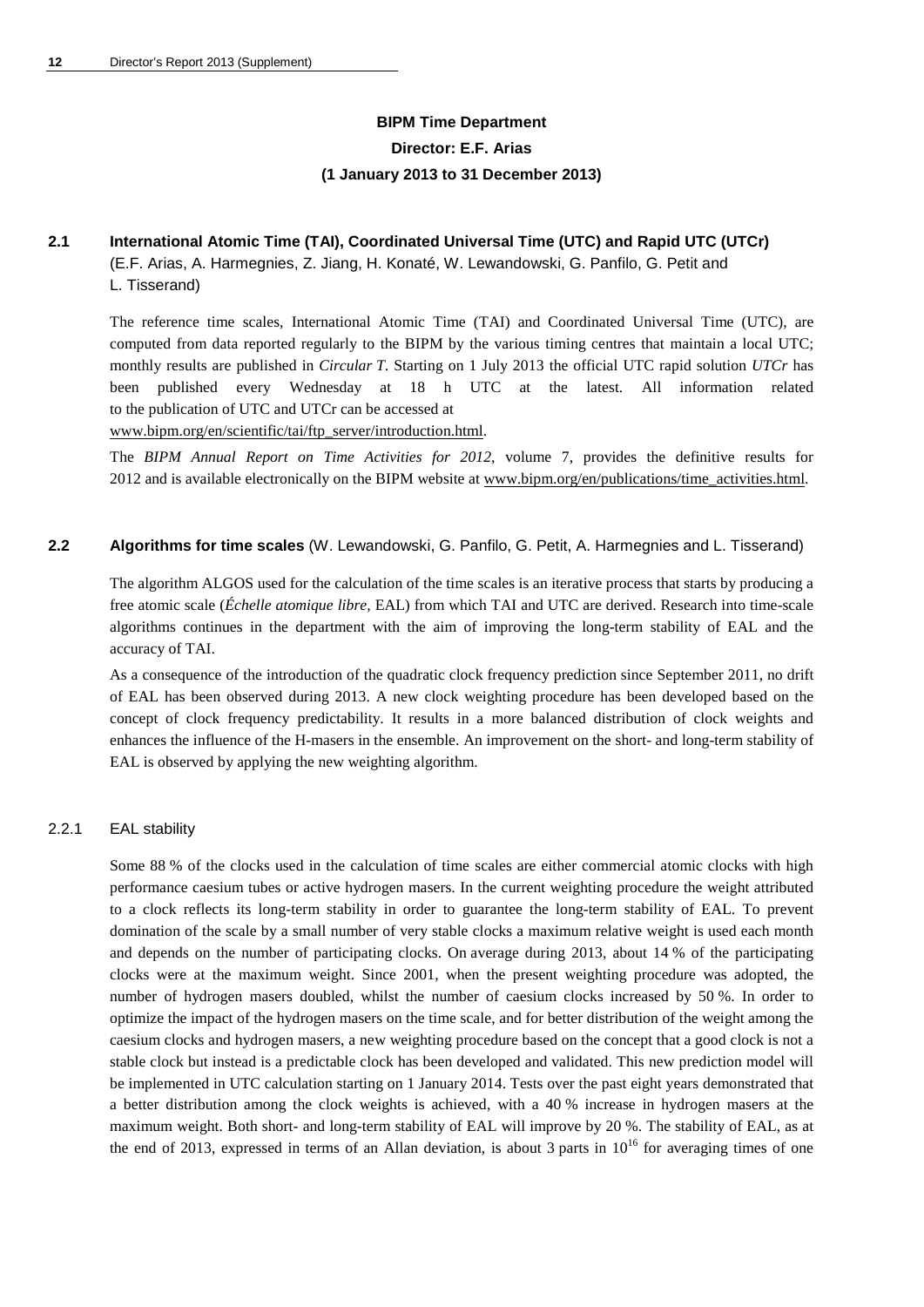month. A long-interval estimation of the frequency stability of EAL after the introduction of the new weighting procedure indicates that it will decrease up to 1.8 parts in  $10^{16}$  in the next few years.

#### 2.2.2 TAI accuracy

To characterize the accuracy of TAI, estimates are made of the relative departure, and its uncertainty, of the duration of the TAI scale interval from the SI second, as produced on the rotating geoid, by primary and secondary frequency standards. Since January 2013, individual measurements of the TAI frequency have been provided by eight primary frequency standards, including six caesium fountains (LNE-SYRTE FO1, LNE-SYRTE FO2, NIST F1, NPL CSF2, PTB CSF1 and PTB CSF2). Reports on the operation of the primary frequency standards are regularly published on the BIPM website and collated in the *BIPM Annual Report on Time Activities*.

During 2013, measurements of the TAI frequency by a rubidium secondary frequency standard (LNE-SYRTE FO2Rb) have been reported in *Circular T*. They have been used for TAI steering since July 2013, after the publication of the CIPM 2012 recommendations.

Since January 2013, the global treatment of individual measurements has led to a relative departure of the duration of the TAI scale unit from the SI second on the geoid ranging from +0.7  $\times$  10<sup>-15</sup> to  $-0.6 \times 10^{-15}$ , with a standard uncertainty of maximum  $0.3 \times 10^{-15}$ . No steering corrections have been applied in 2013, showing the positive impact of the new algorithm on the accuracy of TAI.

### 2.2.3 Independent atomic time scales: TT(BIPM)

Because TAI is computed in 'real-time' and has operational constraints, it does not provide an optimal realization of TT, the time coordinate of the geocentric reference system. The BIPM therefore computes an additional realization, TT(BIPM), in post-processing, which is based on a weighted average of the evaluation of the TAI frequency by the primary frequency standards. The Time Department provided an updated computation of TT(BIPM), known as TT(BIPM12), valid until December 2012, which had an estimated accuracy of about 2-3 parts in  $10^{16}$  over recent years. Moreover, the Time Department provides a monthly extension of TT(BIPM12) based on the most recent TAI computation. Such an extension is useful for pulsar analysis pending the yearly updates of TT(BIPM). Studies to improve the computation of TT(BIPM) are ongoing, in order to keep it in line with improvements in the primary and secondary frequency standards.

### 2.2.4 Local representations of UTC in national laboratories as broadcast by the GNSS

The Time Department continues to calculate and publish the differences between the predictions of UTC(USNO) and UTC(SU) (as broadcast by GPS and GLONASS) and UTC in BIPM *Circular T*.

### **2.3 Primary frequency standards and secondary representations of the second** (E.F. Arias, G Panfilo, G. Petit and L. Robertsson)

Members of the BIPM Time Department actively participate in the work of the CCL-CCTF Frequency Standards Working Group (WGFS), and the CCTF Working Group on Primary and Secondary Frequency Standards (WGPSFS), seeking to encourage comparisons, knowledge-sharing between laboratories, the creation of better documentation, the use of high-accuracy primary frequency standards (Cs fountains) and secondary frequency standards for TAI.

The WGFS maintains a list of recommended values of standard frequencies for applications including secondary representations of the second. At its meeting in September 2012 it proposed additions and updates to microwave and optical atomic transitions in the list. The latest changes to the list, as recommended by the CCTF in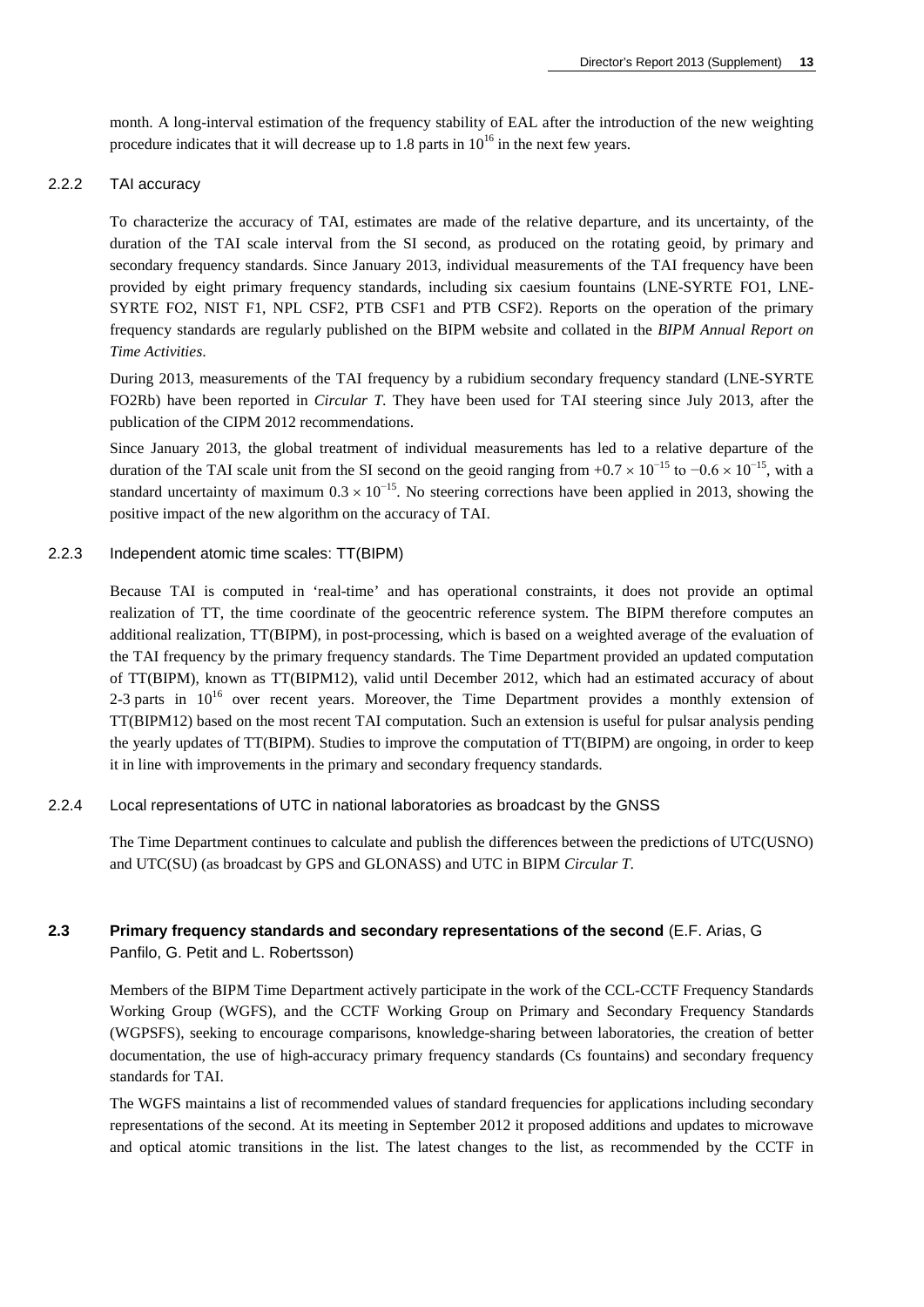September 2012 as secondary representations of the second have been endorsed by the CIPM in Recommendation 1(CI-2013).

#### *Secondary representations of the second reported in BIPM Circular T*

Since January 2012 the LNE-SYRTE has reported frequency measurements of the Rb microwave transition obtained with a double Cs-Rb fountain (FO2Rb). Fifteen measurement reports of FO2Rb were submitted in 2013. With the agreement of the CCTF Working Group on Primary and Secondary Frequency Standards (WGPSFS), the Time Department updated its procedures and programs in order to include secondary frequency standards in the estimation of TAI accuracy (see §2.2.2) and in the computation of TT (see §2.2.3). These measurements have been officially used for the accuracy of TAI since July 2013 and will be used in January 2014 for the computation of TT(BIPM13).

#### *Advanced time and frequency transfer*

One of the Time Department's innovative activities in this field is related to the establishment of optical fibre links between some laboratories which maintain local representations of UTC. A successful experiment was conducted using BIPM GPS equipment in parallel to the fibre link regularly operated between two representations of UTC in Poland. This experiment demonstrated excellent agreement (at the level of the GPS PPP uncertainty) between the GPS PPP link calculated with the BIPM equipment and the optical fibre link. The optical fibre link can be used to assess the calibration of a UTC link calculated with the current time transfer techniques as a result of the small (hundred picoseconds) and stable calibration uncertainty. This experiment allowed the validation of the new BIPM calibration system with  $u_B$  within 1 ns. Several other fibre links between contributing laboratories are calculated on a regular basis, with a potential measurement uncertainty of about 100 ps in the future. In order to benefit from the quality of these links, the Time Department initiated a discussion with the laboratories already implementing time transfer via optical fibres with the aim of establishing standards for data transmission and validating the compatibility of the different techniques.

In parallel, the Time Department continued with activities in the frame of the CCTF WG on Coordination of the Development of Advanced Time and Frequency Transfer Techniques (WGATFT), and followed the progress in the NMIs and other institutes in this field of activity.

### **2.4 Time links used for TAI** (E.F. Arias, A. Harmegnies, Z. Jiang, H. Konaté, W. Lewandowski, G. Panfilo, G. Petit and L. Tisserand)

At the end of 2013, 73 time laboratories supplied data for the calculation of TAI at the BIPM. The laboratories are equipped with GNSS receivers and some of them also operate two-way satellite time and frequency transfer (TWSTFT) stations.

Data from three independent techniques are included in the process of comparison of laboratories' clocks based on tracking GPS and GLONASS satellites, and TWSTFT.

The GPS all-in-view method is widely used and takes advantage of the increasing quality of the International GNSS Service (IGS) products (clocks and IGS time). Clock comparisons are possible using C/A code measurements from GPS single-frequency receivers, or dual-frequency, multi-channel GPS geodetic-type receivers (P3). The older GPS single-channel single-frequency receivers have almost disappeared from use, replaced by either multi-channel single- or dual-frequency receivers.

The Time Department also regularly computes combined GPS/GLONASS links resulting in improved link uncertainty. About five GPS/GLONASS links are regularly computed for *Circular T*.

Fifteen TWSTFT links are officially submitted for use in the computation of TAI, representing 19 % of the time links. The combination of TWSTFT and PPP (so called TWPPP) is used whenever possible. This generally concerns about a dozen links for which the two techniques are available.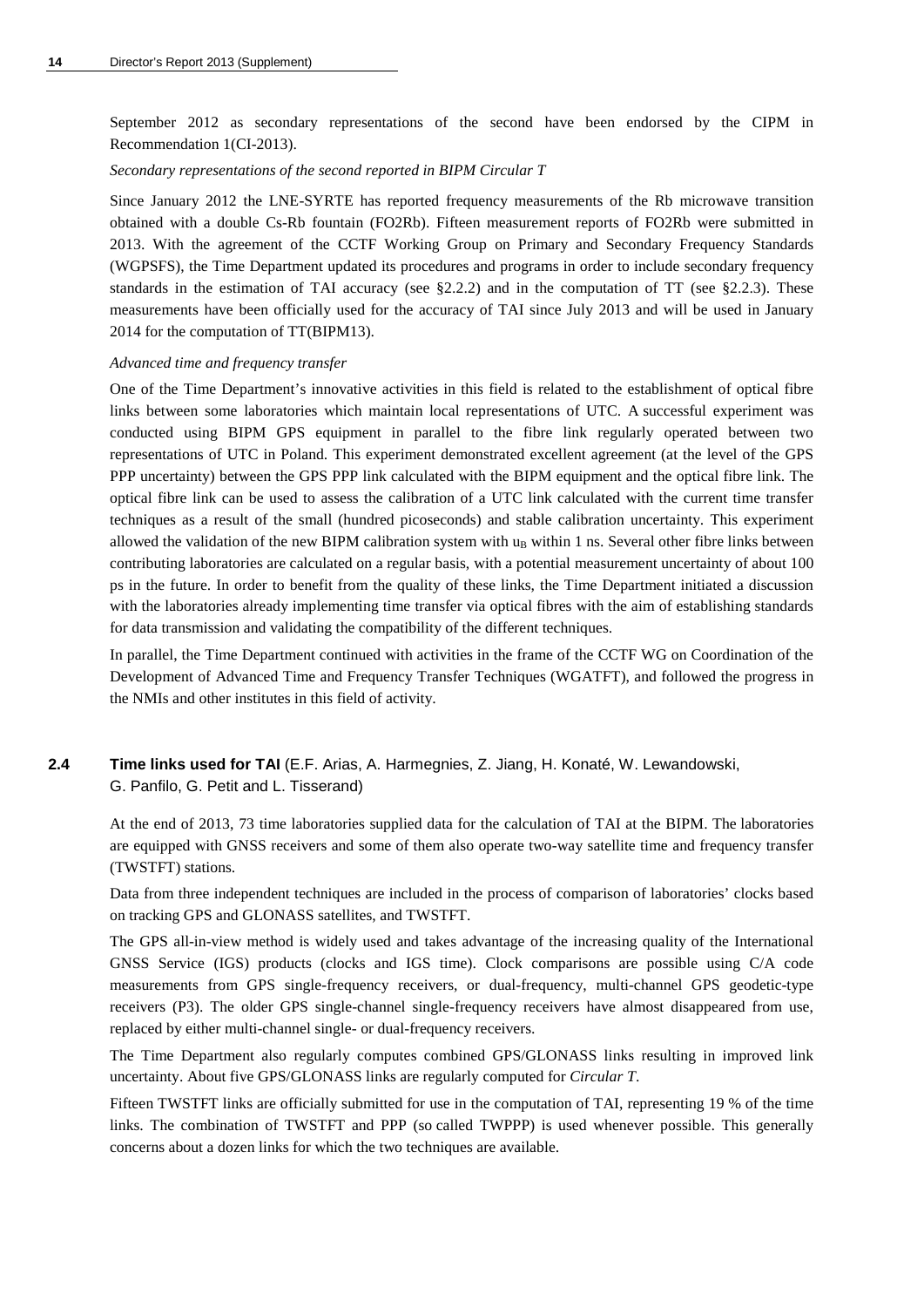The GPS phase and code data provided by time laboratories which operate geodetic-type receivers is processed each month using the Precise Point Positioning (PPP) technique. The NRCan PPP software is used for the time link calculation. The current version of the software is capable of processing both GPS and GLONASS data but only GPS results are used operationally. Comparisons with other PPP software have been carried out. Studies are continuing to improve long-term stability, using new processing techniques, in collaboration with software developers at NRCan, the *Observatoire Royal de Belgique* (ORB), the *Centre National d'Études Spatiales* (CNES) and also with other institutes.

GPS PPP alone or in combination with TWSTFT are in use for TAI clock comparison in 55 % of the links, where the statistical uncertainty of time transfer is well below the nanosecond, the best value is 0.3 ns for 46 % of the time links.

Testing continues on other time and frequency comparison methods and techniques.

Comparisons of the different possible links on a baseline linking two contributing laboratories are computed and published monthly on the Time Department's ftp server.

### 2.4.1 Global Positioning System (GPS) and Global Navigation Satellite System (GLONASS) code measurements

All GNSS time and frequency transfer data are corrected for satellite positions using IGS and ESA precise satellite ephemerides. The measurement data obtained by using single-frequency receivers are corrected for ionospheric delays using IGS maps of the total electron content of the ionosphere.

#### 2.4.2 Phase and code measurements from geodetic-type receivers

Techniques that use dual-frequency, GNSS carrier-phase measurements in addition to the codes, are widely used by the geodetic community, and have been adapted to the needs of time and frequency transfer. This topic is studied in the framework of the IGS Working Group on Clock Products, which has a physicist from the Time Department as a member.

Data from world-wide geodetic-type receivers are collected for TAI computation, using procedures and software developed in collaboration with the ORB. These P3 time links are now routinely computed and compared to other available techniques, notably two-way time transfer. After one year of operation, the software that produces GPS P3 (iono-free) data has been upgraded and is now able to produce GLONASS P3. It will be implemented in some receivers to automatically produce both formatted GPS and GLONASS P3 code results. In the future, these newly available data are likely to be used in multi-GNSS system time links, but further studies on inter-frequency biases have to be carried out.

### 2.4.3 Two-way time transfer

Two meetings of the TWSTFT participating stations were held during 2013. The 21st annual meeting of the CCTF WG on TWSTFT was held at the TL premises in Chinese Taipei in September 2013.

The TWSTFT technique is currently operational in twelve European, two North American and nine Asia-Pacific time laboratories. Fifteen TWSTFT links are routinely used in the computation of TAI; fourteen are combined with GPS PPP solutions. Some of the TWSTFT links are used for particular studies such as the Time Transfer by Laser Link (T2L2) experiment. The TWSTFT technique applied to clock comparisons in TAI is at present reaching its maximum potential with sessions scheduled every two hours.

The BIPM is also involved in the calibration of two-way time-transfer links by comparison with GPS.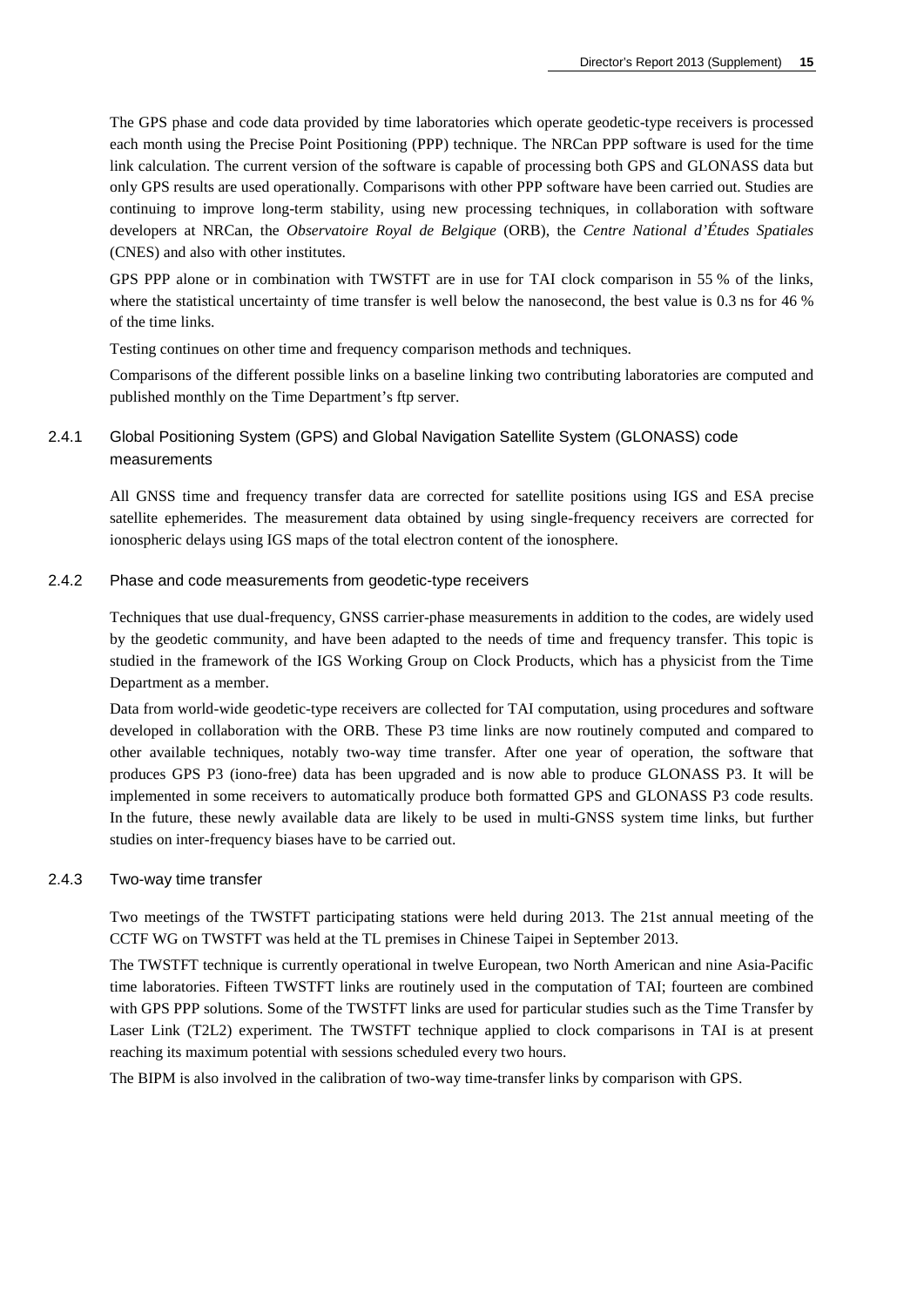Results of time links and link comparison using GNSS single-frequency, dual-frequency and TW observations are published monthly on the Time Department's ftp server [\(ftp://tai.bipm.org/TimeLink/LkC\)](ftp://tai.bipm.org/TimeLink/LkC).

### 2.4.4 Calibration of delays of time-transfer equipment

Calibration of time transfer equipment in the contributing laboratories is necessary to improve the uncertainty of [*UTC*-*UTC*(*k*)] and for the accuracy of UTC dissemination. The BIPM continues to organize and run campaigns to measure the relative delays of GPS time equipment in time laboratories that contribute to TAI.

The method developed to perform absolute calibration of the Ashtech Z12-T hardware delays has allowed the BIPM to use this receiver for differential calibrations of similar receivers world-wide; calibration campaigns began in January 2001 and have been continued and expanded to include other types of receivers (Septentrio PolaRx2-3-4, Dicom GTR50 and Javad JPS E-GGD). New types of receivers are being investigated in collaboration with the laboratories that are equipped with them. In all cases, at least two receivers remain at the BIPM to serve as a local reference to which the travelling receiver is compared between calibration trips. Results of the differential calibration exercises are made available on a dedicated web page [\(www.bipm.org/jsp/en/TimeCalibrations.jsp\)](http://www.bipm.org/jsp/en/TimeCalibrations.jsp), where past calibration results are also provided.

Starting in 2012, the BIPM initiated work to adopt a new organization for calibrations:

- In the frame of the Pilot Project of the UTC time link calibration, a time transfer system, consisting of two GNSS receivers, antennas, additional equipment and a calibration scheme has been developed with the aim of performing time link calibrations that could be transferred to any other technique on a same baseline. In 2013 this equipment had visited five laboratories in Europe and Asia under the pilot experiment to validate METODE (MEasurement of TOtal DElay).
- Following a recommendation by the CCTF, the Time Department has issued BIPM Guidelines for GNSS equipment calibration in UTC contributing laboratories, which are in the process of being revised by the CCTF Working Groups on GNSS and on the CIPM MRA. This process will be concluded in early 2014. This document is addressed to Regional Metrology Organizations with the aim of establishing a permanent cooperation for sharing the organization of campaigns to determine the relative delays of time transfer equipment in UTC contributing laboratories.

Work continues on absolute calibration of GNSS receivers in collaboration with the CNES.

The BIPM is not directly involved in TWSTFT calibration trips, but provides support whenever requested using a GPS receiver from its time laboratory.

### **2.5 Key comparisons** (E.F. Arias, H. Konaté, Z. Jiang, W. Lewandowski, G. Panfilo, G. Petit, L. Tisserand, A. Harmegnies and L. Robertsson)

### *Key comparison in Time CCTF-K001.UTC*

Results of the key comparison in time, [CCTF-K001.UTC,](http://kcdb.bipm.org/appendixB/KCDB_ApB_info.asp?cmp_idy=617&cmp_cod=CCTF-K001.UTC&prov=exalead) involving the time laboratories participating in the CIPM MRA, are published regularly in the form of the monthly BIPM *Circular T*.

### *Key comparison of stabilized lasers CCL-K11*

The BIPM continues to support the [CCL-K11](http://kcdb.bipm.org/appendixB/KCDB_ApB_info.asp?cmp_idy=913&cmp_cod=CCL-K11&page=2&search=2&cmp_cod_search=CCL&met_idy=&bra_idy=&epo_idy=&cmt_idy=&ett_idy_org=&lab_idy=&cou_cod=) key comparison in terms of participation in measurement campaigns as well as by providing general advice. This follows a decision at the 98th meeting of the CIPM in 2009. This comparison is the internationally recognized and CCL supervised traceability chain to the SI metre. Even though this adds to the work load of the pilot and the four node laboratories that run the comparison, it effectively provides traceability to the metre for some eight NMIs per year. During 2013, staff from the Time Department were only involved in the reporting of measurement results and no BIPM presence for measurement campaigns took place.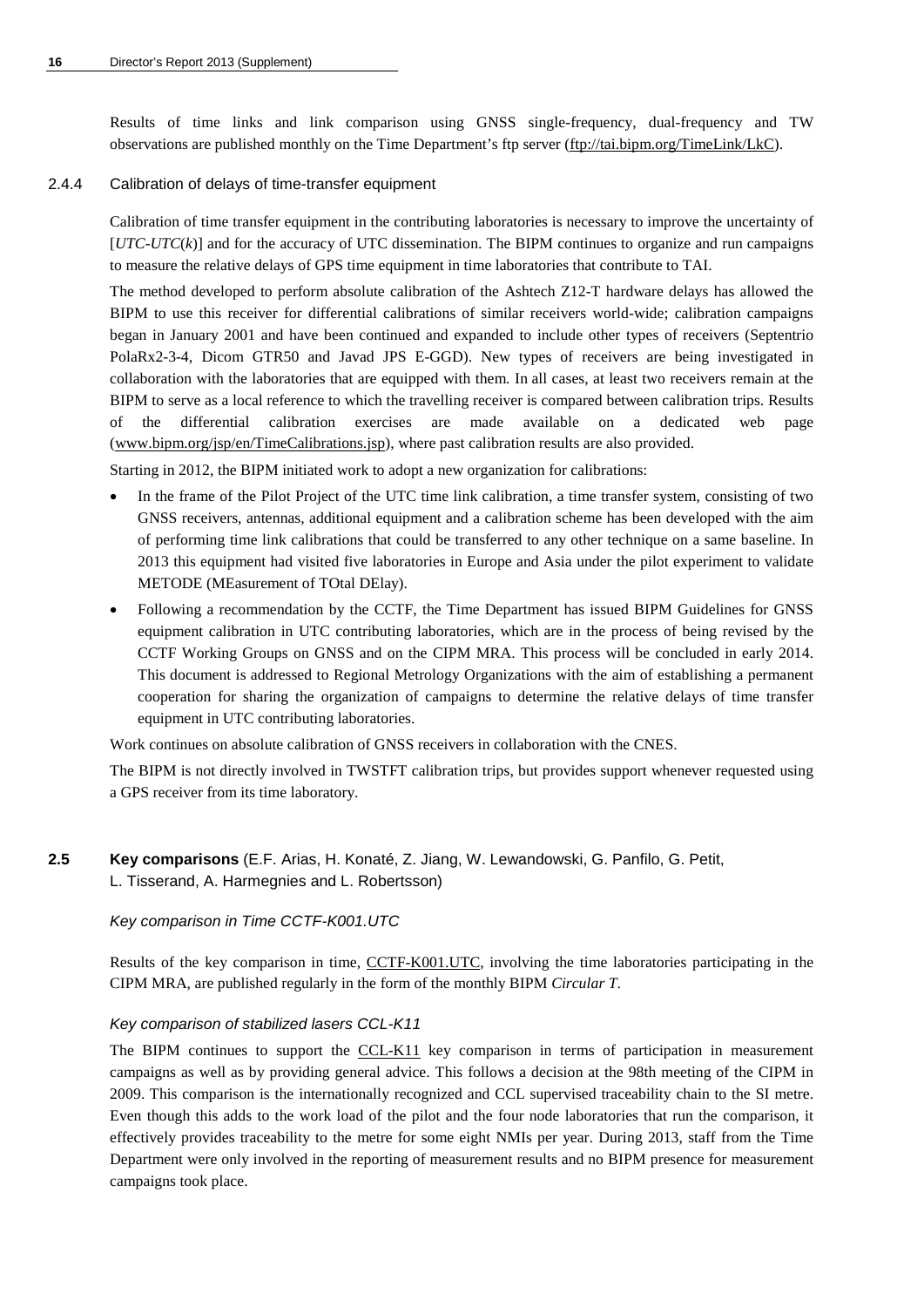### *Activities in gravimetry*

The contribution of the Time Department to gravimetry covers two aspects:

- a) The follow-up of the International Comparison of Absolute Gravimeters (ICAG), which has been under the responsibility of the NMIs since 2010. The key comparison [CCM.G-K1](http://kcdb.bipm.org/appendixB/KCDB_ApB_info.asp?cmp_idy=935&cmp_cod=CCM.G-K1&page=1&search=2&cmp_cod_search=CCM.G&met_idy=&bra_idy=&epo_idy=&cmt_idy=&ett_idy_org=&lab_idy=&cou_cod=) has been defined as part of the ICAG. The ICAG 2013 took place in Luxembourg piloted by the METAS. The BIPM provided support to the organization of this comparison and a member of the Time Department was present during the measurement campaign. The Time Department has also contributed to the CCM Working Group on Gravimetry (WGG).
- b) A series of relevant publications related to gravity measurements at the BIPM, including a contribution to the watt balance experiment have been published.

### **2.6 Rapid UTC** (F. Arias, A. Harmegnies, G. Panfilo, G. Petit and L. Tisserand)

From January 2012 until the end of June 2013 the Time Department conducted a pilot experiment to produce a "rapid UTC" (UTCr), that is, daily values of  $[UTCr - UTC(k)]$  evaluated on a weekly solution. About 40 laboratories that contribute approximately 60 % to 70 % of the clocks in UTC contributed to the pilot experiment.

UTCr became an official publication of the BIPM on 1 July 2013. This followed CCTF approval of a report which demonstrated that UTCr has reached the expected quality, providing a weekly solution which is consistently better than ± 2 ns peak to peak with the values published in the monthly BIPM *Circular T*. The results [\(ftp://tai.bipm.org/UTCr\)](ftp://tai.bipm.org/UTCr) have been published every Wednesday, without interruption since the end of February 2012.

The new product does not change the procedures for the monthly calculation of UTC, which remains the only key comparison on time. However, UTCr favourably impacts on the quality of the local representations UTC(k) in national laboratories, and on the steering of GNSS Times to UTC via some UTC(k).

### **2.7 New proposed definition of UTC** (F. Arias and W. Lewandowski)

The BIPM has actively participated, since 2000, in discussions about a possible redefinition of UTC without leap seconds. This proposal is in favour of systems that need precise time synchronization and does not allow a discontinuity in the time scale that they use as a reference.

The actions of BIPM delegates during this process have been critical at the International Telecommunication Union (ITU), and also in disseminating information and promoting decision making at the level of national representatives. Particularly important in 2013 was the organization of a joint workshop by the BIPM and the ITU on the future of the international time scale. This event was held in Geneva, Switzerland, on 19-20 September 2013. The workshop was in preparation for the next World Radiocommunication Conference in 2015 (WRC15), where a decision is to be taken on the redefinition of UTC without leap second adjustments. This meeting provided a unique opportunity to solicit input from most of the relevant communities, among then the two fully operational GNSS providers: GPS and GLONASS, the forthcoming GNSS Galileo and BeiDou, the telecommunications sector, time stamping authorities, and scientific organizations that represent astronomers, geodesists and geophysicists.

### **2.8 Pulsars** (G. Petit)

Collaboration continues with radioastronomy groups that observe pulsars and which analyse pulsar data to study the possibility of using millisecond pulsars as a means of sensing the very long-term stability of atomic time. The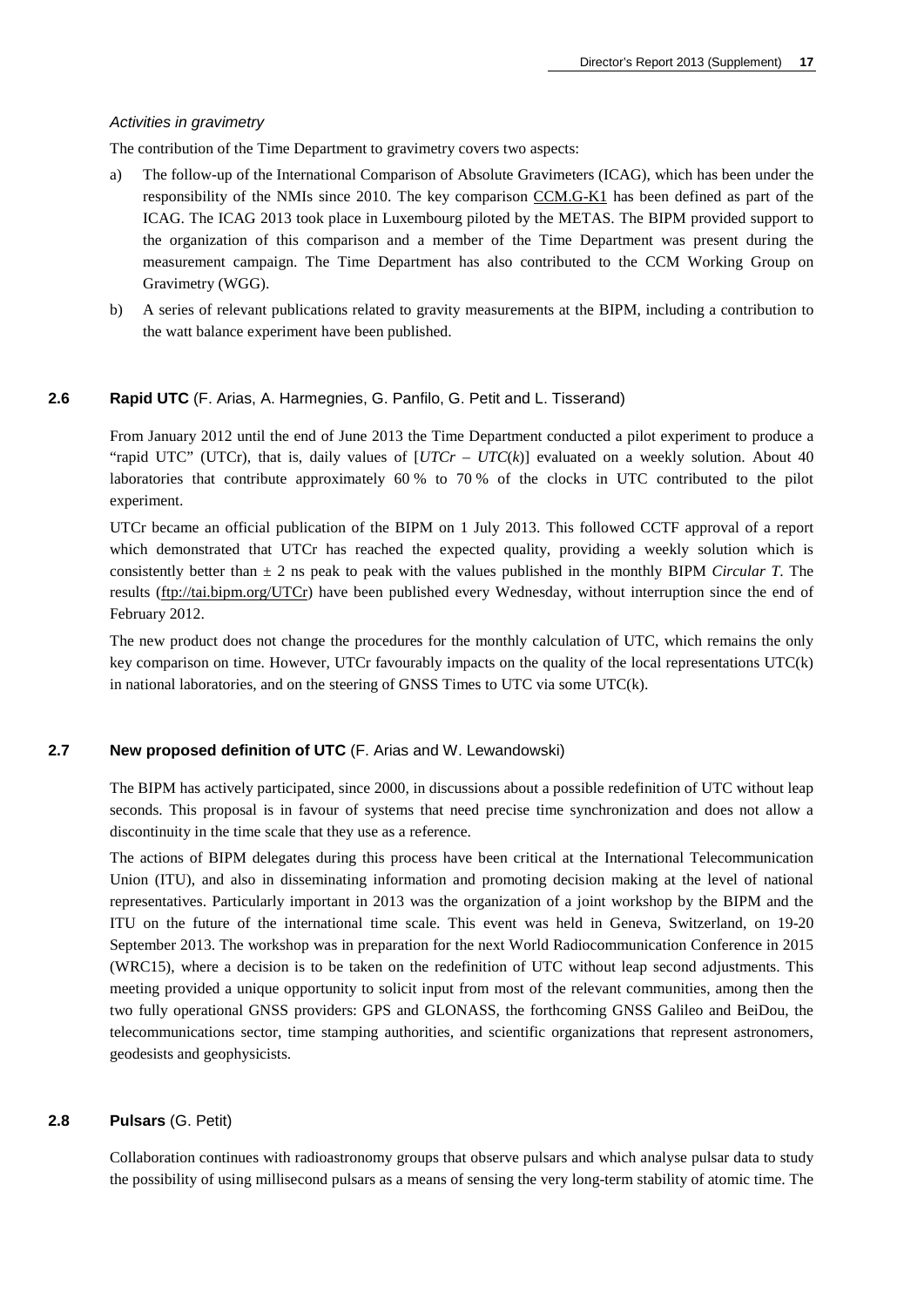Time Department provides these groups with its post-processed realization of Terrestrial Time, TT(BIPM) and participates in a Working Group on pulsars and time scales established by the International Astronomical Union (IAU).

### **2.9 Space-time references** (E.F. Arias and G. Petit)

Activities related to the realization of reference frames for astronomy and geodesy are being developed in cooperation with the International Earth Rotation and Reference Systems Service (IERS). In these domains, improvements in accuracy will increase the need for a full relativistic treatment and it is essential to continue to participate in international working groups on these matters.

Cooperation continues for the maintenance of the international celestial reference system within the framework of the activities of a working group created by the IAU in August 2012; the target is to report on the features of the next realization of the International Celestial Reference Frame (ICRF3) to the IAU General Assembly in 2015 and to provide the ICRF3 in 2018.

As part of its participation in the Conventions Centre of the IERS, the BIPM maintains the web and ftp sites for the *IERS Conventions* [\(http://tai.bipm.org/iers/\)](http://tai.bipm.org/iers/). The Conventions describe the latest realizations of the celestial and terrestrial reference frames, and of the model for the transformation between them. They also describe conventional models for the gravitational field, the displacement of markers on the Earth's crust and for the propagation of electromagnetic signals. In addition, the *Conventions* now provide a complete set of associated conventional software. These tasks are carried out with the help of the Advisory Board for the *IERS Conventions* updates, including representatives from all groups involved in the IERS. Since the completion of the latest reference edition, *IERS Conventions* (2010) in December 2010, work is continuing to provide updates to the *Conventions* (2010) which are regularly posted on the website [\(http://tai.bipm.org/iers/convupdt\)](http://tai.bipm.org/iers/convupdt).

### **2.10 Comb activities** (L. Robertsson)

As a result of the reorganization of activities in the Time Department, BIPM comb activities are limited to the maintenance of the BIPM frequency comb for internal use related to laser applications only and in other departments when needed.

### **2.11 Publications**

External publications

- 1. Defraigne P., Aerts W., Harmegnies A., Petit G. *et al*., Advances in multi-GNSS time transfer, *[Proc. IFCS-](http://dx.doi.org/10.1109/EFTF-IFC.2013.6702126)EFTF 2013,* [2013, 508-512.](http://dx.doi.org/10.1109/EFTF-IFC.2013.6702126)
- 2. Fang H., Kiss A., de Mirandés E., Lan J., Robertsson L., Solve S., Picard A., Stock M., Status of the BIPM watt balance, *IEEE Trans. [Instrum. Meas](http://dx.doi.org/10.1109/TIM.2012.2225930)*., 2013, **62**, 1491-1498.
- 3. Harmegnies A., Defraigne P., Petit G., Combining GPS and GLONASS in all-in-view for time transfer, *[Metrologia](http://stacks.iop.org/0026-1394/50/277)*, 2013, **50** (3)**,** 277-287.
- 4. Jiang Z., *et al*., On the gravimetric contribution to watt balance experiments, *[Metrologia](http://stacks.iop.org/0026-1394/50/452)*, 2013, **50**, 452– [471.](http://stacks.iop.org/0026-1394/50/452)
- 5. Jiang Z., Arias E.F., Use of the Global Navigation Satellite Systems for the construction of the international time reference UTC, *[Proc. China Satellite Navigation Conference](http://dx.doi.org/10.1007/978-3-642-37407-4_43)*, 457-468.
- 6. Jiang Z., Improving the time link calibration for the generation of UTC, *Proc. Asia-Pacific Time and Frequency Workshop*, on the internet only, Session A3 – Time and Frequency Transfer, [http://www.apmpweb.org/fms/workshop3.php?tc\\_id=TF.](http://www.apmpweb.org/fms/workshop3.php?tc_id=TF)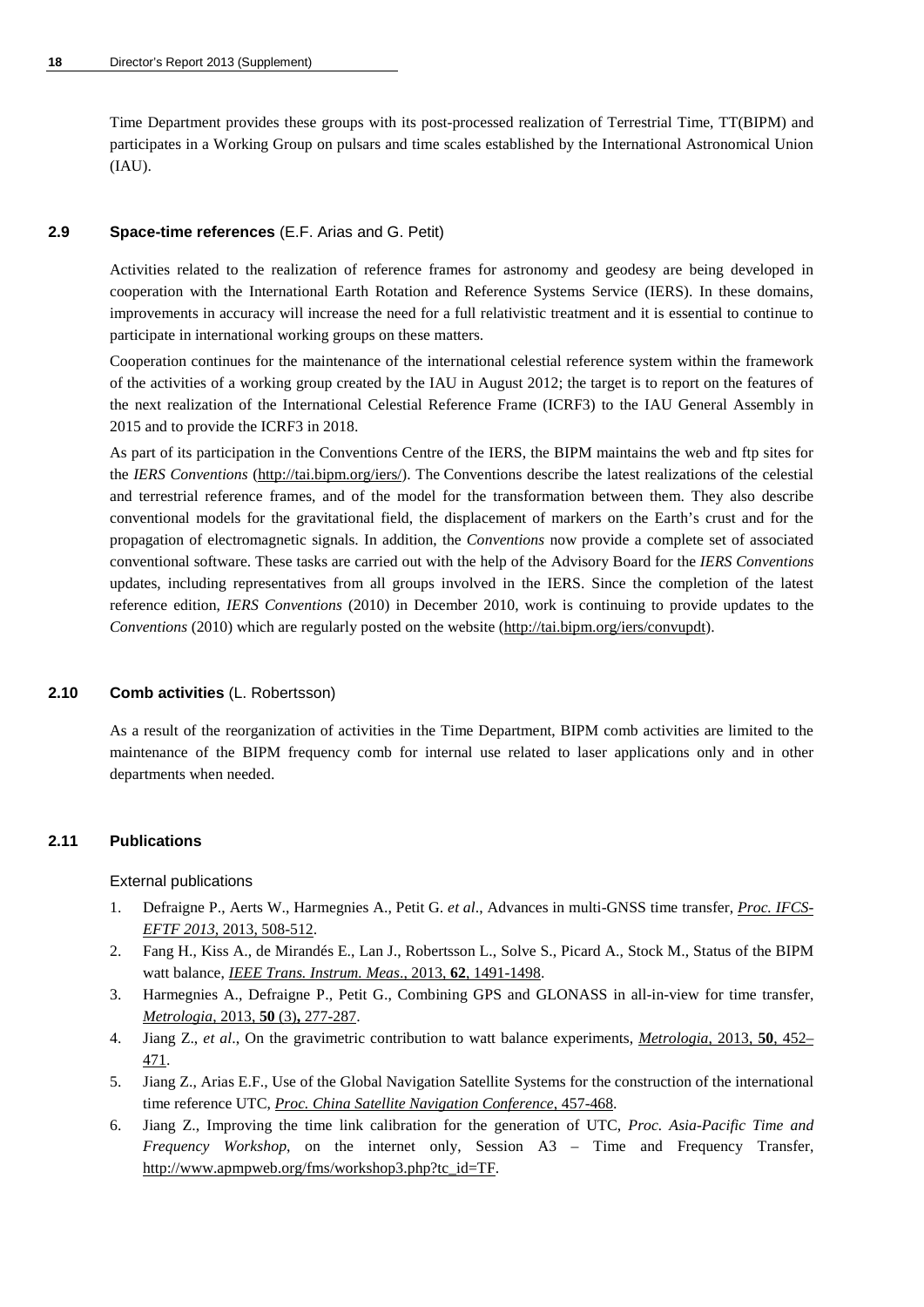- 7. Jiang Z., Petit G., Tisserand L., Uhrich P., Rovera G.D. and Lin S.Y., Progress in the link calibration for UTC time transfer, *[Proc. IFCS-EFTF 2013](http://dx.doi.org/10.1109/EFTF-IFC.2013.6702102)*, 2013, 861-864.
- 8. Jiang Z., Konaté H. and Lewandowski W., Review and Preview of Two-way Time Transfer for UTC generation – from TWSTFT to TWOTFT, *[Proc. IFCS-EFTF 2013](http://dx.doi.org/10.1109/EFTF-IFC.2013.6702103)*, 2013, 501-504.
- 9. Panfilo G. and Harmegnies A., A new weighting procedure for UTC, *[Proc. IFCS-EFTF 2013,](http://dx.doi.org/10.1109/EFTF-IFC.2013.6702122)* 2013, 652- [653.](http://dx.doi.org/10.1109/EFTF-IFC.2013.6702122)
- 10. Panfilo G., Harmegnies A., Tisserand L., Arias E.F., The algorithm for the generation of UTC: latest improvements, *Proc. 45th PTTI Meeting*, 2013.
- 11. Petit G., Arias E**.**F., Harmegnies A., Panfilo G., Tisserand L., UTCr: a rapid realization of UTC, *Metrologia*, **51,** [2014, 33-39.](http://stacks.iop.org/0026-1394/51/33)
- 12. Solve S., Chayramy R., Picard A., Kiss A., Fang H., Robertsson L, de Mirandés E., Stock M., A bias source for the voltage reference of the BIPM watt balance. *IEEE Trans. Instrum. Meas*[., 2013, 1594-1599.](http://dx.doi.org/10.1109/TIM.2013.2242641)
- 13. Zucco M., Robertsson L. and Wallerand J.-P., Laser-induced fluorescence as a tool to verify the reproducibility of iodine-based laser standards: a study of 96 iodine cells. *Metrologia* **50**[, 2013, 402–408.](http://stacks.iop.org/0026-1394/50/402)

### BIPM publications

- 14. *BIPM Annual Report on Time Activities for 2012*, 7, 121 pp., available only at [http://www.bipm.org/en/publications/time\\_activities.html.](http://www.bipm.org/en/publications/time_activities.html)
- 15. *[Circular T](http://www.bipm.org/jsp/en/TimeFtp.jsp?TypePub=publication)* (monthly), 8 pp.
- 16. *Rapid UTC* (*UTCr*) (weekly), 1 pp.
- 17. Panfilo G., Harmegnies A., Tisserand L., A new weighting procedure for UTC. Report to the CCTF Working Group on TAI and to the CCTF working group on Time Scale Algorithms, December 2013.

### **2.12 Activities related to the work of Consultative Committees**

E.F. Arias is Executive Secretary of the Consultative Committee for Time and Frequency (CCTF). She is the Secretary of the CCTF Working Group on TAI (WGTAI) and the CCTF Working Group on Strategic Planning (WGSP).

W. Lewandowski is Secretary of the CCTF Working Group on TWSTFT (WGTWSTFT).

G. Panfilo is Secretary of the CCTF Working Group on the CIPM MRA (WGMRA) and the CCTF Working Group on Time Scale Algorithms (WG-ALGO).

G. Petit is Secretary of the CCTF Working Group on Primary and Secondary Frequency Standards (WGPSFS) and the Working Group on Global Navigation Satellite Systems (WGGNSS) since June 2013.

L. Robertsson is Executive Secretary of the Consultative Committee for Length (CCL), a member of the CCL Working Group on Strategic Planning (WG-S) and of the Discussion Group DG-11 (Lasers). He is the BIPM representative on the CCM Working Group on Gravimetry (WGG). He is also Secretary for the CCTF WG on Coordination of the Development of Advanced Time and Frequency Transfer Techniques (WGATFT) and shares the secretariat of the CCL-CCTF Frequency Standards WG (WGFS) with E.F. Arias.

### **2.13 Activities related to external organizations**

E.F. Arias is a member of the IAU and participates in its working group on the International Celestial Reference Frame (ICRF), she is vice-president of the Commission 31 (Time) and co-chairs the working group on the redefinition of UTC. She is an associate member of the IERS, a member of its International Celestial Reference System Centre, and of the Conventions Centre. E.F. Arias is a member of the International VLBI Service (IVS). She is the BIPM representative to the Governing Board of the International GNSS Service (IGS). She is the BIPM representative to the UN sponsored International Committee on GNSS (ICG) and the chairperson of its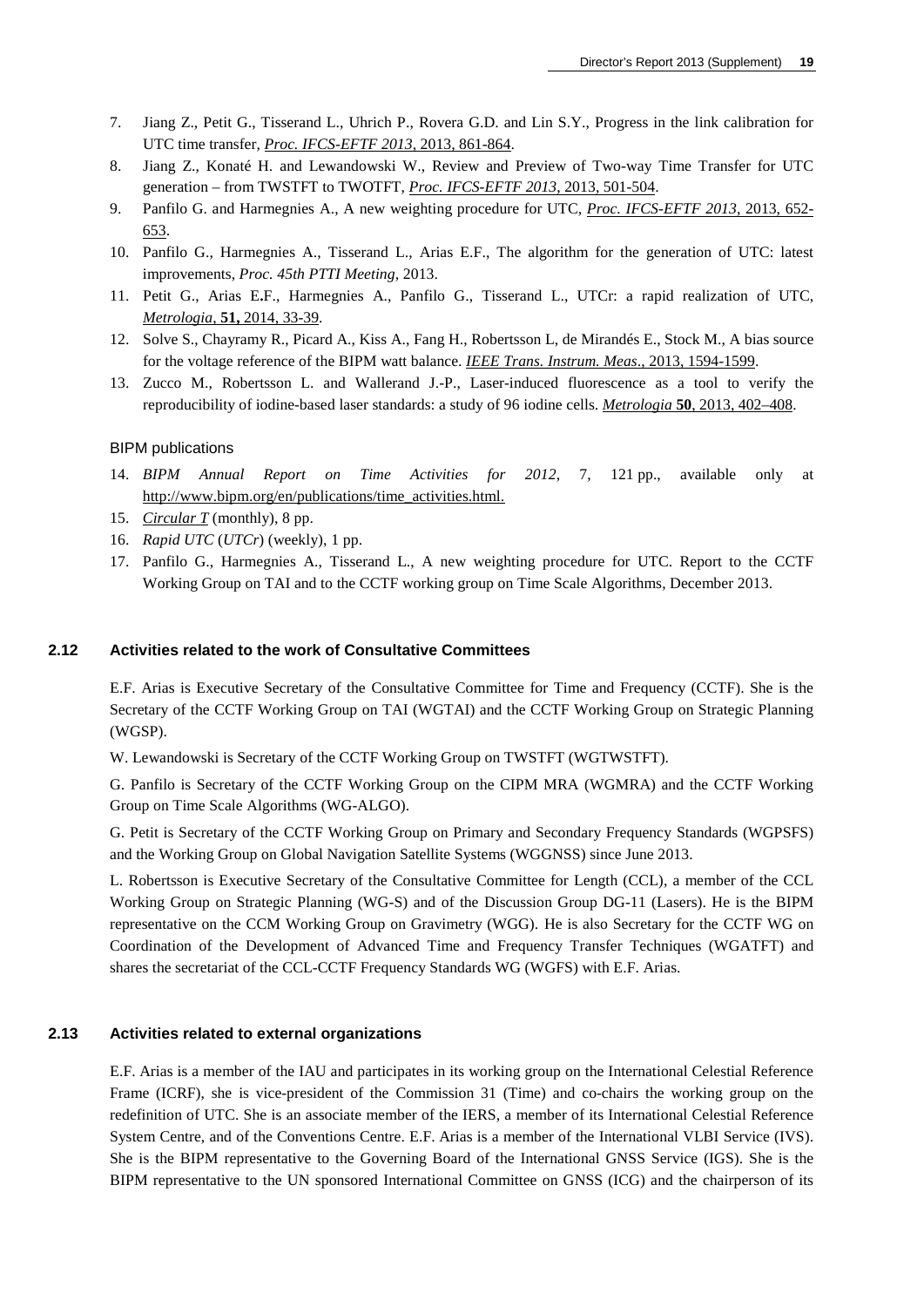Task Force on Time References. E.F. Arias is a member of the IAG Global Geodetic Observing System (GGOS) Steering Committee representing the BIPM. She is a member of the Argentine Council of Research (CONICET) and an associated astronomer at the LNE-SYRTE, Paris Observatory. She is a corresponding member of the *Bureau des longitudes* and the BIPM representative to the Working Party 7A of the Study Group 7 of the International Telecommunication Union – Radiocommunication Sector (ITU-R).

W. Lewandowski is the BIPM representative to the Civil GPS Service Interface Committee and chairman of its Timing Sub-Committee. He is a member of the Scientific Council of the Space Research Centre of the Polish Academy of Sciences. He is also a member of a consultative Group on the Reform of Metrology at the Polish Ministry of Economy, an adviser to a Parliamentary Group on Space, and a member of the Committee on Research on Space Techniques of the Polish Academy of Sciences. He is member of European Commission Advisory Group on Galileo Time Infrastructure. Together with E.F. Arias, he is the BIPM representative to Working Party 7A of the Study Group 7 of the ITU-R, and to the ICG.

G. Petit is co-director of the Conventions Centre of the IERS. He is an associate member of the IGS and member of the IGS Working Groups on Clock Products and on Bias calibration. He is a member of the IAU Working Groups on Numerical Standards in Fundamental Astronomy and on Pulsar Time Scale.

G. Panfilo collaborates with the Working Group 1 (WG1) on the Expression of uncertainty in Measurement (GUM) of the Joint Committee for Guides in Metrology (JCGM) to provide an example for the new version of the GUM.

### **2.14 Travel (conferences, lectures and presentations, visits)**

E.F. Arias to:

- Tokyo (Japan), 5-8 February 2013, for the NICT workshop on optical frequency standards (invited as a lecturer) and for a visit to the NMIJ;
- Geneva (Switzerland), 10-18 September 2013, for meetings of Study Group 7 and Working Party 7A of the International Telecommunication Union (ITU-R);
- Geneva (Switzerland), 19-20 September 2013, for the ITU/BIPM Workshop on the future of the international time scale at the International Telecommunication Union; charged with its organization and for giving presentations;
- Dubai (United Arab Emirates), 10-15 October 2013, for the 8th meeting of the International Committee on GNSS (ICG), with presentations and chairmanship of task group meetings;
- Bellevue (Washington, USA), 2-6 December 2013, for the PTTI2013 meeting with oral presentations, a panel discussion and two CCTF WG meetings;
- San Francisco (California, USA), 8 December 2013, for the IGS Governing Board meeting.

A. Harmegnies to:

- Prague (Czech Republic), 22-25 July 2013, to attend the IFCS-EFTF 2013 meeting and to give an oral presentation;
- Besançon (France), 26-30 August 2013, for training at the European Frequency and Time Seminar.

Z. Jiang to:

- Wuhan (China), 4-7 May 2013, for the China Satellite Navigation Conference 2013;
- Prague (Czech Republic), 22-25 July 2013, to attend the IFCS-EFTF 2013 meeting;
- Zdiby (Czech Republic), 26 July 2013, for a visit to the Research Institute of Geodesy, Topography and Cartography (VÚGTK/RIGTC);
- Taipei (Chinese Taipei), 4-9 September 2013, for the 21st meeting of the CCTF Working Group on TWSTFT, the AP-RASC'13 and the ATF Workshop;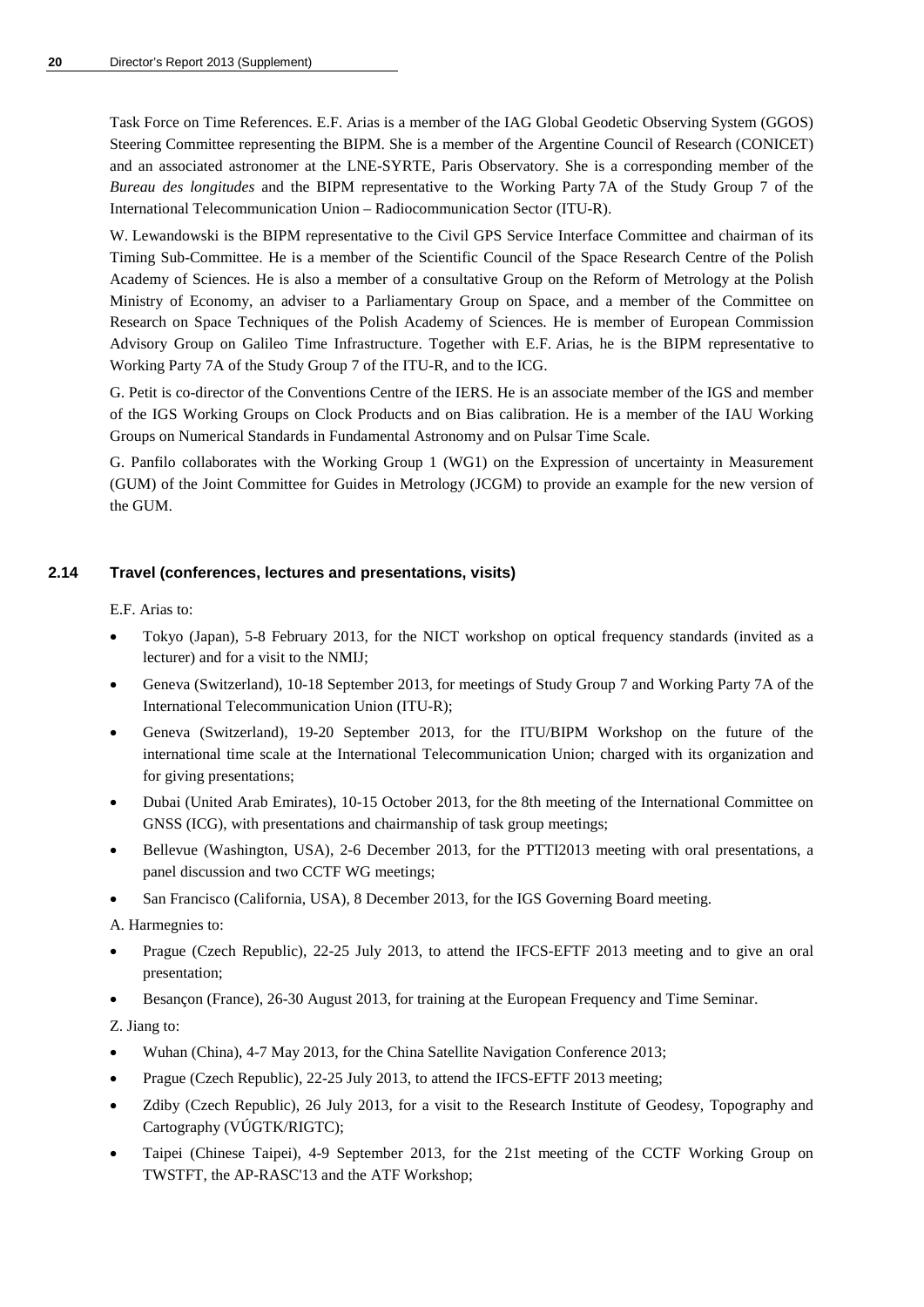- Bellevue (Washington, USA), 2-6 December 2013, for the PTTI 2013 meeting with oral presentations, a panel discussion and two CCTF WG meetings.
- W. Lewandowski to:
- Vienna (Austria), 17-18 February 2013, for the preparatory meeting of the 8th ICG;
- Warsaw (Poland), 5-12 February and 18-23 April 2013, to the Space Research Centre and Space Commission;
- Brussels (Belgium), 4-5 June 2013, for GNSS Program Board;
- Warsaw-Poznan (Poland), 11-16 July 2013, for a GNSS calibration trip and experiment with fibre links;
- Taipei (Chinese Taipei), 4-9 September 2013, for the 21st meeting of the CCTF Working Group on TWSTFT, the AP-RASC'13 and the ATF Workshop;
- Geneva (Switzerland), 18-21 September 2013, for the ITU/BIPM Workshop on the future of the international time scale at the International Telecommunication Union;
- Dubai (United Arab Emirates), 10-15 October 2013, for the 8th meeting of the International Committee on GNSS (ICG), with presentations and task group meetings;
- Warsaw (Poland), 25-28 November 2013, for the Metrology Working Group and the Conference "Metrology - the engine of innovation";
- Bellevue (Washington, USA), 2-6 December 2013, for the PTTI2013 meeting with oral presentations.

G. Petit to:

- New Delhi (India), 20-23 February 2013, to attend the 8th International Conference of Advances in Metrology, with an invited talk and to visit the NPLI time laboratory;
- Toulouse (France), 26 March 2013, to visit the CNES time laboratory for collaboration in GNSS analysis and calibration;
- Paris (France), 10-11 April 2013, to attend the GRAMAP workshop and to give an oral presentation;
- Paris (France), 23-24 May 2013, to participate in the IERS Retreat;
- Toulouse (France), 3-7 June 2013, for training on GNSS processing and to visit the CNES time laboratory with a travelling GNSS receiver:
- Ottawa (Canada), 12-14 June 2013, to attend the GNSS Precise Point Positioning Workshop, to give an oral presentation and to visit the NRC time laboratory;
- Brussels (Belgium), 26 June 2013, to visit the ORB time laboratory for collaboration in GNSS analysis;
- Prague (Czech Republic), 22-25 July 2013, to attend the IFCS-EFTF 2013 meeting, to give oral presentations, a CCTF WG meeting and a CCL-CCTF WG meeting;
- Besançon (France), 27-29 August 2013, to give two lectures at the European Frequency and Time Seminar;
- Paris (France), 16-17 September 2013, to attend the Journées 2013 SRST and to give an oral presentation;
- Bellevue (Washington, USA), 2-6 December 2013, for the PTTI2013 Meeting with oral presentations and two CCTF WG meetings.

L. Robertsson to:

• Walferdange (Luxembourg), 10-14 November 2013 for the ICAG 2013, being a member of the steering committee.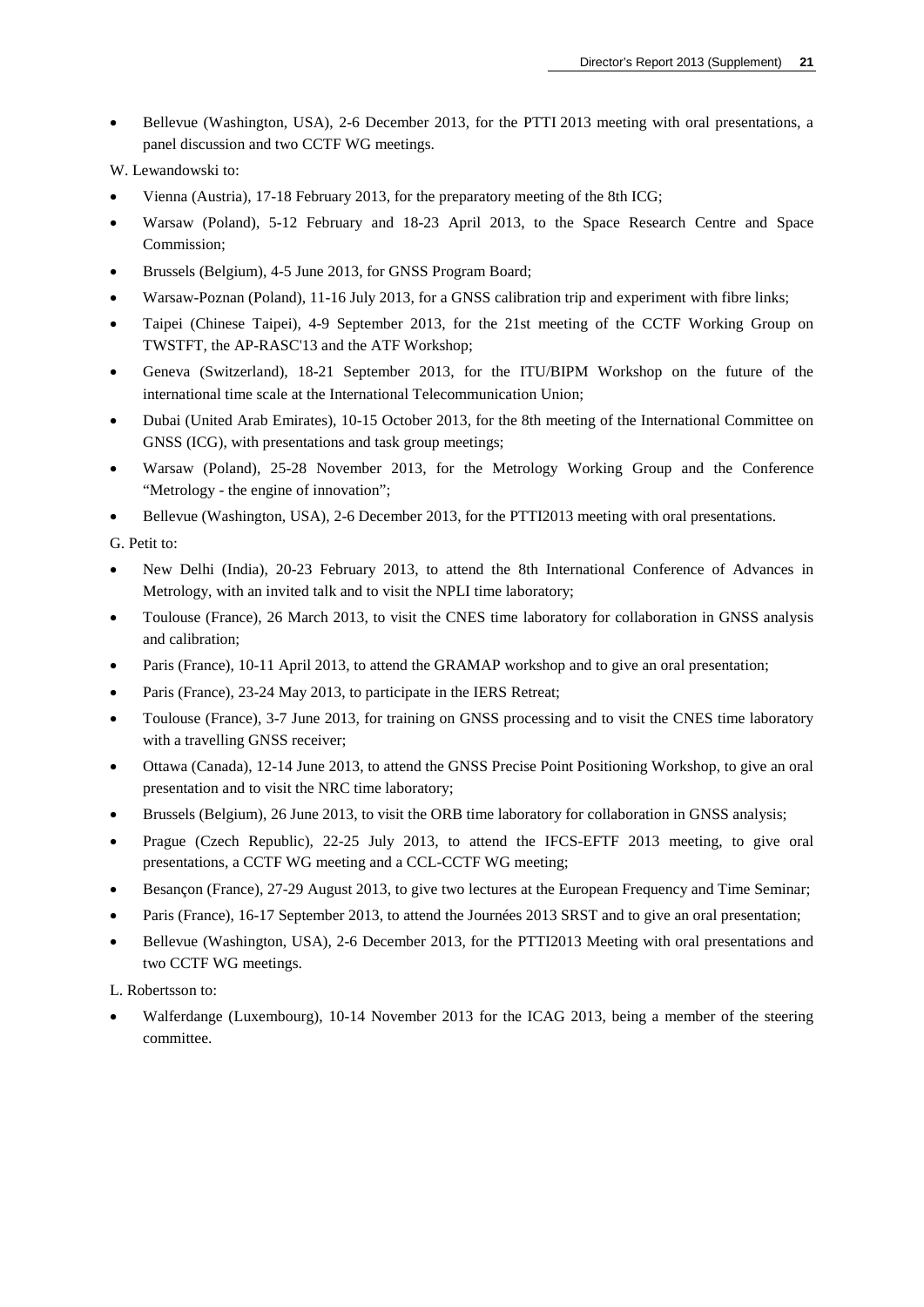### **2.15 Visitors**

- P. Nogaś from the Polish Space Research Centre (SRC) for a cooperation on the improvement of GNSS time transfer, 23 April – 1 May 2013;
- T. Bartholomew (NIST, ITU) for a cooperation on ITU-R activities, 15-19 July 2013;
- Ł. Śliwczyński and P. Krehlik from the AGH University of Science and Technology, Krakow, Poland for discussions on the use of optical fibres for time transfer, 20 November 2013;
- M. Khalid Al-Dawood, Supervisor of Time and Frequency Laboratory (SASO) and R. Hamid, Head of the Time, Frequency and Wavelength Laboratory (TÜBİTAK - UME), and Chair of the EURAMET Technical Committee for Time and Frequency, for discussions on the participation of SASO in the key comparison CCTF-K001.UTC, 3 October 2013.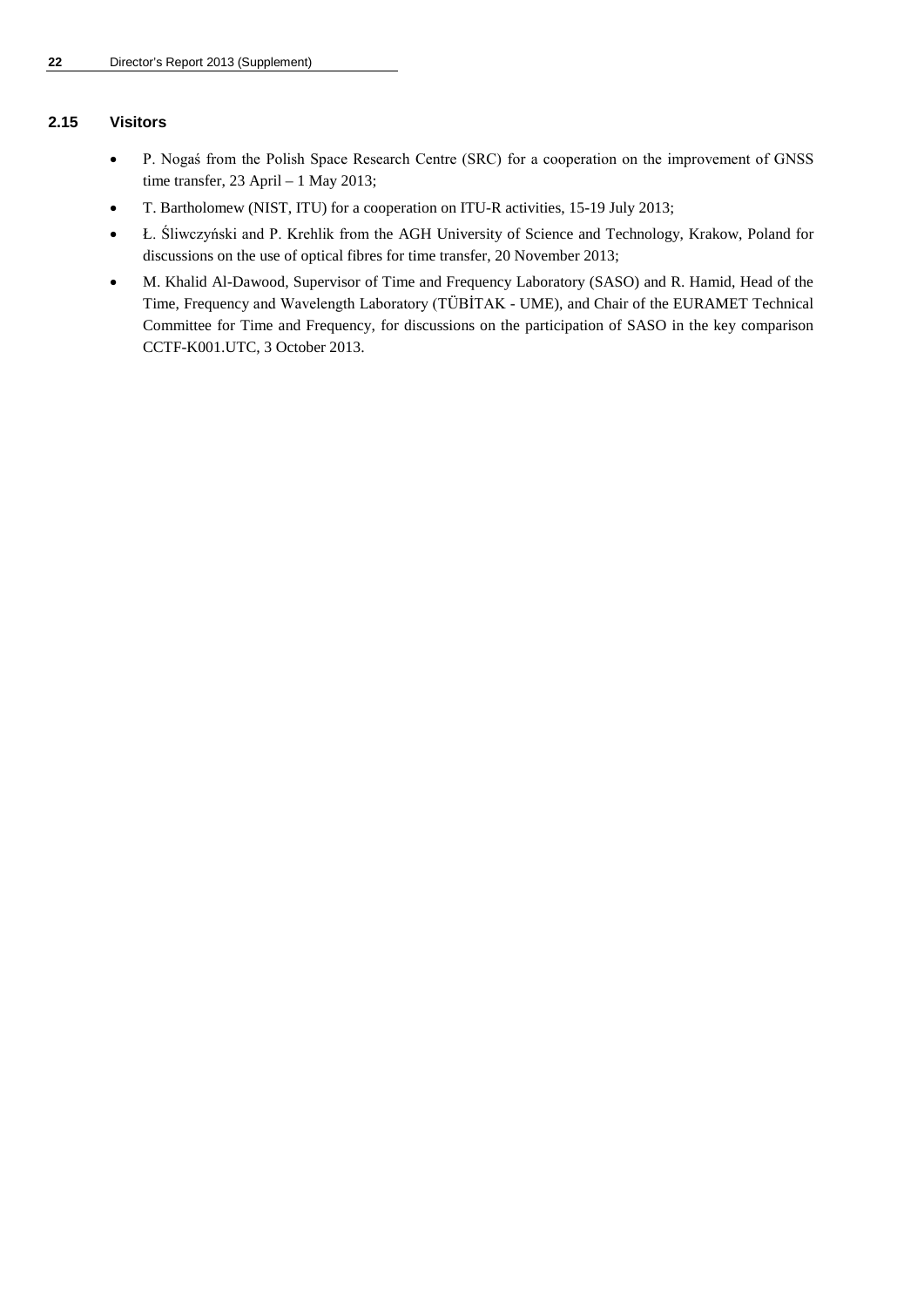## **BIPM Electricity Department Director: M. Stock (1 January 2013 to 31 December 2013)**

### **3.1 Electrical potential difference (voltage)** (R. Chayramy, S. Solve)

3.1.1 Development of a compact NIST 10 V Programmable Josephson Voltage Standard (PJVS) for the BIPM

Dr S. Solve completed his secondment with the Quantum Voltage Project group of NIST in Boulder, USA in July 2013. The secondment started in July 2012. During this time, the programmable Josephson Voltage Standard (PJVS) with compact electronics, which is designed to be transportable, was developed for the BIPM under a cooperative research and development agreement. This new system will be used in the future to develop a comparison scheme for AC Josephson voltage standards. The new system has been compared against a second PJVS and the smallest uncertainty achieved to date when comparing PJVS standards has been obtained. The relative difference was found to be 2.6 parts in  $10^{11}$ , with a total combined uncertainty of 3.4 parts in  $10^{11}$ , at the level of 10 V. To achieve this low uncertainty, several error sources have been carefully investigated:

- The input of the nanovoltmeter which measures the voltage difference between the two quantum standards was reversed in order to monitor any possible rectification of an AC voltage perturbation arising from inductive coupling between the measurement loop and its surroundings.
- The precision voltage leads of the PJVS were carefully twisted along the waveguide to filter a significant AC noise arising from a coupling effect between the RF coaxial line and the biasing wires.
- Different grounding schemes of the measurement setup were investigated. Similar results were obtained when the setup was completely floating, or if the low potential side of one or the other array was grounded or if the low potential side of the detector was grounded.
- The excellent temperature regulation in the laboratory made it possible to study the influence of the non-linear part of the thermal electromotive forces in the measurement setup on the voltage difference.
- The leakage resistance to ground of the systems was carefully measured and a model was derived explaining the contribution of the biasing source.
- The frequency accuracy of the RF sources was precisely measured using a Phase Noise Test unit provided by the NIST Time and Frequency department.
- The quantization margins of the 10 V Shapiro steps of the arrays were regularly checked under the conditions of the comparison configuration.
- A trigger signal was set up in order to accurately synchronize the timing of the voltage changes of the two PJVS from +10 V to −10 V in such a way that the comparison could be performed automatically without overloading the analogue detector.

An Allan variance was computed from 500 consecutive measurements, from which the noise floor, corresponding to the ultimate internal detector noise, was found to be 0.2 nV.

A detailed uncertainty budget was derived for the final comparison result. The major uncertainty contribution of  $2.9 \times 10^{-11}$  arises from the leakage resistance to ground. Leakage resistance to ground allows small currents to flow from components of the measurement circuit directly to ground, which can lead to a systematic voltage error. This effect is of particular importance for programmable Josephson voltage standards, since the bias current continues to flow during the voltage measurements. In conventional Josephson voltage standards the bias current is switched off during the voltage measurement. The effect was studied by using a technique which had previously been developed and demonstrated by the BIPM. This effect can lead to systematic errors at the level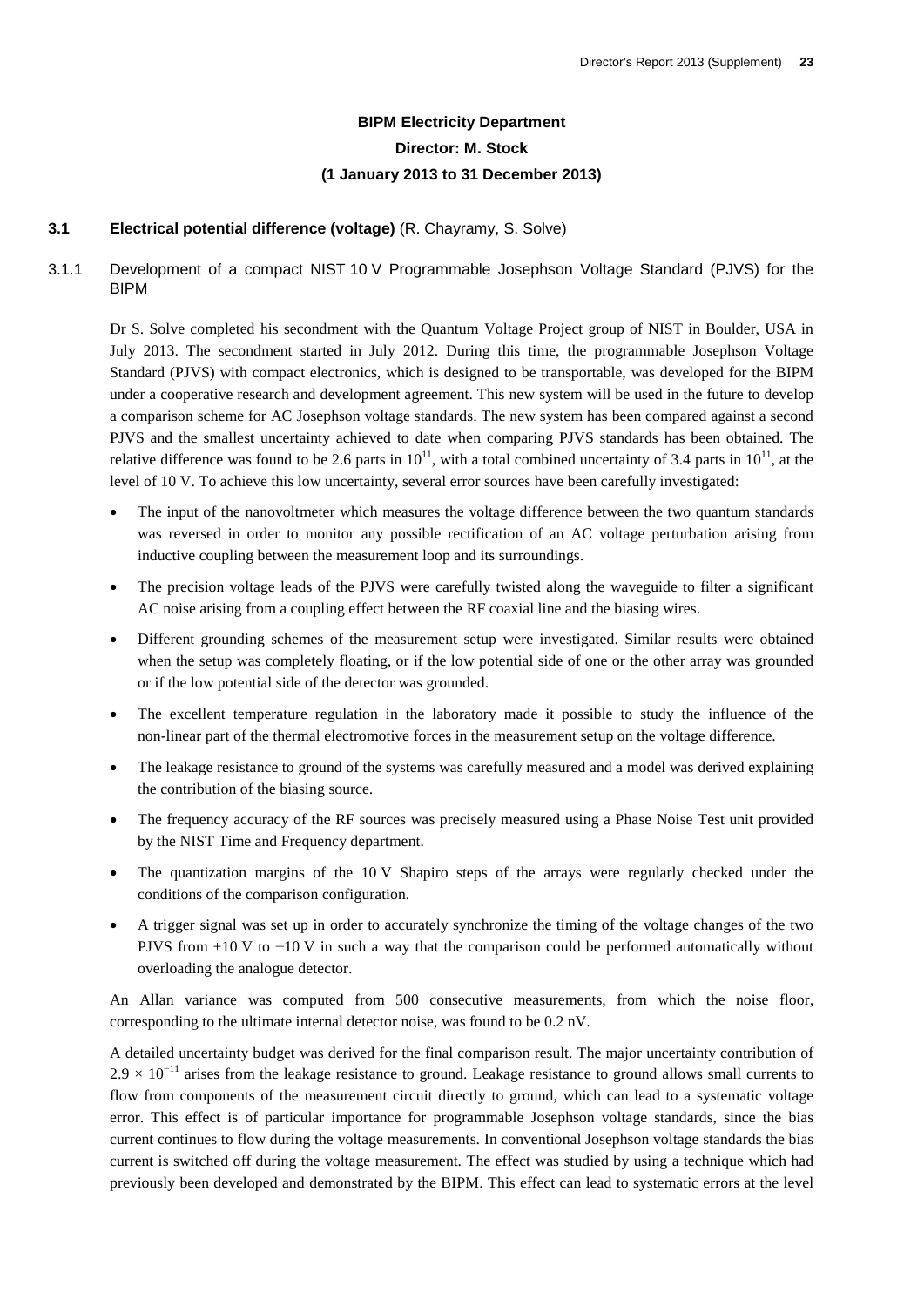of 1 nV at 10 V, which is 1 part in  $10^{10}$ . The work also demonstrated that trapped magnetic flux can lead to small systematic and reproducible voltage errors, which are difficult to detect. Details are described in a recent joint BIPM-NIST publication in *Metrologia*.

The transportable BIPM PJVS is equipped with a compact RF source associated to an amplifier in order to provide 21 dBm (125 mW) power at the input of the waveguide at the top of the cryoprobe. The functioning of this new microwave assembly was investigated by comparison to the traditional RF sources operated on a NIST 10 V PJVS. A frequency scan was repeated several times in the range from 18 GHz to 24 GHz with a 1 MHz frequency increment. We observed oscillations of the transmitted power with frequency (up to 2 dB peak-topeak) which can be explained by the reflection amplitude of the signal along the whole propagation line consisting of the source assembly, the coaxial line and the array. These RF power variations have a direct impact on the operating margins exhibited by the subarrays and are at the origin of their frequency dependence. A careful mapping of the array response with frequency is therefore required on a regular basis.

The average gain value varies from 22 dB for the compact amplifier to 27 dB and 35 dB for the other two devices tested. A 20 dB gain is required to operate a 10 V NIST programmable array and therefore, all the devices tested fit this requirement.

#### 3.1.2 Differential sampling measurements

As part of Dr Solve's training on the use and the applications of AC Josephson voltage standards at the NIST, the metrological characteristics of several AC calibrators were investigated. The calibrators generate at their output AC sinewaves of 1 V rms at a frequency of 62.5 Hz. The measurements were based on the differential sampling method, which might also be used in the future to compare AC voltage standards at the BIPM. This technique allows the comparison of a stepwise approximated sinewave from a Josephson Voltage Standard to the pure sinewave of the same amplitude and frequency, produced by the generator to be calibrated. The voltage values of each plateau of the stepwise sinewave are exactly known, because they are quantized. The comparison is performed using a sampling voltmeter.

The most important requirement for this measurement is that the two signals are well synchronized. In addition the sampling windows of the voltmeter need to be triggered in such a way that no measurements of the voltage difference are made during the transition of the PJVS between two quantized voltage levels.

Furthermore, verification is needed that the measurement results do not depend on the following parameters:

- 1- Number of samples of the PJVS approximated sinewave;
- 2- Sampling delay required to adjust the integration window of the voltmeter;
- 3- Value of the biasing current of the PJVS while remaining on the voltage step.

The independence on those parameters was investigated and a Type A uncertainty of a few ppm was achieved. This uncertainty is limited by the noise of the calibrator.

### 3.1.3 Quantum Voltage reference for the watt balance

The measurement of the induced voltage in the BIPM watt balance will be carried out by using a programmable Josephson voltage standard (as in any other watt balance). If the watt balance is operated in the special one-phase mode, where the force and velocity modes are carried out simultaneously, a second Josephson system will be needed for the determination of the coil current, measured as the voltage drop over a calibrated resistor.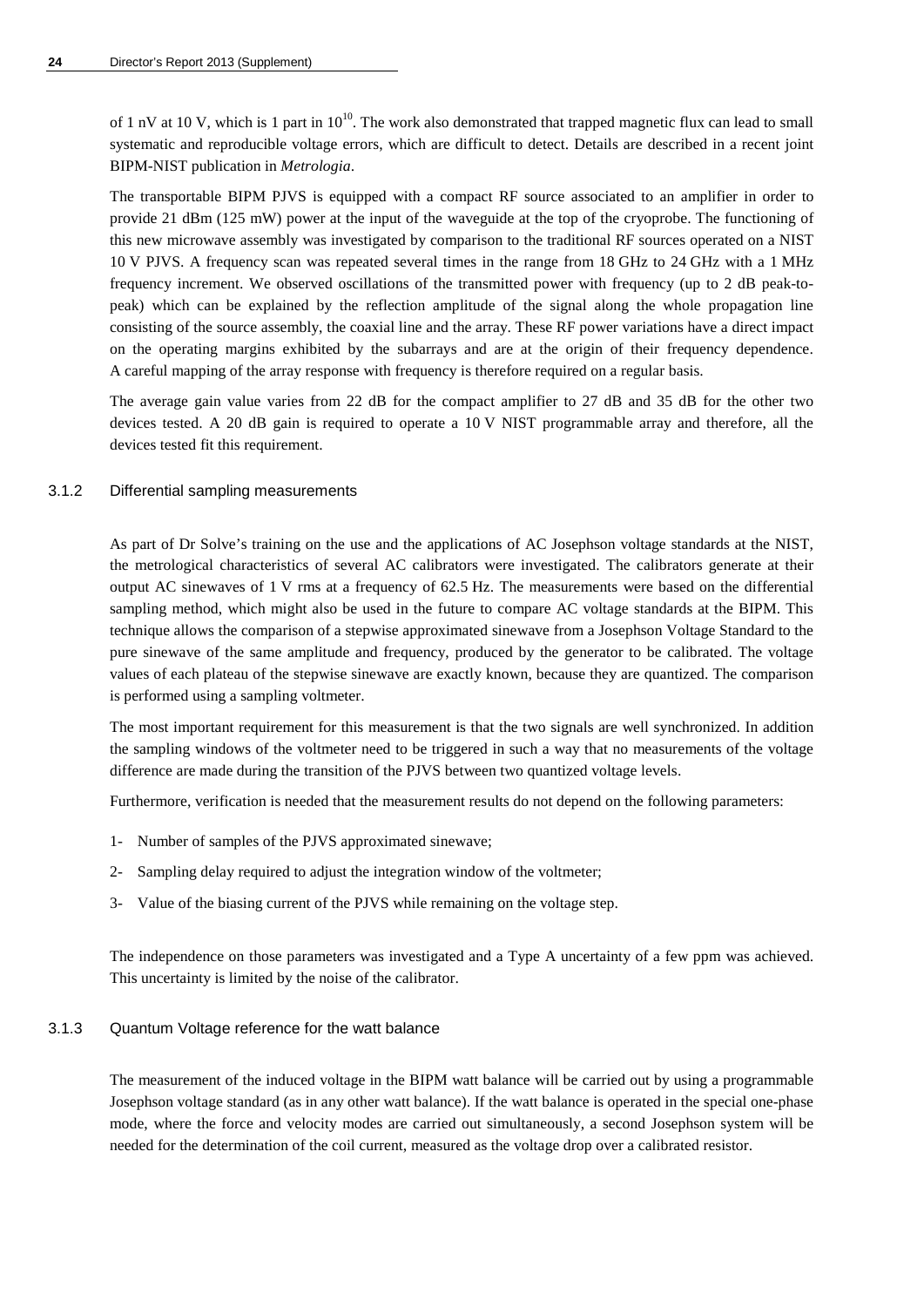Two NIST arrays capable of producing 1 V and 2 V were selected from the tests carried out on three different wafers. Each array was carefully characterized for its current margins as a function of RF power amplitude and frequency sweep response. The selected arrays will be bonded on a chip carrier at the NIST, Boulder, before being shipped to BIPM where they will again be carefully characterized.

#### **3.2 Electrical impedance (resistance and capacitance)**

#### 3.2.1 DC resistance and quantum Hall effect (N. Fletcher, R. Goebel and B. Rolland)

The quantum Hall resistance (QHR) standard maintained by the BIPM is used not only as the reference for resistance comparison and calibration services offered to NMIs, but also as the starting point for the capacitance activity, and as one essential input to the watt balance project. For its regular work, the QHR cryostat is operated twice per year to characterize secondary working resistors which are used for daily traceability. This normal activity was supplemented by the first in a new series of on-site QHR comparisons (a continuation of the existing ongoing key comparison [BIPM.EM-K12\)](http://kcdb.bipm.org/appendixB/KCDB_ApB_info.asp?cmp_idy=60&cmp_cod=BIPM.EM-K12&page=1&search=2&cmp_cod_search=BIPM.EM-K12&met_idy=&bra_idy=&epo_idy=&cmt_idy=&ett_idy_org=&lab_idy=&cou_cod=), carried out at the PTB, Germany, in November 2013.

The equipment used for the first series of on-site QHR comparisons (carried out in 1993-1999) has been largely replaced and modernized over the last couple of years. Previous tests with new types of resistance elements for use in the thermo-regulated enclosures that form an essential part of the transportable setup proved to be disappointing. The final versions of the 1  $\Omega$  and 10 k $\Omega$  resistors now house older commercial types of standards and these have been well characterized in 2013 prior to the first on-site visit. A 100  $\Omega$  standard of similar design will be mounted in 2014. The journey to the PTB was by road and the new resistors were deliberately left in the van over a weekend on the return journey to simulate the temperature excursion that could be seen during air transport. We observed that the standards needed several weeks after such a temperature shock to reach the stability required for precision comparisons (relative drifts at the level of  $1 \times 10^{-9}$ ). This stabilization time will be planned into the transport schedules for future comparisons where supervised road transport is not possible.

Along with the new resistors, a completely rebuilt 'version 2' of the 1 Hz room temperature current comparator bridge (the unique part of the on-site apparatus) is now in service. This bridge, including new data acquisition and analysis software written in LabVIEW, was thoroughly tested against the old bridge, giving reliable results consistent at the  $1 \times 10^{-9}$  level. These preparations allowed us to proceed with confidence to the first on-site visit in November 2013.

During a two week stay at the PTB, all the measurements for the calibration of a 100  $\Omega$  standard against the QHR, and subsequent 100:1 scaling ratios down to 1  $\Omega$  and up to 10 k $\Omega$  were successfully performed. For the 100 Ω and 10 kΩ measurements, excellent agreement with the PTB system was found (relative agreement to around  $1 \times 10^{-9}$ , close to the limits imposed by the noise and stability of the resistors under test). The 1 Ω measurements proved more problematic, due to a known effect of Peltier heating in the resistor terminals, which makes the measured four-terminal resistance value dependent on the timing of DC current reversals. We were able to carry out some extra and very valuable investigations into this effect in collaboration with the PTB, and it now appears that this problem of the definition of the measurand can limit the relative uncertainty for 1  $\Omega$ comparisons to around  $1 \times 10^{-8}$ . Studies of this problem are continuing in collaboration with the PTB, and form the subject of a contribution to the Conference on Precision Electromagnetic Measurements (CPEM) to be held in Rio de Janeiro, Brazil, in August 2014. The full comparison report is being prepared for publication in early 2014.

During autumn 2013, the resistance laboratories were out of service for three months due to the major works required to replace the air-conditioning systems. This down-time, followed by the necessary time to recalibrate and monitor our working standards has delayed a number of calibrations for NMIs, and the backlog remains to be cleared at the start of 2014. During 2013 we also replaced the temperature controlled air bath used to house 10 kΩ standards undergoing calibration on our Warshawsky Bridge with a new commercial unit. Our facilities for in-house electronics development have been upgraded with a reorganization of the workshop areas for electronics and mechanical production, and the installation of a new software suite for electronics designs.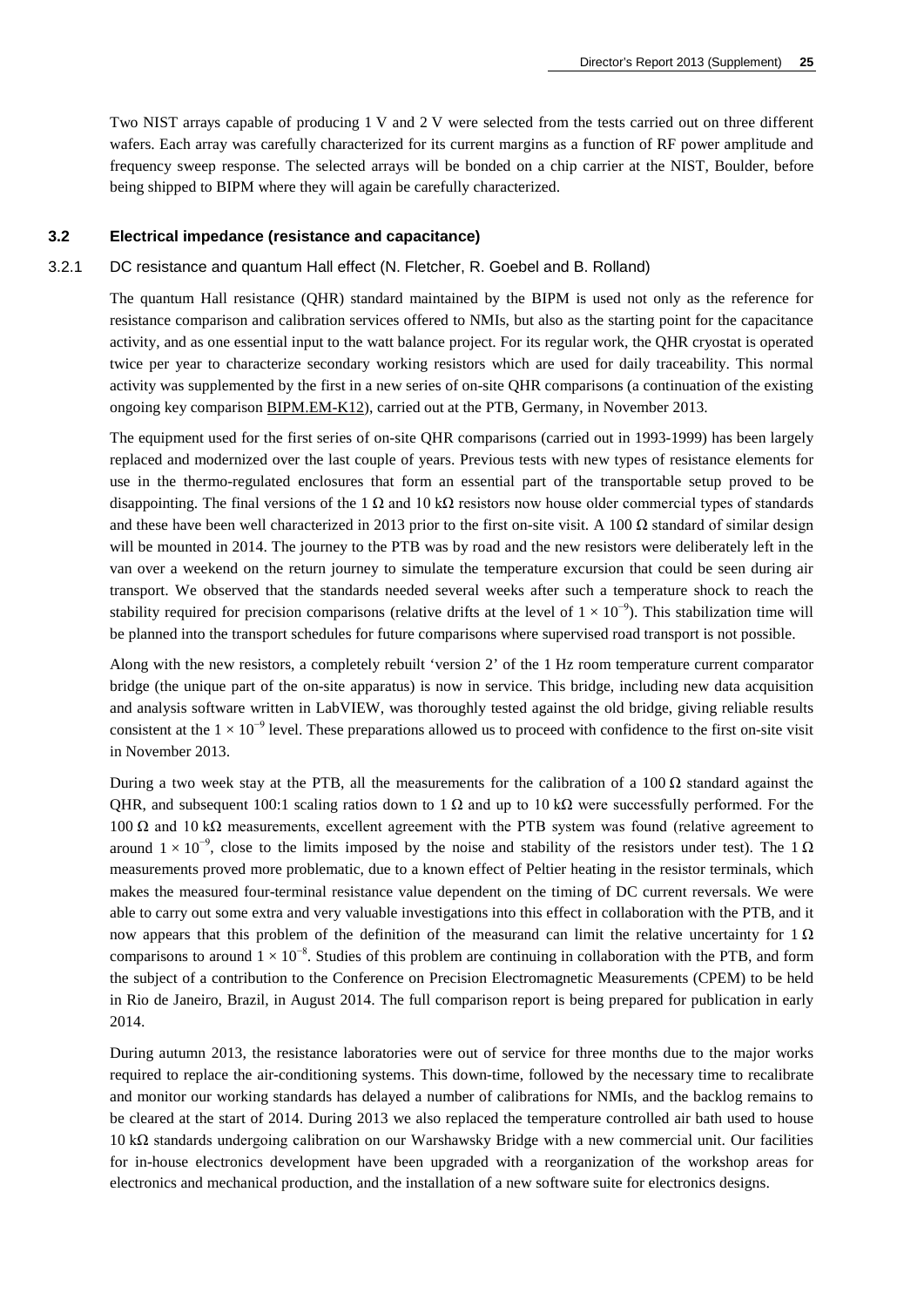### 3.2.2 Maintenance of a reference of capacitance (R. Chayramy, N. Fletcher, R. Goebel)

The capacitance unit at the BIPM is maintained by a group of four 10 pF standards, which are calibrated every six months with respect to the QHR dc resistance standard. The transfer using a quadrature bridge and associated measurement chain is performed directly following the use of the QHR to calibrate the working resistance standards. From the historical drift data of the reference capacitors (now maintained for over 10 years) we can be confident in the continuity of our measurements to the relative level of 1 or 2 parts in  $10<sup>8</sup>$ . These routine measurements were successfully carried out twice in 2013, allowing the ongoing support of our calibration services to NMIs (at the level of 1 pF, 10 pF and 100 pF).

A 2011 comparison of 10 pF and 100 pF standards traceable to the QHR [\(EURAMET.EM-S31\)](http://kcdb.bipm.org/appendixB/KCDB_ApB_info.asp?cmp_idy=939&cmp_cod=EURAMET.EM-S31&page=1&search=2&cmp_cod_search=EURAMET.EM-S31&met_idy=&bra_idy=&epo_idy=&cmt_idy=&ett_idy_org=&lab_idy=&cou_cod=) had revealed some worrying inconsistencies, particularly in the frequency dependence of standards. During 2013, the BIPM participated in follow-up measurements with an exchange of ac-dc resistance standards with the LNE, PTB and METAS. This provided an opportunity to work on the coaxial ac-dc reference resistors and associated bridge that form an essential part of our traceability chain. The final results of this comparison will not be known until early 2014, but the resolution of any outstanding discrepancies will be a key priority for 2014.

### **3.3 Calculable capacitor** (N. Fletcher, R. Goebel, L. Robertsson, M. Stock)

The main scientific effort of the Electricity Department in the field of impedance metrology has been taken up with the on-site QHR comparison in 2013, and this combined with a significant staff absence due to ill-health has not allowed much progress to be made on the calculable capacitor project. Investigations of the capacitance traceability chain and ac-dc resistors mentioned in activity 2.2 are however vital for the measurement of  $R_K$  using the calculable capacitor. The final mechanical alignment of the capacitor remains to be done, and some studies on the detail of the interferometer are still required. However, the measurement systems are in good shape, and significant progress is expected in 2014.

### **3.4 BIPM ongoing key comparisons in electricity** (R. Chayramy, N. Fletcher, R. Goebel, S. Solve, M. Stock)

One on-site comparison of Josephson voltage standards (BIPM.EM-K10) with NIM (China) has been successfully completed at 10 V. The report is in the Draft A stage.

Two bilateral voltage comparisons (BIPM.EM-K11) using Zener voltage standards as transfer standards were carried out at the level of 10 V with the NSAI (Ireland) in March 2013 and with the INM (Romania) at both 1 V and 10 V. The Draft B reports have been submitted to the Chairman of the CCEM Working Group on Low-Frequency Quantities (WGLF) for final approval.

In December 2013 a questionnaire was sent to 27 NMIs to explore their interest in future on-site Josephson voltage comparisons, to allow us to plan the future activities. The replies are expected by January 2014.

As described in section 3.2, the first of a new series of on-site comparisons of quantum Hall resistance standards [\(BIPM.EM-K12\)](http://kcdb.bipm.org/appendixB/KCDB_ApB_info.asp?cmp_idy=60&cmp_cod=BIPM.EM-K12&page=1&search=2&cmp_cod_search=BIPM.EM-K12&met_idy=&bra_idy=&epo_idy=&cmt_idy=&ett_idy_org=&lab_idy=&cou_cod=) has been carried out with the PTB. The full comparison report is being prepared for publication in early 2014.

Resistance comparisons using BIPM transfer standards (BIPM.EM-K13) have been carried out with the NPL of India and the BIM (Bulgaria), at 1 Ω and 10 k Ω. The measurements have finished but we are still waiting for the participants' results.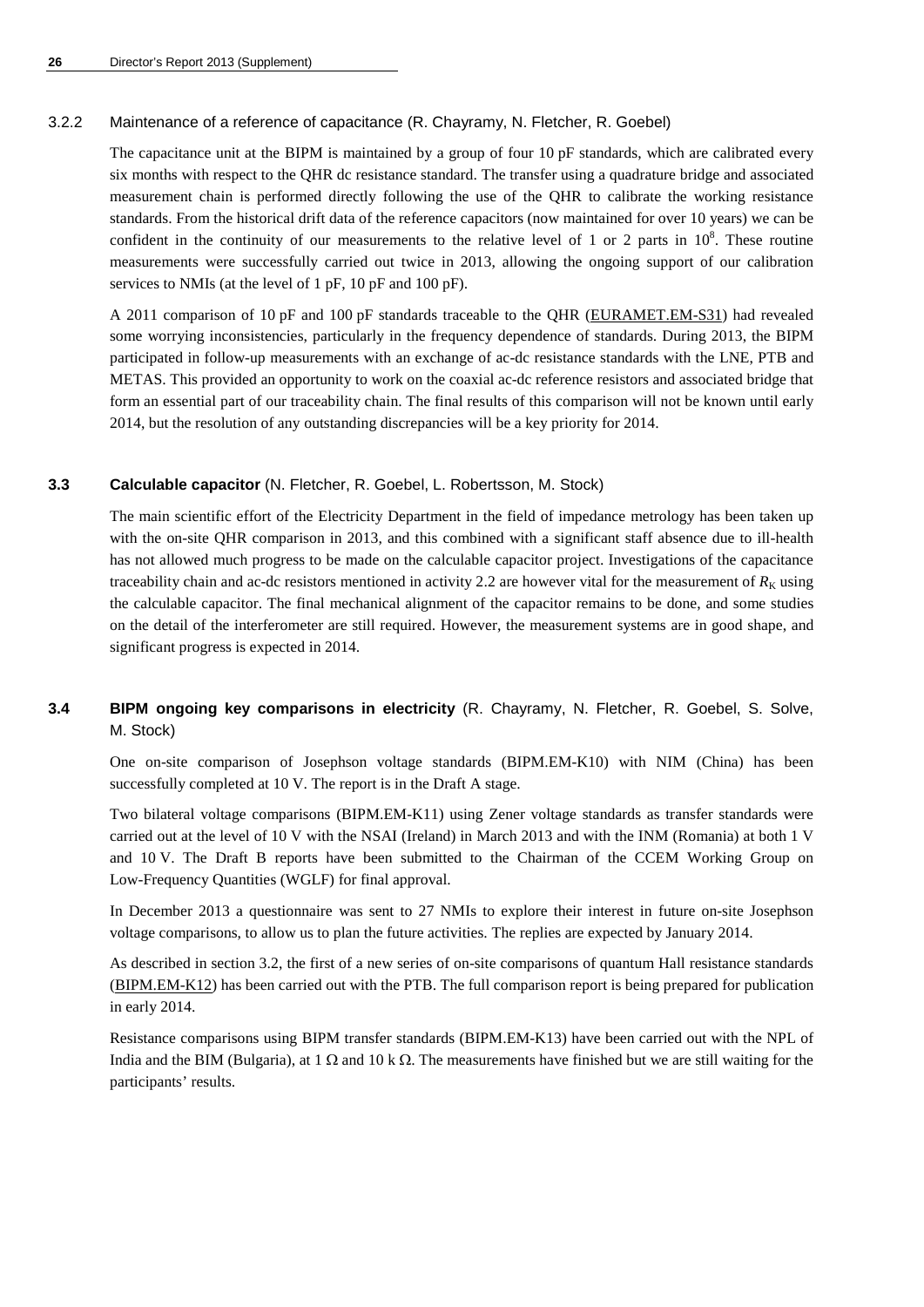### **3.5 Calibrations** (R. Chayramy, N. Fletcher, R. Goebel, B. Rolland, S. Solve, M. Stock)

The Electricity Department calibrated the following standards during January to December 2013:

Zener diode-based voltage standards at 1 V and 10 V for: DMDM (Serbia).

Resistance at 1  $\Omega$ , 100  $\Omega$  or 10 k  $\Omega$  was calibrated for: NIMT (Thailand), NIS (Egypt), BEV (Austria), SMD (Belgium), NMC (Singapore), MSL (New Zealand) - in total 24 certificates for 6 NMIs.

1, 10 or 100 pF capacitors were calibrated for: CMI (Czech Republic), SMD (Belgium), SIRIM (Malaysia), KRISS (Republic of Korea), BEV (Austria), CENAM (Mexico), NMC (Singapore), BIM (Bulgaria), INMETRO (Brazil), EIM (Greece) - in total 33 certificates for 10 NMIs.

### **3.6 Publications**

- 1. Avilés D., Navarrete E., Hernández D., Solve S., Chayramy R., Direct comparison of Josephson voltage standards at 10 V between BIPM and CENAM, *[IEEE Trans. Instrum. Meas](http://dx.doi.org/10.1109/CPEM.2012.6250664)*., 2013, 1640-1645.
- 2. Chayramy R., Solve S., A very low thermal EMF computer-controlled scanner, *[Meas. Sci. Technol.,](http://dx.doi.org/10.1088/0957-0233/24/2/025008)* 2013, **24**[, 035008.](http://dx.doi.org/10.1088/0957-0233/24/2/025008)
- 3. Fang H., Kiss A., de Mirandés E., Lan J., Robertsson L., Solve S., Picard A., Stock M., Status of the BIPM watt balance, *[IEEE Trans. Instrum Meas.](http://dx.doi.org/10.1109/TIM.2012.2225930)*, 2013, **62**, 1491-1498.
- 4. Solve S., Chayramy R., Picard A., Kiss A., Fang H., Robertsson L, de Mirandés E., Stock M., A bias source for the voltage reference of the BIPM watt balance, *IEEE Trans. Instrum. Meas*., 2013, 1594-1599.
- 5. Solve S., Rüfenacht A., Burroughs C.J., Benz S.P., Direct comparison of two NIST PJVS systems at 10 V, *Metrologia*, 2013, **50**[\(5\), 441-451.](http://stacks.iop.org/0026-1394/50/441)
- 6. Stock M., Watt balance experiments for the determination of the Planck constant and the redefinition of the kilogram, *Metrologia*, 2013, **50**[\(1\), R1-R16.](http://stacks.iop.org/0026-1394/50/R1)
- 7. Stock M., Watt balance experiments for the determination of the Planck constant and the redefinition of the kilogram, in *Metrology and Physical constants*, IOS press, Amsterdam, ISBN 978-88-7438-083-1, 415- 446.

#### **3.7 Activities related to the work of Consultative Committees**

M. Stock is the Executive Secretary of the Consultative Committee for Electricity and Magnetism (CCEM) and the Consultative Committee for Photometry and Radiometry (CCPR) and a member of several of their working groups. The 28th CCEM meeting was held on 14-15 March 2013. The main topics were the planned redefinition of the SI, the CCEM strategy and the organization of comparisons. A task group was set up to consider the effects of the redefinitions on the electrical units.

The CCPR working groups met in April 2013 at the BIPM and a workshop on "SI units for Photometry and Radiometry" was organized, to which representatives of the International Commission on Illumination (CIE) were invited. The main topics were the future *mise en pratique* for the definition of the candela and the question of whether the lumen should be proposed as the photometric base unit of the SI, replacing the candela. This proposal was rejected.

R. Goebel organizes the review of comparisons reports and protocols within the CCPR Working Group on Key Comparisons (WG-KC).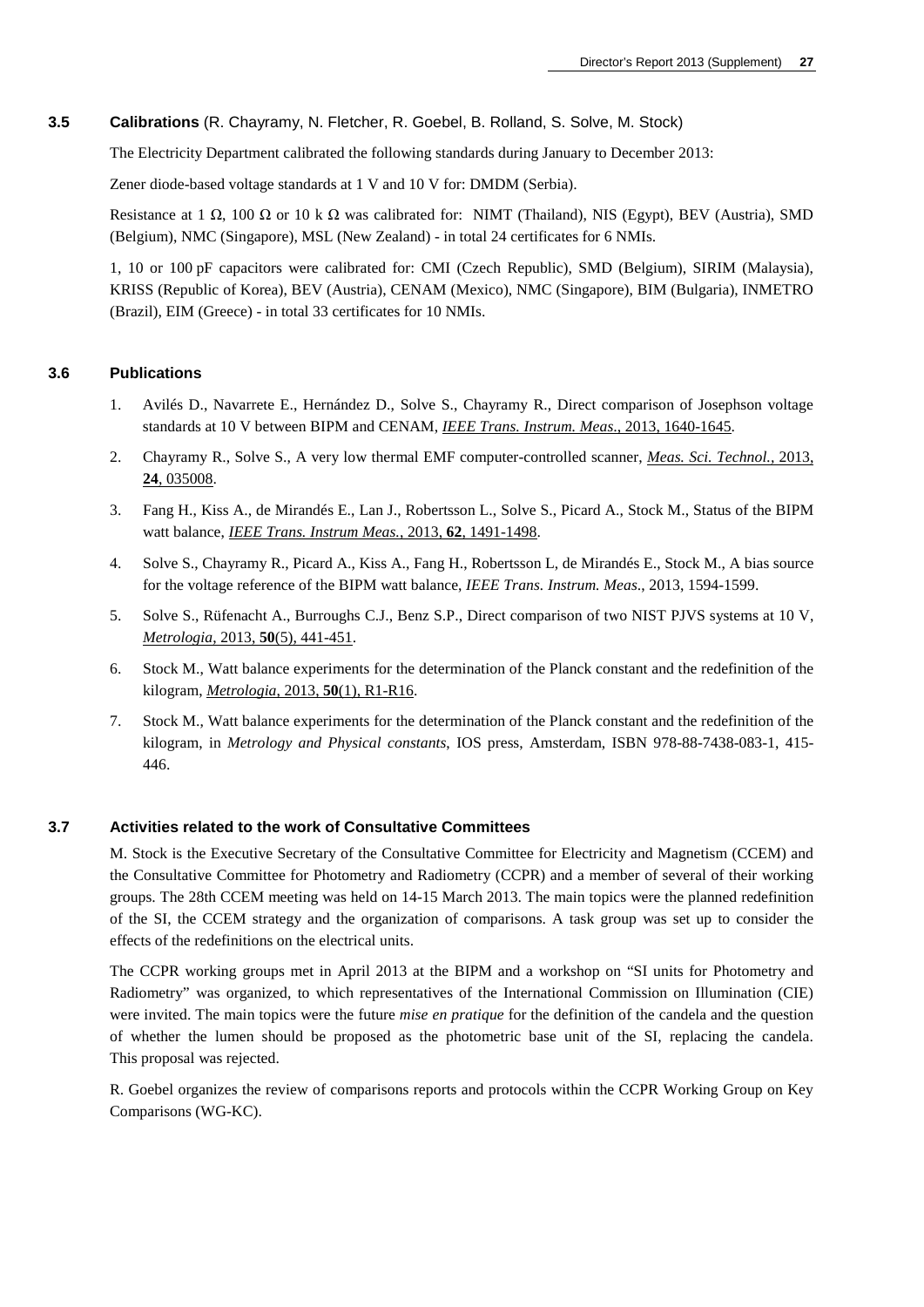### **3.8 Activities related to external organizations**

M. Stock is a member of the Executive Committee of the Conference on Precision Electromagnetic Measurements (CPEM). S. Solve and M. Stock are members of the Technical Committee for the CPEM 2014. M. Stock was a member of the Scientific Committee for the 4th International Conference on Quantum Metrology (QM2013), held in Poznan, Poland, on 15-17 May 2013, and gave the opening speech.

M. Stock is the contact person for the BIPM liaison with the CIE. Representatives of the CIE were invited to the CCPR workshop on "SI units for Photometry and Radiometry" to discuss questions of common interest (see section 3.7). M. Stock was invited to give a speech at the CIE Centenary General Assembly meeting in Paris, on 14 April 2013.

N. Fletcher represents the BIPM on the 'Stakeholder Committee' for the EMRP Project GraphOhm.

### **3.9 Travel (conferences, lectures and presentations, visits)**

M. Stock to:

- Paris (France), 14 April 2013, to give an invited speech at the CIE Centenary General Assembly meeting;
- Poznan (Poland), 16-17 May 2013, to give the opening speech at the 4th International Quantum Metrology Conference;
- IPT (Fraunhofer Institute for Production Technology), Aachen (Germany), 23 May 2013, for a trial assembly of the BIPM watt balance magnet;
- INRIM, Turin (Italy), to give two presentations at the EMRP kNOW workshop and to attend the kNOW project meeting on 18-19 September 2013;
- GUM, Warsaw (Poland), 17-18 October 2013, to attend the EURAMET TC-EM meeting.

M. Stock gave a presentation about the status of determinations of the Planck constant to the working group "Science et Métrologie" of the French Academy of Science, at the BIPM, on 8 April 2013.

S. Solve to:

- NIST (USA), 1 July 2012 31 July 2013, as a guest researcher;
- PTB, Braunschweig (Germany), 9-13 December 2013 to perform tests on the PTB Josephson arrays using a BIPM probe equipped with an oversized circular waveguide.
- S. Solve and R. Chayramy to:
- NIM, Beijing, (China), 6-15 November 2013, to carry out a direct on-site BIPM Josephson voltage standard comparison.

R. Goebel and B. Rolland to:

- PTB, Braunschweig (Germany), 9-11 September 2013, for a pre-comparison test for BIPM.EM-K12, running the PTB's setup.
- R. Goebel, N. Fletcher and B. Rolland to:
- PTB, Braunschweig (Germany), 11-22 November 2013, for the first of the new series of on-site comparisons of quantum Hall resistance standards.

B. Rolland to:

LabVIEW France (Nanterre), 8-10 July 2013, to attend LabVIEW Core 1 training.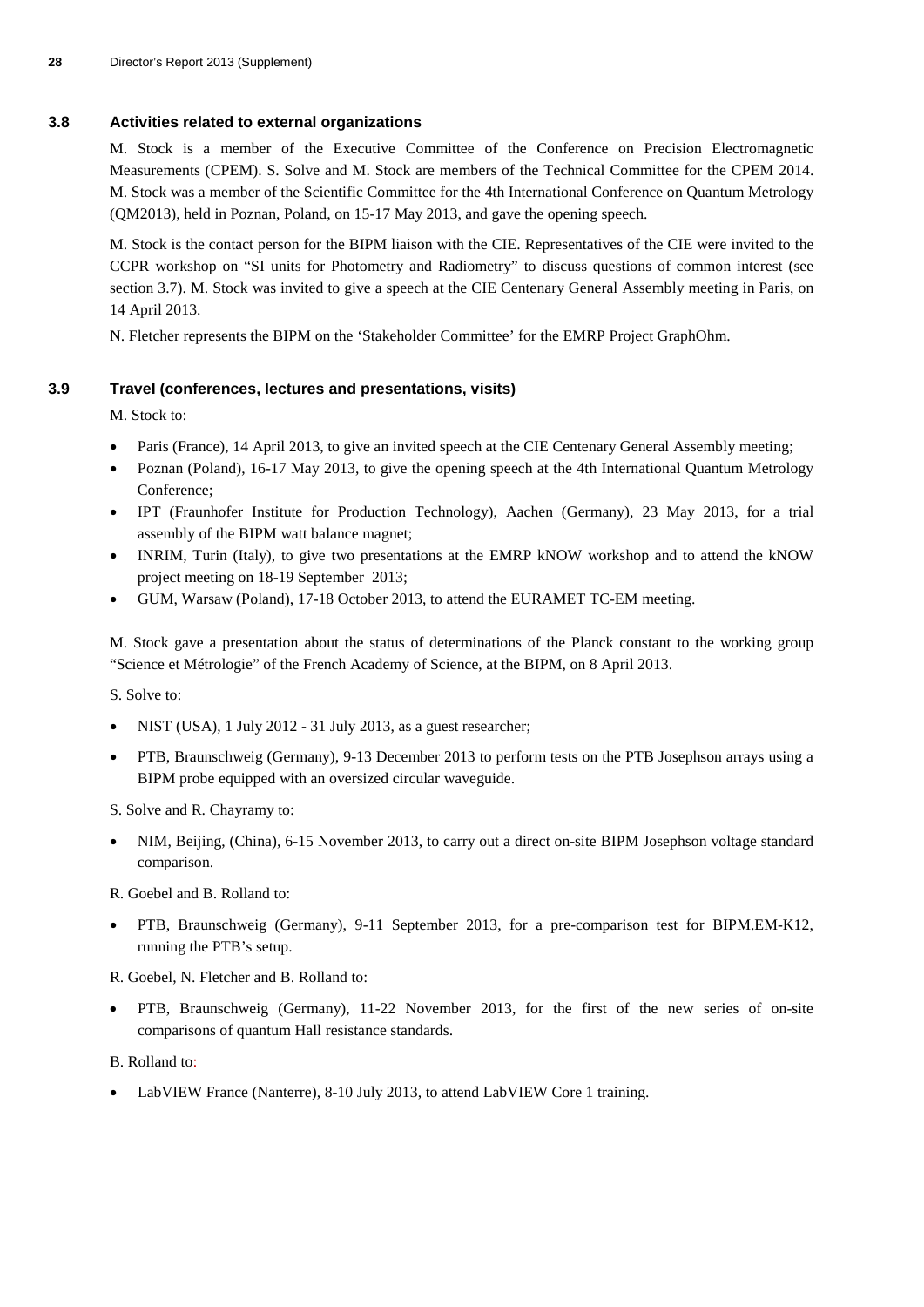### **3.10 Visitors**

- H.D.A. Sepulveda, Director of the NMI of Columbia to visit the laboratories of the Electricity Department, on 15 May 2013;
- M. Götz and E. Pesel from PTB (Germany), to discuss the planned on-site comparison of quantum Hall standards, 16 May 2013;
- Abdel Monem Sallam, NIS (Egypt), to collect calibrated resistance standards, to visit the laboratory and for technical discussions, 21-26 July 2013;
- M. Pavicevic and Z. Sofranac, DMDM (Serbia), to discuss the BIPM Zener bilateral comparison protocol, 18 September 2013;
- S. Benz, NIST (USA), to install a NIST 10 V PJVS for the future BIPM activity dedicated to AC voltage differential sampling, 19-25 September 2013;
- Po Gyu Park, Yound Gyun Kim and Jeong Tae from the KRISS (Republic of Korea) to visit the Electricity Department on 27 September 2013;
- Khalid Al-Dawood (SASO, Saudi Arabia) and Prof. Ramiz Hamid (UME, Turkey) to visit the Electricity Department, 3 October 2013;
- Delegation from Bangladesh: Mr Muhammed Musharraf Hossain Bhuiyan (Cabinet Secretary), Mr Mohammed Moinuddin Abdullah (Secretary, Ministry of Industries), Mr Abu Abdullah (Director General, Bangladesh Accreditation Board (BAB), Mr Iqramul Haque (Director General, Bangladesh Standards & Testing Institution (BSTI)), Mr Md Lutfor Rahman Tarafder (Joint Chief, Ministry of Industries & Project Director, BQI-BEST), Dr Franz Hengstberger (Technical Advisor, BQI-BEST), to visit the Electricity Department, on 11 October 2013.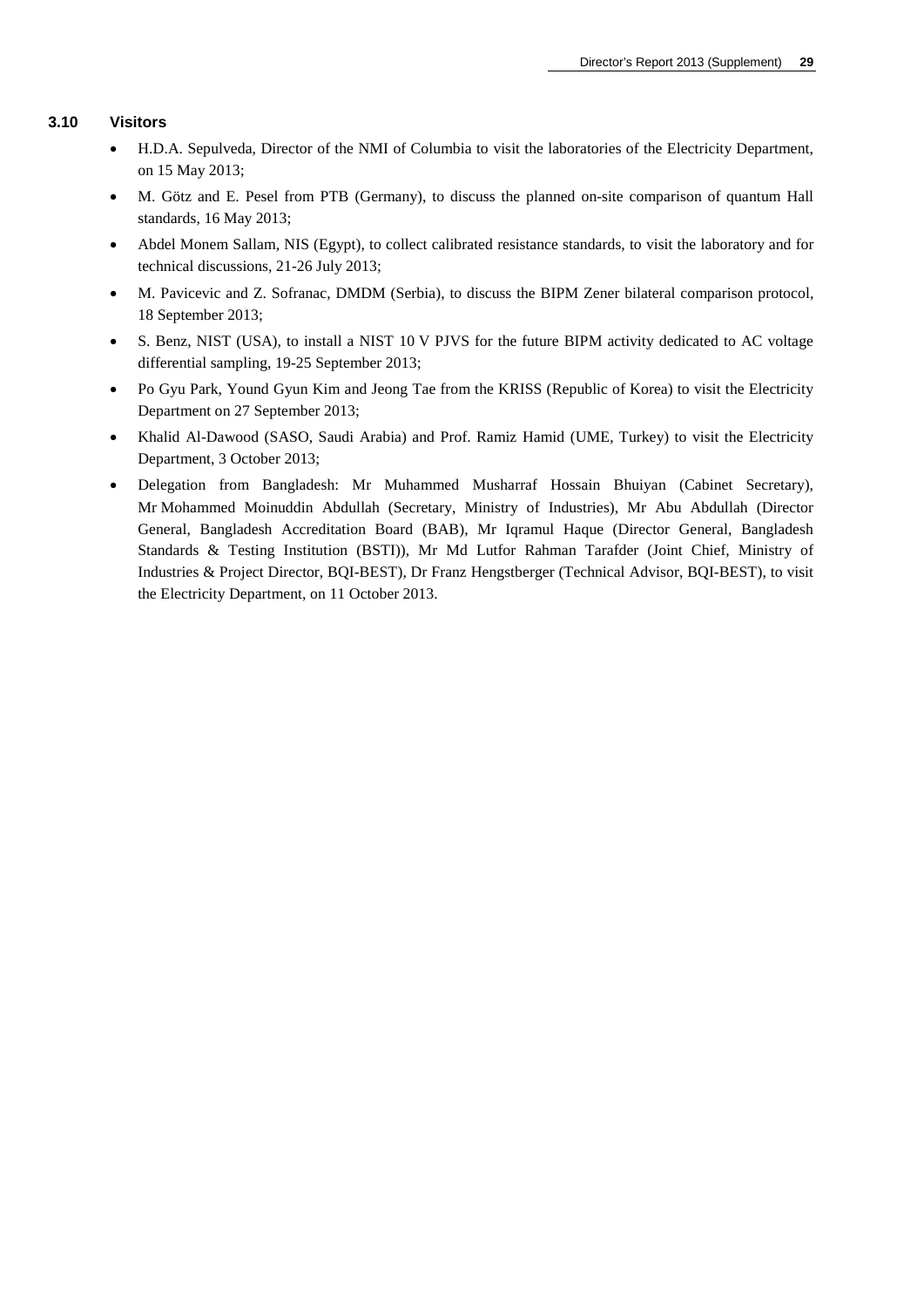# **BIPM Ionizing Radiation Department Director: J.M. Los Arcos (January 2013 to 31 December 2013)**

### **4.1 X- and** γ**-rays** (D.T. Burns, C. Kessler, S. Picard and P. Roger)

#### 4.1.1 Dosimetry standards and equipment

Following the installation of the new <sup>60</sup>Co source in the Theratron head in October 2012 and work during 2013 to ensure radiation protection, important modifications were made to the calibration bench for measurements in water and in air, including the design of a new chamber set-up for measurements in air. Beam characterization has continued, aided by the installation of a new laser system, with horizontal and vertical beam profiles measured in air and horizontal profiles in water; these data are used to evaluate correction factors for the nonuniformity of the beam. Reference air-kerma measurements have started using the new primary standard constructed for this beam. The water phantom has been installed and preliminary measurements made using the new and existing (CISbio) reference standards.

A significant development in 2013 was a change in the data acquisition software for all facilities, which until now was based on TestPoint software. New computers were installed and LabVIEW software developed for the seven measurement services – low- and medium-energy x-rays, mammography, radiotherapy-level  ${}^{60}Co$  (air kerma and absorbed dose), and radioprotection-level <sup>60</sup>Co and <sup>137</sup>Cs. Validation of the changes and incorporation in the QMS documentation was completed in time for the internal audit in November 2013.

Work on the development and characterization of cavity ionization chambers continues. The standard built in 2012 for absorbed dose to water measurements in the new Theratron  ${}^{60}Co$  source was tested. A study of the response of transfer chambers in the Theratron beam has started; calibration coefficients for chambers calibrated in the new beam are compared with those determined in the existing reference (CISbio) beam. Two chambers were constructed to a new design, for use as transfer standards in the determination of absorbed dose in mediumenergy x-rays. The defining characteristic of these chambers is that they are waterproof and therefore do not require the use of a waterproof envelope. The first of these, with plastic walls, was characterized in  ${}^{60}Co$ radiation and correction factors determined for orientation, polarity and ion recombination. The second chamber, with graphite walls, remains to be tested.

A sixth comparison was made in the series [BIPM.RI\(I\)-K6.](http://kcdb.bipm.org/appendixB/KCDB_ApB_info.asp?cmp_idy=958&cmp_cod=BIPM.RI%28I%29-K6&prov=exalead) The BIPM equipment was shipped to the NPL (UK) in advance, with the exception of the calorimeter core and ionization chambers which were carried by hand. The comparison measurements were planned for the period 16 September to 4 October 2013 in the 6 MV, 10 MV and 25 MV beams of the Elekta accelerator at the NPL. However, a number of technical problems with the accelerator resulted in an incomplete comparison and the BIPM had to return to complete the measurements from 18 to 22 November. The codes of practice for dosimetry applied in the countries already having participated in the K6 comparison series employ a mass thickness of 10 g cm<sup>-2</sup>. However, the UK currently follows a code of practice where mass-thicknesses of 5 g cm<sup>-2</sup> or 7 g cm<sup>-2</sup> are recommended, depending on the beam energy. For this reason, these depths have been adopted by the NPL and the BIPM has adapted its equipment to these requirements. The BIPM was already equipped for measurements at 5 g cm<sup>-2</sup> as this configuration is applied for measurements in the BIPM Co-60 reference beam. In order to achieve 7 g cm<sup>-2</sup>, a graphite plate of well-known density was fabricated to realize the additional mass-thickness of 2 g cm<sup>-2</sup>. Furthermore, to allow rapid and regular switching between the beam qualities, this plate was placed in a frame fixed on a sliding carriage. The mass-thickness was easily altered between 5 g cm<sup>-2</sup> and 7 g cm<sup>-2</sup> by sliding the frame in and out of the beam. This solution is applicable due to the cancellation of first order effects using ratios, both in the measurement routine as well as in the Monte Carlo calculations.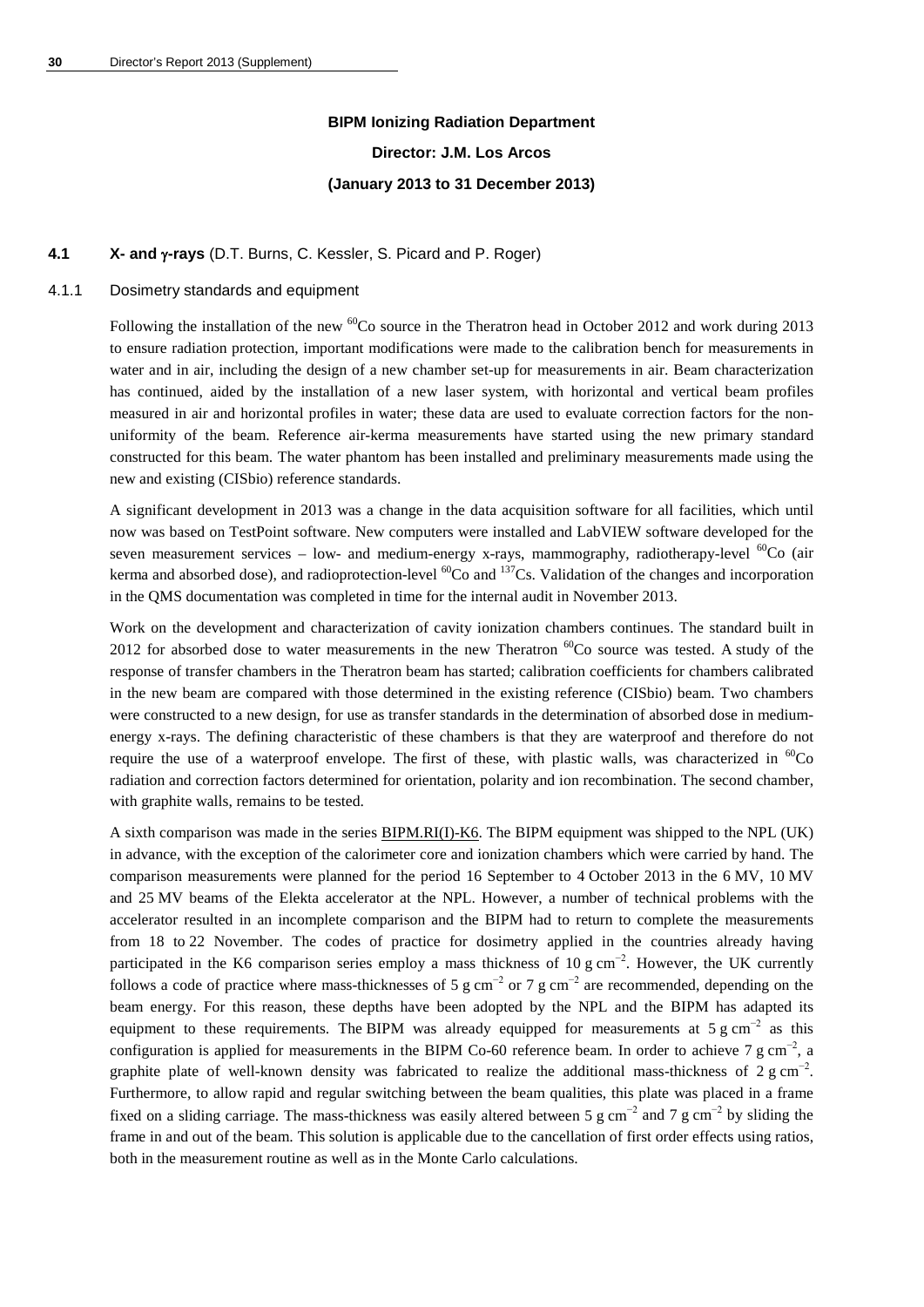The preliminary results have been evaluated. Two reports of previous comparisons in the series, with the NIST (USA) and the LNE-LNHB (France) were published in 2013. The report of the comparison carried out at the ARPANSA (Australia) in 2012 is close to completion, having been delayed by the ARPANSA which discovered a problem with its primary standard after the comparison measurements. The method for establishing degrees of equivalence for the BIPM.RI(I)-K6 series, as agreed at the meeting of the CCRI in May was published in 2013. The comparison results have been analysed accordingly, are now available on the KCDB and are updated after each comparison. The calorimeter continues to be used at regular intervals in the BIPM reference <sup>60</sup>Co beam, not only for the absolute determination of absorbed dose in this beam but also for quality assurance in BIPM.RI(I)- K6.

Monte Carlo calculations for the absorbed-dose conversion from graphite to water have continued, with calculations being made for the comparisons with the ARPANSA and the NPL using photon spectra supplied by these NMIs; calculations for 6 MV were also made for METAS (Switzerland) before the comparison scheduled for March 2014 was postponed. The calculations for the NPL were for a different reference depth and required new Monte Carlo geometry codes to be constructed. A study of the effect of detector radius on the calculation of  $TPR_{20,10}$  was made in collaboration with the ARPANSA. The results showed that the value used to date  $(r = 22.5 \text{ mm})$  was too large; henceforth calculations will be made for  $r = 10 \text{ mm}$  and  $r = 3 \text{ mm}$  (simultaneously). New calculations with these smaller radii were made for all previous comparisons (NRC, PTB, NIST and LNE-LNHB) in the context of the work on  $W_a$  described below.

The project to develop an absorbed-dose standard for medium-energy x-rays, carried forward from the previous programme, has continued. The plan is to base the standard on the existing free-air chamber standard using a set of waterproof transfer standards of different wall materials and shape. As noted above, the first of these chambers, with walls of air-equivalent plastic (C552) and a waterproof outer layer of PMMA, was constructed. Following tests in x-rays, this chamber was found to have a significant leakage current. After detailed investigation, it was deduced that this leakage was due to an unexpected interaction between the C552, which has a polarizing potential of 80 V, and the outer PMMA – the same effect is not present in a graphite chamber subject to the same waterproofing. The solution was to coat the outer PMMA surfaces using a conductive graphite spray. The second chamber, with graphite walls, is ready for testing and preliminary measurements indicate that current leakage should not be a problem.

Also in the context of absorbed-dose for medium energy x-rays, the experiment to test the photon interaction cross-section data (*µ*-values) used by the simulation code PENELOPE continued with improved calculations. Interestingly, while the calculated values for air  $(\mu_a)$ , graphite  $(\mu_c)$  and water  $(\mu_w)$  are each lower than the corresponding measured value by 2 to 4 parts in  $10^2$ , each of the calculated ratios  $\mu_{a,c}$  and  $\mu_{a,w}$  agrees with its measured value at the level of around 5 parts in  $10^3$  (the statistical uncertainty), except at 100 kV where a difference of 1 to 2 parts in 10<sup>2</sup> is observed. This latter effect is considered to be due to  $\mu_a$  because the calculated ratio  $\mu_{\rm w,c}$  agrees with the measured value within the statistical uncertainty of 4 parts in 10<sup>3</sup> for all energies. An improved measurement of  $\mu_a$  at 100 kV is planned.

Following publication of a global analysis of the  $W_a$ -value for <sup>60</sup>Co radiation in *Metrologia* in 2012, a paper has been submitted to *Physics in Medicine and Biology* on the *W*<sup>a</sup> value for accelerator photon beams. This work pulls together various elements of the BIPM work programme, including the results of the BIPM.RI(I)-K6 comparisons in the NMI accelerator beams, Monte Carlo calculations and cavity volume measurements for ionization chambers constructed at the BIPM. The conclusion that there is no evidence for an energy variation for *W<sub>a</sub>* is an important finding that will reduce the uncertainty of clinical reference dosimetry for these beams. A by-product of this work has been a new determination of the *I*c-value for graphite, which is in close agreement with the value published by the BIPM in *Metrologia* in 2012. These results will be incorporated into report on Key Data which is being prepared by the International Commission on Radiation Units and Measurements (ICRU).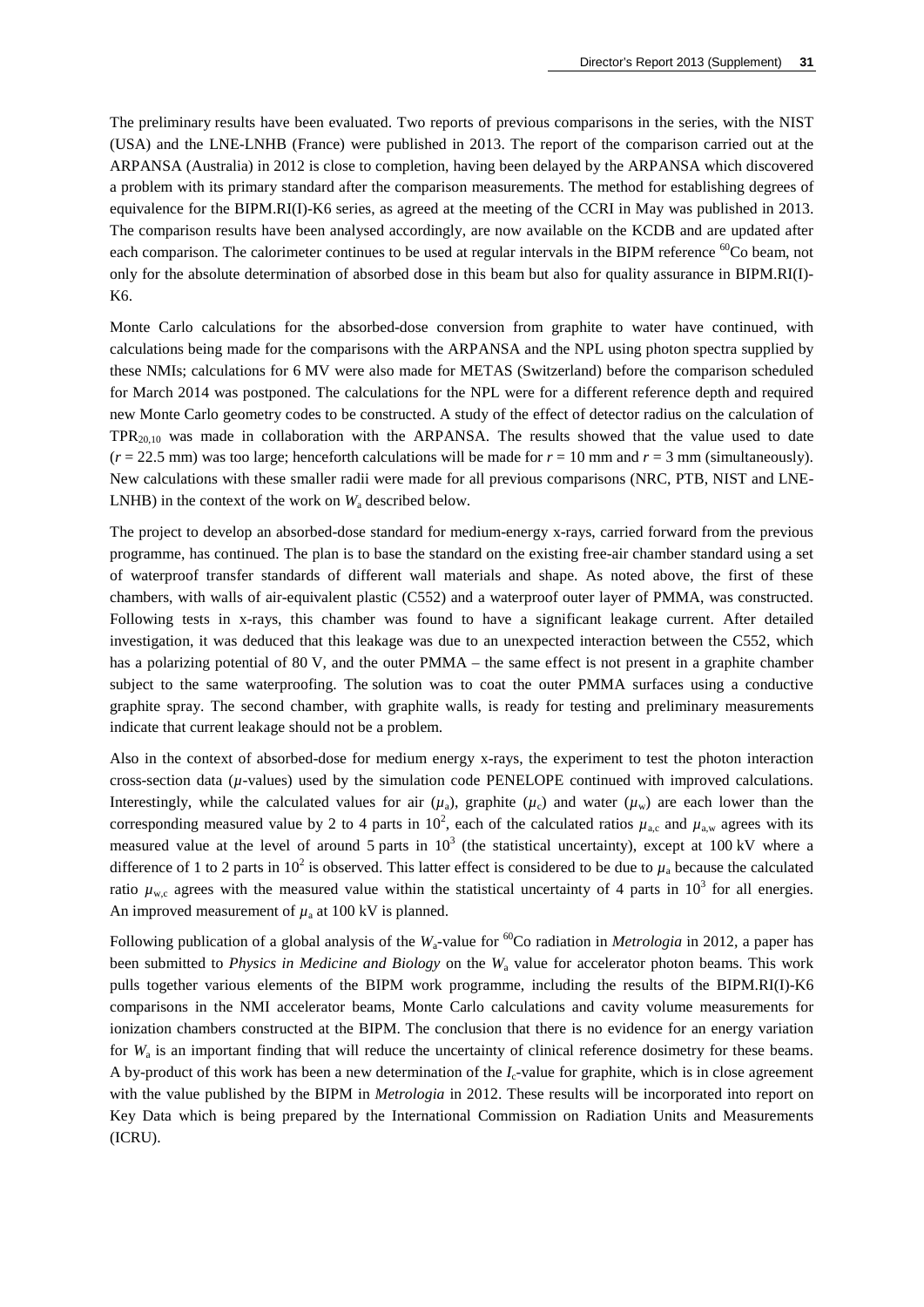Primary measurements and reference chamber calibrations have continued in all of the reference x- and γ-ray beams. Comparisons and calibrations are underpinned by a significant effort in equipment calibration and maintenance, as required by the Quality System. This system, which includes new procedures and technical instructions which arose from the update of the data acquisition and storage systems, was subject to a successful internal audit in November 2013.

### 4.1.2 Dosimetry comparisons

Three comparisons were carried out in the  ${}^{60}Co$  gamma radiation beam: one comparison in terms of air kerma with the LNE-LNHB and two comparisons in terms of absorbed dose to water with the LNE-LNHB and METAS. One high-energy absorbed-dose comparison was carried out in the NPL's accelerator beams, as described earlier.

Eleven comparison reports were published in the *Metrologia Technical Supplement*, three reports for the LNE-LNHB, two reports for the NMIJ (Japan), two for the NIST and one each for the GUM (Poland), the ININ (Mexico), the VNIIM (Russian Federation) and the IAEA.

The Summary comparison report for the K5 Cs-137 air-kerma key comparison and the report on degrees of equivalence for the K6 high-energy x-ray beam key comparison were also published in the *Metrologia Technical Supplement*.

### 4.1.3 Characterizations of national standards for dosimetry

Forty-two characterizations of national standards were carried out; five in low-energy x-rays for the NMISA (South Africa), NRPA (Norway) and the IAEA, one in mammography x-rays for the NRPA, nine in mediumenergy x-rays for the NMISA, the CRRD (Argentina), the NRPA, the IAEA and the LNMRI (Brazil), twenty four in <sup>60</sup>Co for the NMISA, the CRRD, the GUM, the NRPA, the IAEA and the LNMRI and three in <sup>137</sup>Cs for the NMISA and the NRPA.

The IAEA/WHO dosimetry assurance programme continues to be supported by biannual reference irradiations, which in 2013 involved one series of irradiations for the radiotherapy level in the <sup>60</sup>Co beam and one for the radiation-protection level in the  $137Cs$  beam.

### **4.2 Radionuclides** (J.M. Los Arcos, S. Courte, C. Michotte, M. Nonis and G. Ratel)

### 4.2.1 International Reference System (SIR) for γ-ray emitting radionuclides

### *4.2.1.1 SIR submissions in 2013*

During 2013, the BIPM received seven ampoules filled with seven different radionuclides from four laboratories (i.e. one ampoule each containing  ${}^{57}Co$  (RC),  ${}^{59}Fe$  (LNE-LNHB),  ${}^{109}Cd$  (LNE-LNHB),  ${}^{137}Cs$  (RC),  ${}^{166m}Ho$ (PTB),  $^{177}$ Lu (IFIN) and  $^{222}$ Rn (LNE-LNHB). All the submissions had been made to generate equivalence values in the associated ongoing BIPM key comparisons BIPM.RI(II)-K1.

Measurements of <sup>222</sup>Rn, which is a radioactive gas with a short half-life ( $T_{1/2}$  = 3.8235 d, *u* = 0.0003 d), were repeated to try and remove a systematic bias detected in the activity determination of this gas. Analysis is presently ongoing.

For the first time the ININ tried to submit three ampoules filled with radioactive solutions of  ${}^{60}Co$ ,  ${}^{137}Cs$  and  ${}^{241}Am$  but unfortunately the parcel did not reach the BIPM due to transportation or customs formal being investigated.

Three further ampoules containing  ${}^{14}C$ ,  ${}^{134}Cs$  and  ${}^{137}Cs$  from the NRC are expected to be sent before the end of 2013.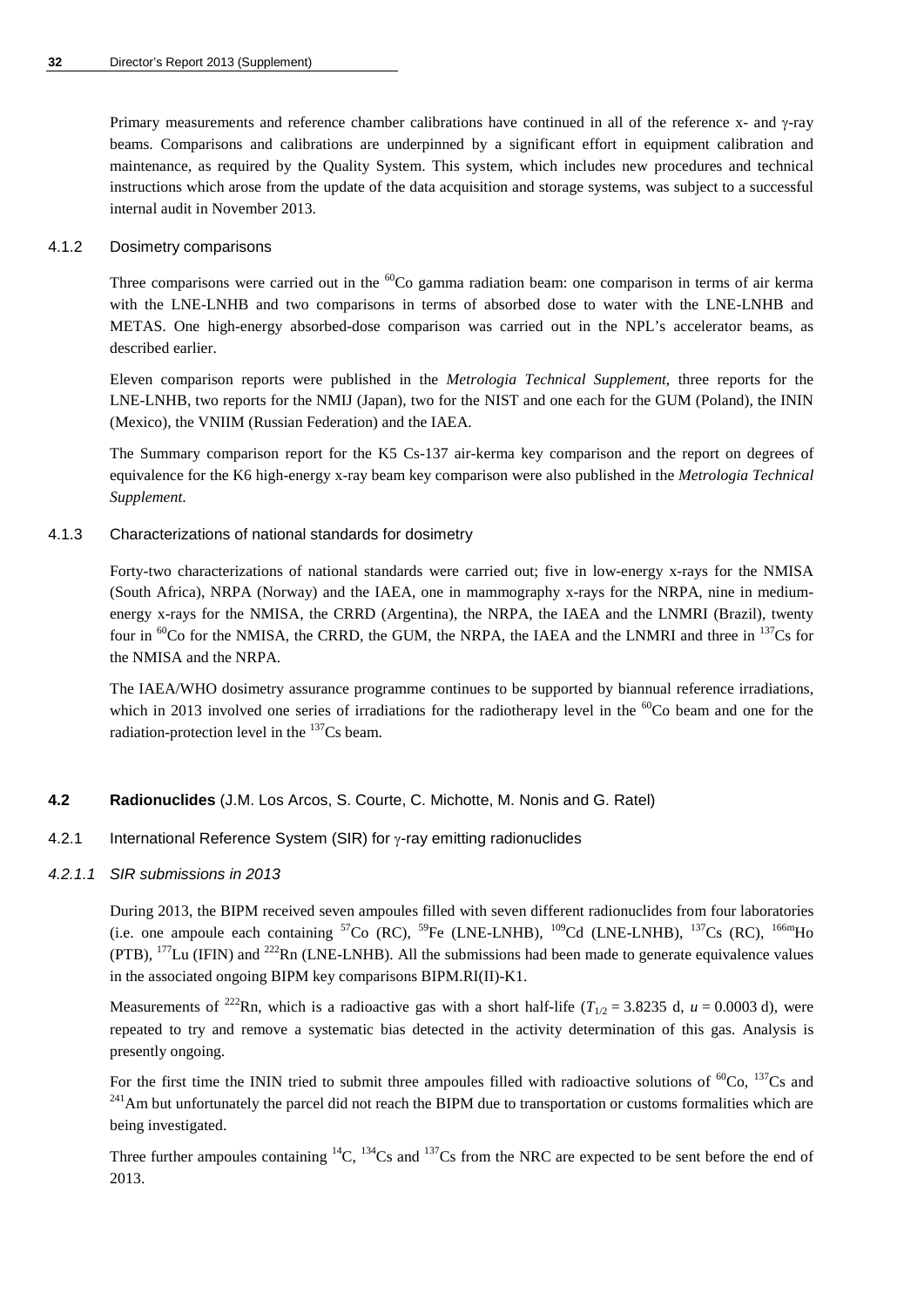#### *4.2.1.2 SIR Reports and quality assurance*

Updated reports of three comparisons were published in the *Metrologia Technical Supplements* covering <sup>64</sup>Cu, <sup>134</sup>Cs, <sup>137</sup>Cs including the linked [COOMET.RI\(II\)-K2.Cs-137](http://kcdb.bipm.org/appendixB/KCDB_ApB_info.asp?cmp_idy=804&cmp_cod=COOMET.RI%28II%29-K2.Cs-137&prov=exalead) comparison. One other report is in circulation. All results prior to 2009 have now been published in the *Metrologia Technical Supplement* except for one which is still to be received from the NMI concerned. To date, all the Draft A reports have been circulated except for 4 results  $(^{51}Cr, ^{111}Ag, ^{125}Sb, ^{222}Rn)$  that are still to be received from the NMIs concerned.

There are 40 SIR results awaiting publication in the KCDB and every effort will be made to ensure that reports are published as quickly as possible, particularly when NMIs make submissions that are to replace outdated results already removed from the KCDB.

All the SIR measurements are covered by the BIPM Quality Management System and an internal audit, including the extension to short-lived radionuclides, was carried out on 28 November 2013 by the BIPM Quality, Health and Safety Manager, Mr C. Maggi.

A hand and foot contamination detector has been ordered in response to a recommendation made by the external auditor, Prof. Dr F.O. Bochud from the IRA-METAS (Switzerland), during the last external audit carried out on 21 September 2012. In compliance with the BIPM QMS Manual, an internal audit was carried out in 2013.

### 4.2.2 Gamma spectrometry

Routine measurements of potential impurities in SIR ampoules are made using the Ge(Li) and HPGe spectrometers. The Ge(Li) preamplifier failed in July 2013 and attempts to repair it have been unsuccessful to date. The service for measuring activity of impurities in SIR ampoules, when required and following the protocol CCRI(II)/01-01, has thus been temporarily suspended. The service could be restarted when the Ge(Li) is repaired or the HPGe calibrated. However, no time was available to analyse the calibration measurements of the HPGe and the BIPM Ionizing Radiation Department is offering an NMI secondment to collaborate on this project.

The impurity  $177 \text{m}$ Lu was identified as expected in the  $177$ Lu submitted to the SIR by the IFIN-HH (Romania). The analysis of these measurements made with the HPGe detector is ongoing. Measurements of several swabs for a leakage test of an SIR ampoule of <sup>68</sup>Ge were carried out.

### 4.2.3 Extension of the SIR to short-lived radionuclides

The BIPM report which describes the SIRTI in detail and the tests made during its development has been finalized and submitted for publication.

The [BIPM.RI\(II\)-K4.Tc-99m](http://kcdb.bipm.org/appendixB/KCDB_ApB_info.asp?cmp_idy=869&cmp_cod=BIPM.RI(II)-K4.Tc-99m&prov=exalead) ( $T_{1/2} = 6.0$  h) key comparison using the SIR Transfer Instrument (SIRTI) is running at a rate of two comparisons per year: the LNMRI-IRD (Brazil) and the IFIN-HH participated in 2013. The results of the comparisons in China, Argentina and Brazil have been published. The VNIIM is the next planned participant. The SIRTI has remained very stable since 2007 even though it is regularly transported around the world, showing a relative standard deviation of  $6 \times 10^{-5}$  for the counting rate of the <sup>94</sup>Nb reference source.

The extension of the SIRTI to measure <sup>18</sup>F ( $T_{1/2}$  = 1.8 h) is in development. Stability and reproducibility tests were carried out successfully. Further tests of the electronics are planned before calibration against the SIR. Monte Carlo simulations of the SIRTI response to <sup>18</sup>F agree with preliminary measurements within  $4 \times 10^{-3}$  in relative terms. A trial comparison at a European NMI which has already participated in the SIR will be organized. NMIs that expressed an interest in the <sup>18</sup>F comparison are the ENEA-INMRI (Italy), NIST, NIM (China), ANSTO (Australia), CNEA (Argentina), IFIN-HH, LNMRI-IRD and the VNIIM.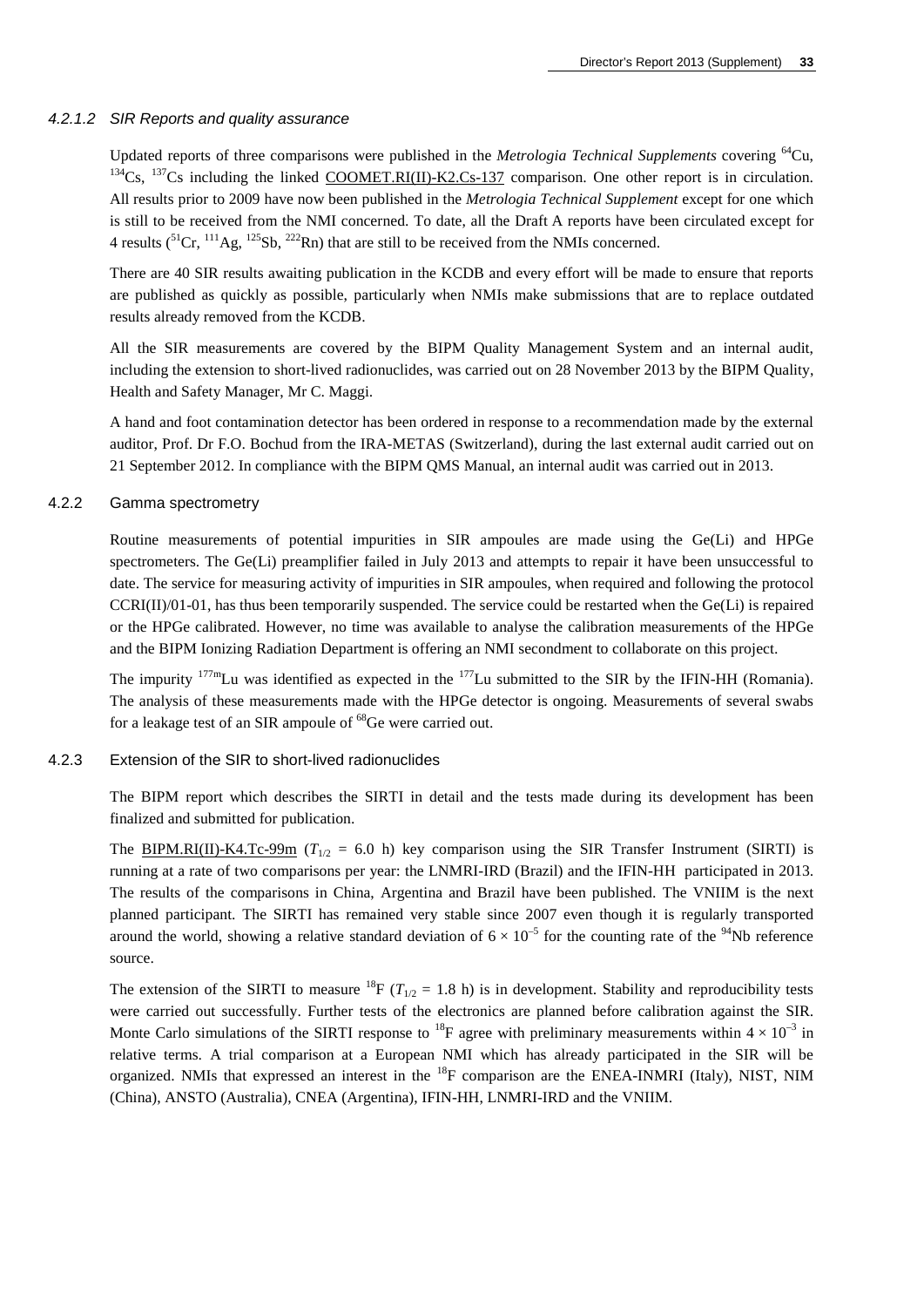### 4.2.4 Extension of the SIR to pure beta emitters

The analysis of the comparison initiated by the Working Group for the extension of the SIR to the measurement of pure beta emitters has continued. Results obtained for the submissions by the eight participating laboratories (ENEA (Italy), IRMM (EU), LNE-LNHB, NIST, NMISA, NPL, PTB (Germany) and POLATOM RC (Poland)) with the BIPM TDCR system have been evaluated and compared with those obtained with the same technique at the LNE-LNHB.

The results of these measurements were presented together with those obtained using the universal efficiency curves (UEC) during the CCRI(II) meeting held at the BIPM in May 2013 and at the ICRM 2013 Conference held in Antwerp, Belgium, on 17-21 June 2013.

A larger scale exercise involving 19 interested NMIs and the radionuclides  ${}^{3}H$ ,  ${}^{14}C$ ,  ${}^{55}Fe$  and  ${}^{63}Ni$ , was approved by the CCRI(II) in May 2013.

### **4.3 Thermometry** (S. Picard, M. Nonis)

The Ionizing Radiation Department provides internal calibration services for thermometry at the BIPM, under the BIPM Quality Management System. In June 2012, the BIPM was invited by the Consultative Committee for Thermometry (CCT) to take part in the [CCT-K9](http://kcdb.bipm.org/appendixB/KCDB_ApB_info.asp?cmp_idy=1193&cmp_cod=CCT-K9&prov=exalead) comparison which was already under way and piloted by the NIST. For this purpose, the second part of the comparison measurements were carried out at the BIPM in April 2013 after being returned from the NIST.

In 2013, eighteen SPRTs and eight commercial laboratory thermometers belonging to the Electricity, Mass, Time and Ionizing Radiation Departments were calibrated.

### **4.4 Publications**

### External publications

- 1. Allisy-Roberts P.J., Kessler C., Burns D.T., Summary of the BIPM.RI(I)-K5 comparison for air kerma in <sup>137</sup>Cs gamma radiation, <u>Metrologia, 2013, 50, Tech. Suppl., 06001</u>.
- 2. Andreo P., Wulff J., Burns D.T., Palmans H., Consistency in reference radiotherapy dosimetry: resolution of an apparent conundrum when 60Co is the reference quality for charged-particle and photon beams, *[Phys.](http://dx.doi.org/10.1088/0031-9155/58/19/6593)  Med. Biol*., 2013, **58**[, 6593-6621.](http://dx.doi.org/10.1088/0031-9155/58/19/6593)
- 3. Burns D.T., Kessler C., Knyziak A.B., Key comparison BIPM.RI(I)-K3 of the air-kerma standards of the GUM, Poland and the BIPM in medium-energy x-rays, [Metrologia, 2013, 50, Tech. Suppl., 06003.](http://stacks.iop.org/0026-1394/50/06003)
- 4. Kessler C., *Développement et mise en place au BIPM d'un système international de comparaison et d'étalonnage pour la dosimétrie en mammographie*, Ph.D. thesis (LNE-INM/Cnam, La Plaine-Saint-Denis), 2013, 151 pp.
- 5. Kessler C., Allisy-Roberts P.J., Minniti R., Comparison of the standards for air kerma of the NIST and the BIPM for <sup>60</sup>Co gamma radiation, [Metrologia, 2013, 50, Tech. Suppl., 06002.](http://stacks.iop.org/0026-1394/50/06002)
- 6. Kessler C., Alvarez Romero J.T., Tovar-Muñoz V.M., Key comparison BIPM.RI(I)-K1 of the air-kerma standards of the ININ, Mexico and the BIPM in <sup>60</sup>Co gamma radiation, Metrologia, 2013, 50, Tech. Suppl., [06017.](http://stacks.iop.org/0026-1394/50/06017)
- 7. Kessler C., Burns D.T., Czap L., Csete I., Gomola I., Comparison of the air kerma standards of the IAEA and the BIPM in mammography x-rays, [Metrologia, 2013, 50, Tech. Suppl., 06005.](http://stacks.iop.org/0026-1394/50/06005)
- 8. Kessler C., Burns D.T., Delaunay F., Donois M., Key comparison BIPM.RI(I)-K1 of the air-kerma standards of the LNE-LNHB, France and the BIPM in <sup>60</sup>Co gamma radiation, Metrologia, 2013, 50, Tech. [Suppl., 06018.](http://stacks.iop.org/0026-1394/50/06018)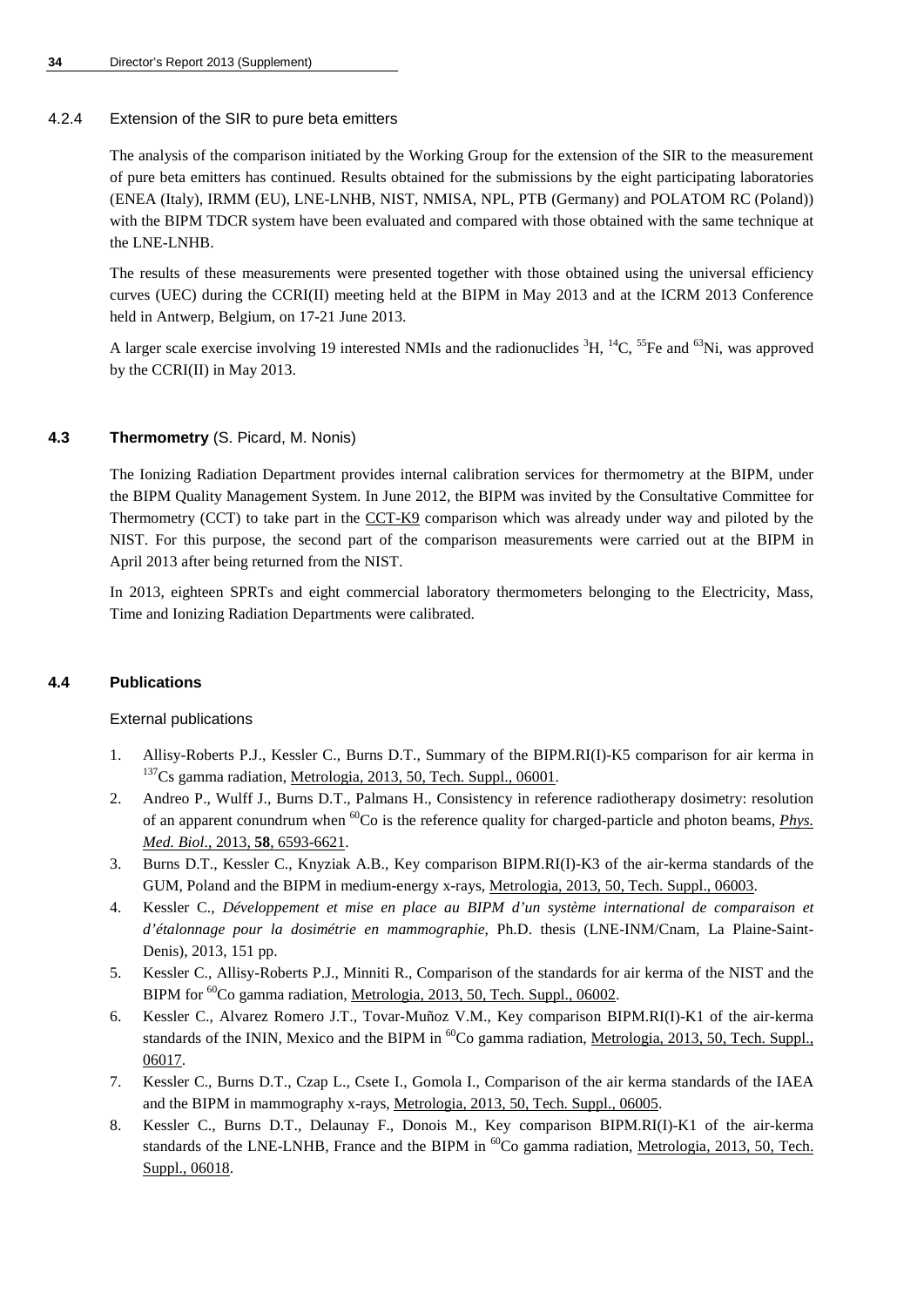- 9. Kessler C., Burns D.T., Delaunay F., Donois M., Key comparison BIPM.RI(I)-K4 of the absorbed dose to water standards of the LNE–LNHB, France and the BIPM in <sup>60</sup>Co gamma radiation, Metrologia, 2013, 50, [Tech. Suppl., 06019.](http://stacks.iop.org/0026-1394/50/06019)
- 10. Kessler C., Burns D.T., Oborin A.V., Villevalde A.Y., Key comparison BIPM.RI(I)-K7 of the air-kerma standards of the VNIIM, Russian Federation and the BIPM in mammography x-rays, [Metrologia, 2013, 50,](http://stacks.iop.org/0026-1394/50/06013)  [Tech. Suppl., 06013.](http://stacks.iop.org/0026-1394/50/06013)
- 11. Kessler C., Saito N., Kurosawa T., Key comparison BIPM.RI(I)-K1 of the air kerma standards of the NMIJ, Japan and the BIPM in 60Co gamma radiation, *Metrologia*, 2013, **50**, *[Tech. Suppl](http://stacks.iop.org/0026-1394/50/06006)*., 06006.
- 12. Kessler C., Saito N., Kurosawa T., Key comparison BIPM.RI(I)-K5 of the air kerma standards of the NMIJ, Japan and the BIPM in <sup>137</sup>Cs gamma radiation, [Metrologia, 2013, 50, Tech. Suppl., 06007.](http://stacks.iop.org/0026-1394/50/06007)
- 13. Michotte C., Nonis M., Liang J.C., Chen J., Liu H.R., Zhang M., Zhao Q., Yang Y.D., Activity measurements of the radionuclide  $^{99m}$ Tc for the NIM, China in the ongoing comparison BIPM.RI(II)-K4.Tc-99m, [Metrologia, 2013, 50, Tech. Suppl., 06010.](http://stacks.iop.org/0026-1394/50/06010)
- 14. Michotte C., Ratel G., Courte S., Kharitonov I. A., Zanevsky A. V., Sahagia M., van Wyngaardt W. M., van Staden M. J., Lubbe J., Simpson B. R. S., Maringer F. J. and Brettner-Messler R., Update of the BIPM comparison BIPM.RI(II)-K1.Cs-137 of activity measurements of the radionuclide  $137$ Cs to include the 2007 results of the VNIIM (Russia), the 2009 result of the IFIN-HH (Romania), the 2010 result of the NMISA (South Africa) and the 2011 result of the BEV (Austria)[, Metrologia, 2013, 50, Tech. Suppl., 06014.](http://stacks.iop.org/0026-1394/50/06014)
- 15. Michotte C., Ratel G., Courte S., Maringer F.J., Caffari Y., van Wyngaardt W.M., Update of the BIPM comparison BIPM.RI(II)-K1.Cs-134 of activity measurements of the radionuclide <sup>134</sup>Cs to include the 2008 results of the BEV (Austria), the 2009 result of the IRA (Switzerland) and the 2010 results of the NMISA (South Africa), [Metrologia, 2013, 50, Tech. Suppl., 06009.](http://stacks.iop.org/0026-1394/50/06009)
- 16. Michotte C., Ratel G., Courte S., Sochorovà J., Auerbach P., Keightley J., Johansson L., Bakhshandeiar E., Cassette P., Moune M., Capogni M. and De Felice P., Update of the BIPM comparison BIPM.RI(II)- K1.Cu-64 of activity measurements of the radionuclide <sup>64</sup>Cu to include the 2009 results of the CMI-IIR (Czech Rep.) and the NPL (UK), the 2010 result of the LNE-LNHB (France) and the 2011 result of the ENEA-INMRI (Italy), *Metrologia*, 2013, **50**, *[Tech. Suppl](http://stacks.iop.org/0026-1394/50/06021)*., 06021.
- 17. Picard S., Burns D.T., Roger P., Bateman F.B., Tosh R.E., Chen-Mayer H., Key comparison BIPM.RI(I)- K6 of the standards for absorbed dose to water of the NIST, USA and the BIPM in accelerator photon beams[, Metrologia, 2013, 50, Tech. Suppl., 06004.](http://stacks.iop.org/0026-1394/50/06004)
- 18. Picard S., Burns D.T., Roger P., Delaunay F., Gouriou J., Le Roy M., Ostrowsky A., Sommier L., Vermesse D., Key comparison BIPM.RI(I)-K6 of the standards for absorbed dose to water of the LNE-LNHB, France and the BIPM in accelerator photon beams, [Metrologia, 2013, 50, Tech. Suppl., 06015.](http://stacks.iop.org/0026-1394/50/06015)
- 19. Picard S., Burns D.T., Los Arcos J.M., Establishment of degrees of equivalence of national primary standards for absorbed dose to water in accelerator photon beams, [Metrologia, 2013, 50, Tech. Suppl.,](http://stacks.iop.org/0026-1394/50/06016)  [06016.](http://stacks.iop.org/0026-1394/50/06016)
- 20. Michotte., Nonis M., Arenillas P., Cerutti G., da Silva C. J., Lima da Cruz P. A., Moreira D. S., Iwahara A., Delgado J. U., Poledna R., da Silva R. L., de Oliveira A. E. and dos Santos Gomes R., Activity measurements of the radionuclide <sup>99m</sup>Tc for the CNEA, Argentina and the LNMRI/IRD, Brazil in the ongoing comparison BIPM.RI(II)-K4.Tc-99m, [Metrologia, 2013, 50, Tech. Suppl., 06023.](http://stacks.iop.org/0026-1394/50/06023)

#### BIPM publications

1. C. Michotte, M. Monis, C. Bobin, T. Altzizoglou, G. Sibbens, The SIRTI : a new tool developed at the BIPM for comparing activity measurements of short-lived radionuclides world-wide, *[Rapport BIPM](http://www.bipm.org/utils/common/pdf/rapportBIPM/2013/02.pdf)*-[2013/02, 24pp.](http://www.bipm.org/utils/common/pdf/rapportBIPM/2013/02.pdf)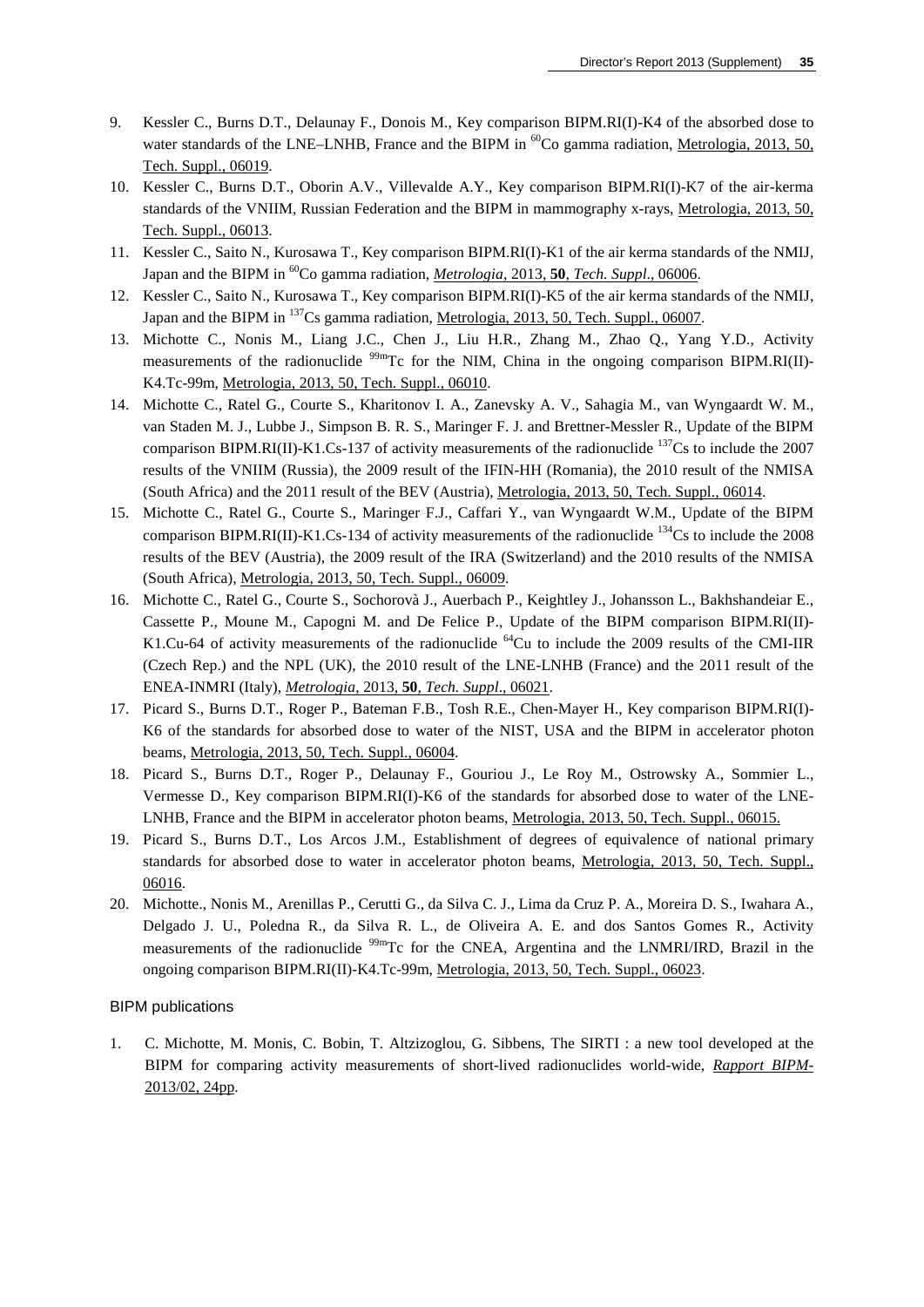### **4.5 Activities related to the work of Consultative Committees**

J.M. Los Arcos is the Executive Secretary of the CCRI, *ex-officio* member of all CCRI working groups and Coordinator of the CCRI(II) Working Group on the Extension of the SIR to beta-emitters using liquid scintillation (ESWG(II)). During 2013 there were meetings of the CCRI, its three sections, CCRI(I), CCRI(II) and CCRI(III), as well as the ADWG(I), KCWG(II), BqWG(II), TIWG(II), ESWG(II) and KCWG(III).

D.T. Burns is a member of the CCRI(I) Key Comparisons Working Group (KCWG(I)), Accelerator Dosimetry Working Group (ADWG(I)) and Brachytherapy Standards Working Group (BSWG(I)). He is also a member of an *ad hoc* group evaluating the effect of excess charge on the value for *W*air. Since 2009 he has been *rapporteur* at annual meetings of the CCRI.

C. Kessler is the Coordinator of the CCRI(I) Brachytherapy Standards Working Group (BSWG(I)).

C. Michotte is the coordinator of the CCRI(II) Transfer Instrument Working Group (TIWG(II)), which met in October 2013, and a member of the Key Comparisons Working Group (KCWG(II)) which met in May and October 2013.

G. Ratel is a member of the CCRI(II) Working Group on the Extension of the SIR to beta-emitters using liquid scintillation (ESWG(II)), which met on May 2013 and for which he was the *rapporteur*, the KCWG(II) and the Working Group on the Realization of the becquerel (BqWG(II)), which met in May and October 2013, and the Transfer Instrument Working Group (TIWG(II)) which met in October 2013.

S. Picard is Executive Secretary of the Consultative Committee for Acoustics, Ultrasound and Vibration (CCAUV), which held its 9th meeting on 29 to 31 October 2013. She is a member of the CCAUV Working Group for RMO Coordination (CCAUV-RMOWG), the CCAUV Working Group on Strategic Planning (CCAUV-SPWG) and the CCAUV Working Group for Key Comparisons (CCAUV-KCWG), which met on 28-29 October 2013. She is the Interim Acting Executive Secretary of the Consultative Committee for Thermometry (CCT).

### **4.6 Activities related to external organizations**

J.M. Los Arcos evaluates scientific projects for the Spanish National Evaluation and Foresight Agency (ANEP) and is a technical auditor for the Spanish accreditation body.

D.T. Burns is a Fellow of the Institute of Physics (FInstP) in the UK and elected Commissioner of the ICRU. He is a member of the ICRU Committee on Fundamental Quantities and Units and of the ICRU Report Committee on Key Data for Dosimetry. He is Commission Sponsor for three reports (Key Data for Dosimetry, Operational Quantities for Radiation Protection, and Small and Non-Standard Fields). He is the BIPM representative on the IAEA Secondary Standards Dosimetry Laboratory (SSDL) Scientific Committee.

C. Michotte is the contact person at the BIPM and *rapporteur* for the JCGM-WG1 meetings in May and December 2013.

G. Ratel is the BIPM representative on the International Committee for Radionuclide Metrology (ICRM) and is the President of the ICRM Nominating Committee. He was a member of the Scientific Committee for the 19th International Conference on Radionuclide Metrology and its Applications (ICRM 2013), which was held in Antwerp (Belgium) on 17-21 June 2013. He refereed seven papers presented at the ICRM 2013, and papers for the journals *ARI*, *Cal Lab Magazine*, *NSCLI* and *Metrologia*.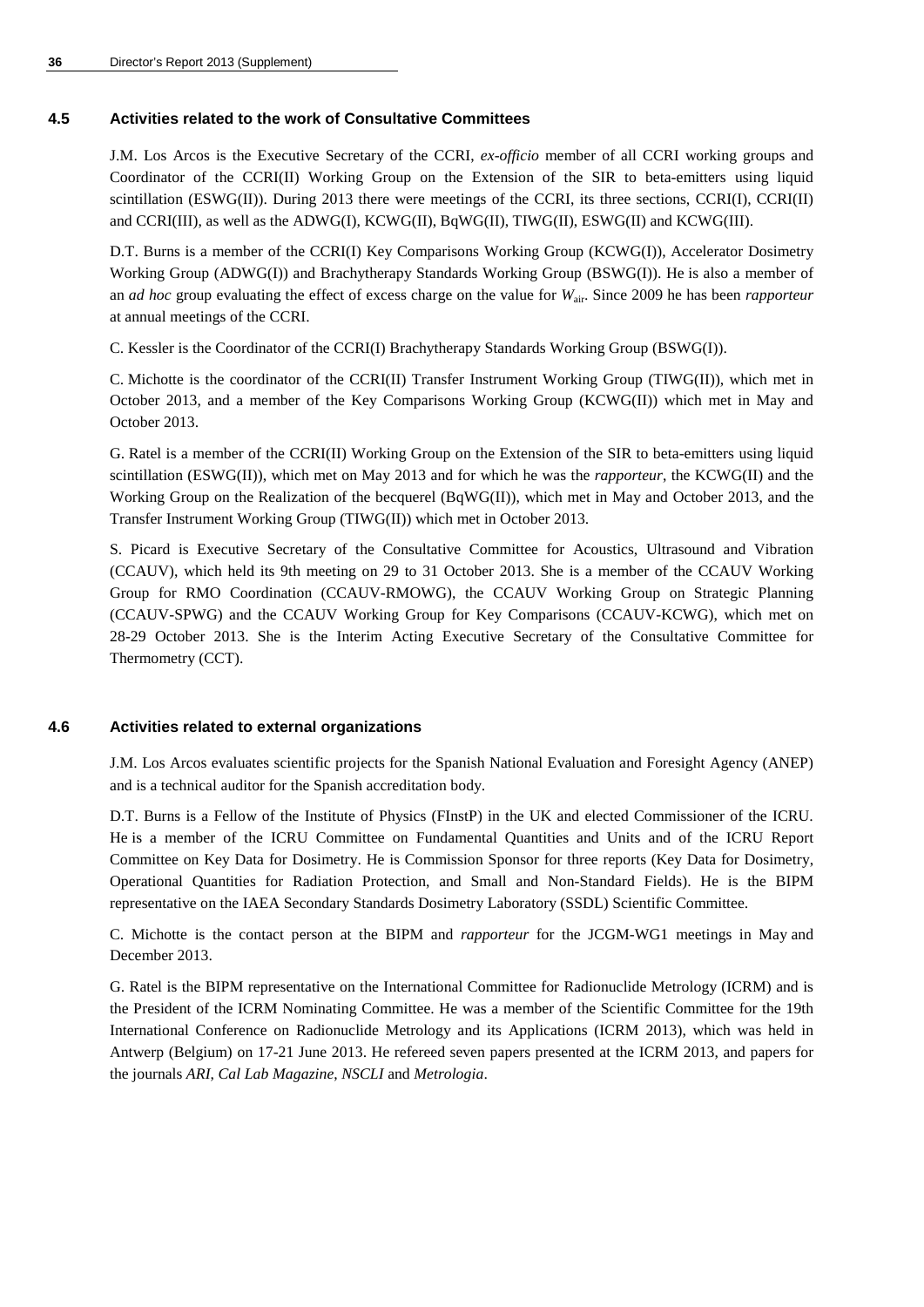### **4.7 Travel (conferences, lectures and presentations, visits)**

D.T. Burns to:

- Teddington (UK), 16-20 September 2013, to participate in the BIPM.RI(I)-K6 comparison of absorbed dose to water in accelerator beams with the NPL.
- Paris (France), 8 October 2013, to participate in the 16th International Congress of Metrology and to present a poster entitled "The BIPM Calorimetric Standard for Accelerator Dosimetry".
- Paris (France), 2-4 December 2013, to participate in a meeting of the ICRU Report Committee on Operational Quantities for Radiation Protection, held at the LNE.

S. Picard to:

- St Denis (France), 19 February 2013, to visit the thermometry department of the LNE/INM-Cnam.
- Berlin (Germany), 12 March 2013, to attend the CCT/TG-SI progress meeting at the PTB on the determination of the Boltzmann constant.
- Berlin (Germany), 13 March 2013, to visit the laboratory on dielectric constant gas thermometry at the PTB.
- Prague (Czech Republic), 10 April 2013, to attend the EURAMET TC-T workshop on thermophysical properties.
- Prague (Czech Republic), 10-12 April 2013, to attend the EURAMET TC-T meeting and to present news from the BIPM and the CCT.
- Teddington (UK), 17 September to 2 October and 18 to 22 November 2013, to carry out the BIPM.RI(I)-K6 comparison of absorbed dose to water in accelerator beams with the NPL.
- Teddington (UK), 30 September 2013, to visit the ultrasound, acoustics and underwater acoustics laboratories at the NPL.
- Teddington (UK), 1 October 2013, to visit the thermometry laboratories at the NPL.
- Paris (France), 8 October 2013, to participate in the International Congress of Metrology in Paris and to give a poster presentation entitled "The BIPM Calorimetric Standard for Accelerator Dosimetry".
- Paris (France), 15 November 2013, to attend an award ceremony at the LNE.
- Teddington (UK), 19 November 2013, to visit the humidity laboratories at the NPL.

G. Ratel to:

- Barcelona, (Spain) 18-22 March 2013, to attend the LSC 2013 conference and to co-chair the session "Radionuclide Metrology using LSC".
- Antwerp, (Belgium) 17-21 June 2013, to attend the 19th International Conference on Radionuclide Metrology and its Applications, ICRM 2013, and to chair the sessions "Aspects of International Metrology" and "Intercomparisons".
- Paris, (France) 8 October 2013, to attend the 16th International Congress of Metrology to give a talk entitled "Some thoughts about the extension of the International Reference System (SIR) to  $\beta$  emitters".
- LNE-LNHB, Saclay (France) 21 November 2013, to attend as an examiner the defence of the "*Habilitation à diriger les recherches*" of Marie-Noëlle Amiot.
- LNE-LNHB, Saclay (France) 5 December 2013, to attend the "*Journées Utilisateurs LNHB*" to make a presentation entitled "*Système International de Référence*".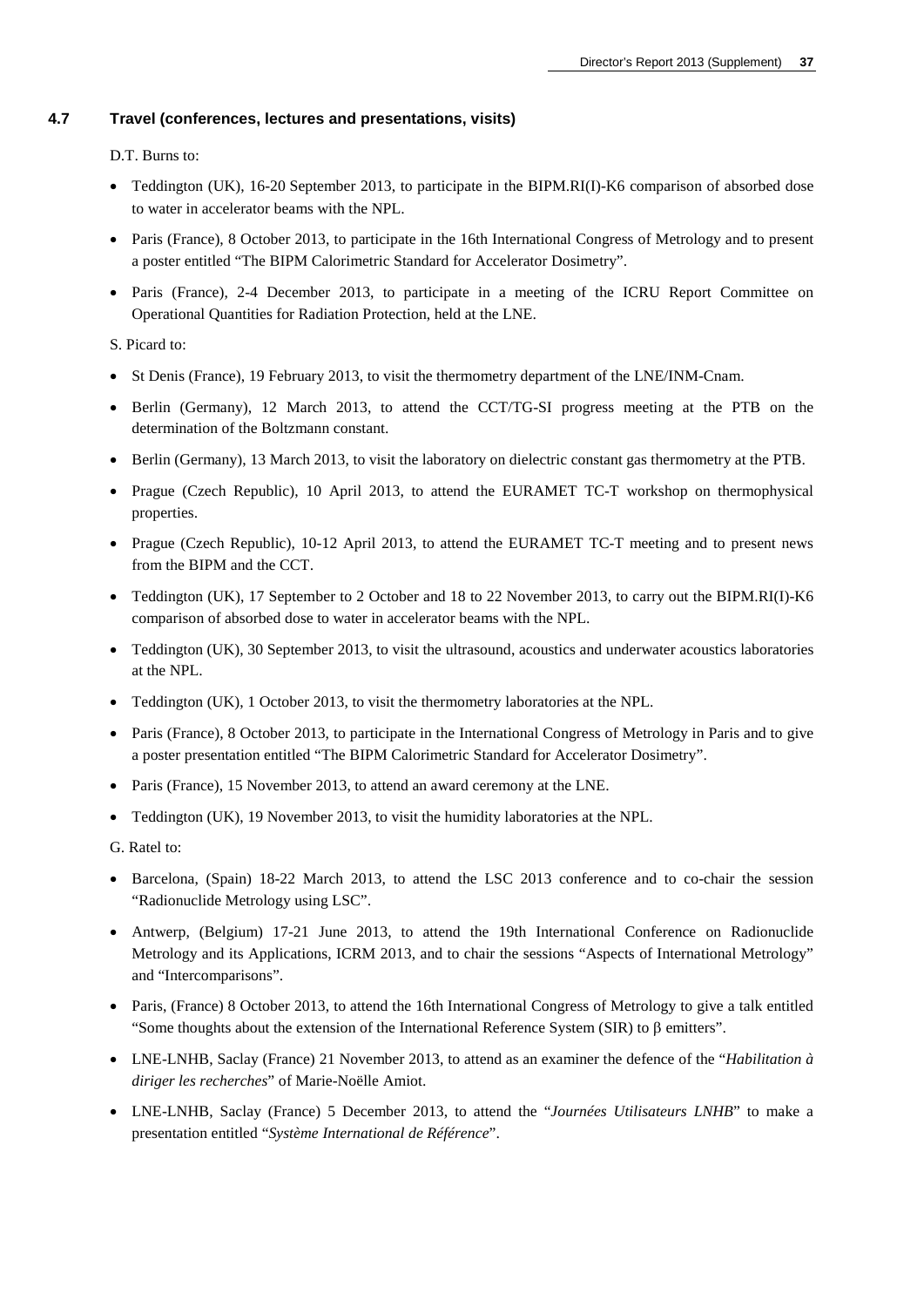G. Ratel and C. Michotte to:

• Antwerp (Belgium), 17-21 June 2013, to attend the 19th International Conference on Radionuclide Metrology and its Applications, where G. Ratel made an oral presentation entitled "Pilot study organized in view of using liquid scintillation to extend the SIR to pure beta emitters" and chaired the sessions "Aspects of International Metrology" and "Intercomparisons".

C. Michotte to:

- NPL, Teddington (UK), 7-8 November 2013, to attend a meeting to celebrate the 20th Anniversary of the GUM.
- Bucharest (Romania), 18-22 November 2013, to carry out an activity comparison of  $\frac{99 \text{m}}{2}$  (BIPM.RI(II)-K4.Tc-99m) at the IFIN-HH using the SIR Transfer Instrument.

C. Michotte and M. Nonis to:

Rio de Janeiro (Brazil), 1-8 July 2013, to carry out an activity comparison of <sup>99m</sup>Tc (BIPM.RI(II)-K4.Tc-99m) at the LNMRI-IRD using the SIR Transfer Instrument.

### **4.8 Visitors**

A number of delegations from different countries or organizations visited the Ionizing Radiation Department in 2013:

- M. Gröning, Laboratory Head, Terrestrial Environment Laboratory, Department of Nuclear Sciences and Applications, IAEA, 1 March 2013;
- J. Stenger, PTB Board and EURAMET EMRP Chair, 12 June 2013;
- Delegation from the 102nd meeting of the CIPM: B. Bowsher, H.S. Brandi, K. Carneiro, K.H. Chung, Y. Duan, L. Érard, B. Inglis, R. Kaarls, W. Louw, J.W. McLaren, W.E. May, H. Nava Jaimes, H. Uğur, J. Ullrich, T. Usuda, J. Valdés, T.J. Quinn (Emeritus Director), P. Richard (President of the CCM) A.J. Wallard (Emeritus Director), 20 June 2013;
- L. Pereira Neves and A.P. Perini (IPEN, Brazil), 2 July 2013;
- Saudi Arabia: Mr Khalid Al-Dawood, Supervisor of Time and Frequency Laboratory, Metrology and Quality Organization (SASO), Mr Ahmed Hamed Aljawana, Time and Frequency Laboratory, Metrology and Quality Organization (SASO), Prof. Ramiz Hamid, Head of Time, Frequency and Wavelength Laboratory (TÜBİTAK - UME, Turkey) and Chair of EURAMET Technical Committee for Time and Frequency, 3 October 2013;
- Bangladesh Delegation: Mr Muhammad Musharraf Hossain Bhuiyan, Cabinet Secretary, Mr Mohammad Moinuddin Abdullah, Ministry of Industries, Mr Md Abu Abdullah, Director General, Bangladesh Accreditation Board (BAB), Mr Iqramul Haque, Director General, Bangladesh Standards and Testing Institution, Mr Md Lutfor Rahman Tarafder, Joint Chief, Ministry of Industries and Project director, BQI-BEST, Dr Franz Hengstberger, Technical Advisor, BQI-BEST, 11 October 2013.

### **4.9 Guest workers**

- H. Bjerke (NRPA, Norway), 16 September 2013,
- L. Czap (IAEA), 14-18 October 2013,
- P. Rosado (LNMRI, Brazil), 21-31 October 2013.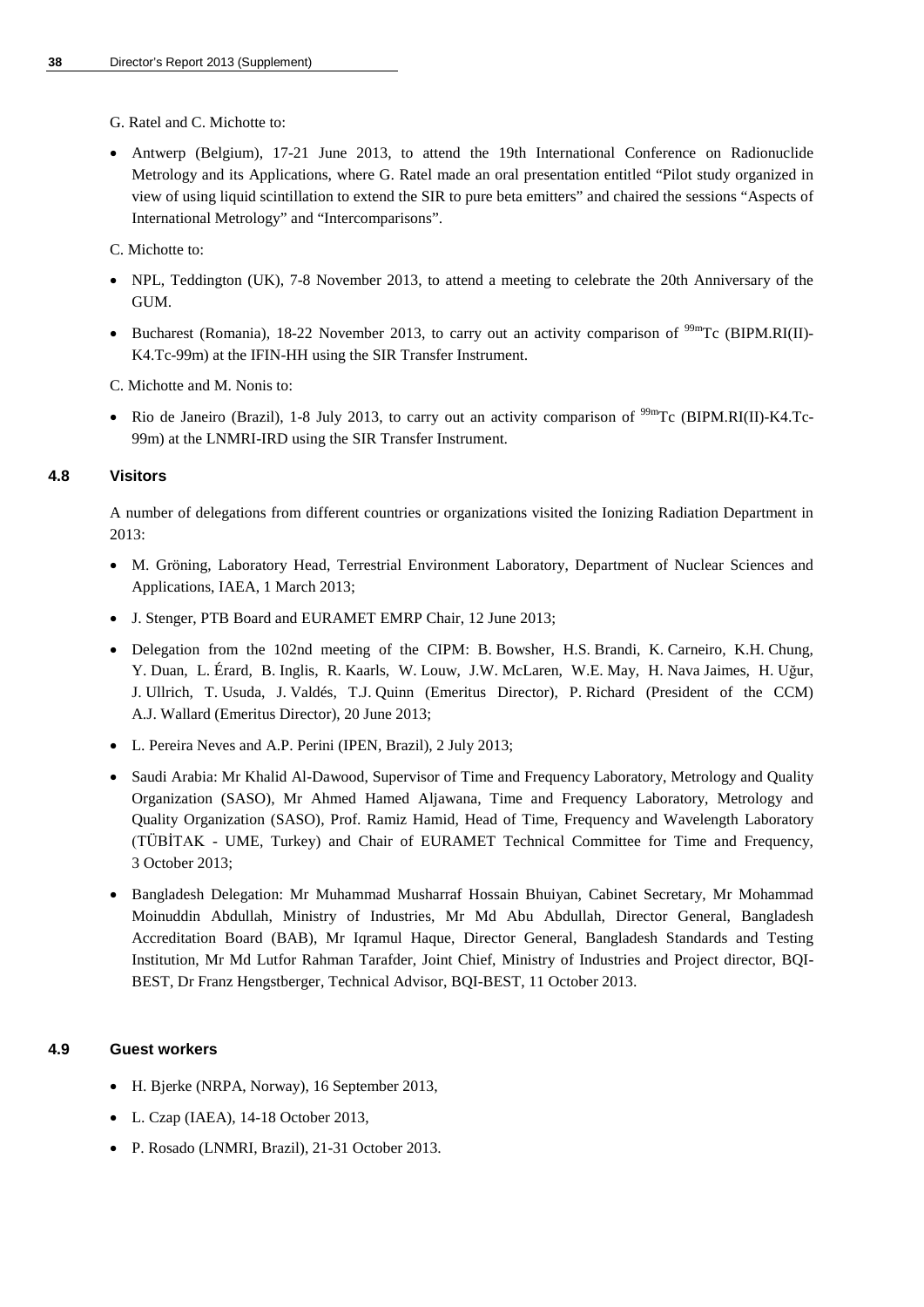# **BIPM Chemistry Department Director: R.I. Wielgosz (1 January 2013 to 31 December 2013)**

### **5.1 Gas metrology programme** (J. Viallon, E. Flores, P. Moussay, F. Idrees and R.I. Wielgosz)

### 5.1.1 Ozone photometer comparison and calibration programme

In 2013, five laboratories brought their ozone national standards to the BIPM for a comparison with the BIPM-SRP27 reference standard as part of the key comparison [BIPM.QM-K1:](http://kcdb.bipm.org/appendixB/KCDB_ApB_info.asp?cmp_idy=733&cmp_cod=BIPM.QM-K1&prov=exalead) the NIST (USA) in February; the NPL (UK) in May, the METAS (Switzerland) in July; the CHMI (Czech Republic) in September; and the EC-JRC (Ispra, Italy) in October. Two of the comparison reports have been reviewed and published in the *Metrologia Technical Supplement*, two are under review by the CCQM Working Group on Gas Analysis (GAWG) and one is in progress.

### 5.1.2 Maintenance of the NO<sub>2</sub> facility and CCQM-K74, CCQM-P110 coordination

The paper "*Accurate measurements of nitrogen dioxide (NO2) and nitric acid (HNO3) mole fraction by FT-IR spectroscopy calibrated by gas standards and synthetic spectra*" was published in the peer reviewed journal *Applied Spectroscopy*. The paper "*Final report on Pilot Study CCQM-P110: Study on the accuracy and uncertainty of FT-IR methods calibrated with synthetic spectra for NO2 concentration measurements*" has been reviewed and published in the *Metrologia Technical Supplement*.

#### 5.1.3 Key comparison on methane standards

The measurements of the [CCQM-K82](http://kcdb.bipm.org/appendixB/KCDB_ApB_info.asp?cmp_idy=1062&cmp_cod=CCQM-K82&prov=exalead) international comparison were carried out and completed during 2013. The Draft A report was distributed to participants and presented during the 30th Meeting of the CCQM-GAWG (November 2013), together with proposals for the Key Comparison Reference Value. Draft B of the comparison report is in preparation.

### 5.1.4 Formaldehyde

Validation studies required for the key comparison [CCQM-K90](http://kcdb.bipm.org/appendixB/KCDB_ApB_info.asp?cmp_idy=1095&cmp_cod=CCQM-K90&prov=exalead) have continued. In particular, the one year stability study of transfer standards that started in June 2012 was successfully completed. The gas mixtures under test were proven to be suitable as transfer standards and a new set of the same mixtures is expected to be delivered to the BIPM in February 2014 to allow the start of measurements for the comparison. The BIPM dynamic generation system based on paraformaldehyde permeation was also further characterized with reduced uncertainties for the measurement of the water emitted together with the formaldehyde.

In parallel, an alternative dynamic source of formaldehyde in nitrogen based on trioxane diffusion followed by conversion to formaldehyde was developed. A conversion efficiency of more than 99.7 % was evaluated by FTIR spectroscopy, which can detect low levels of both trioxane and formaldehyde. The BIPM, the pilot laboratory for the key comparison CCQM-K90, will value assign the mole fraction of formaldehyde in the transfer standards by reference to both sources.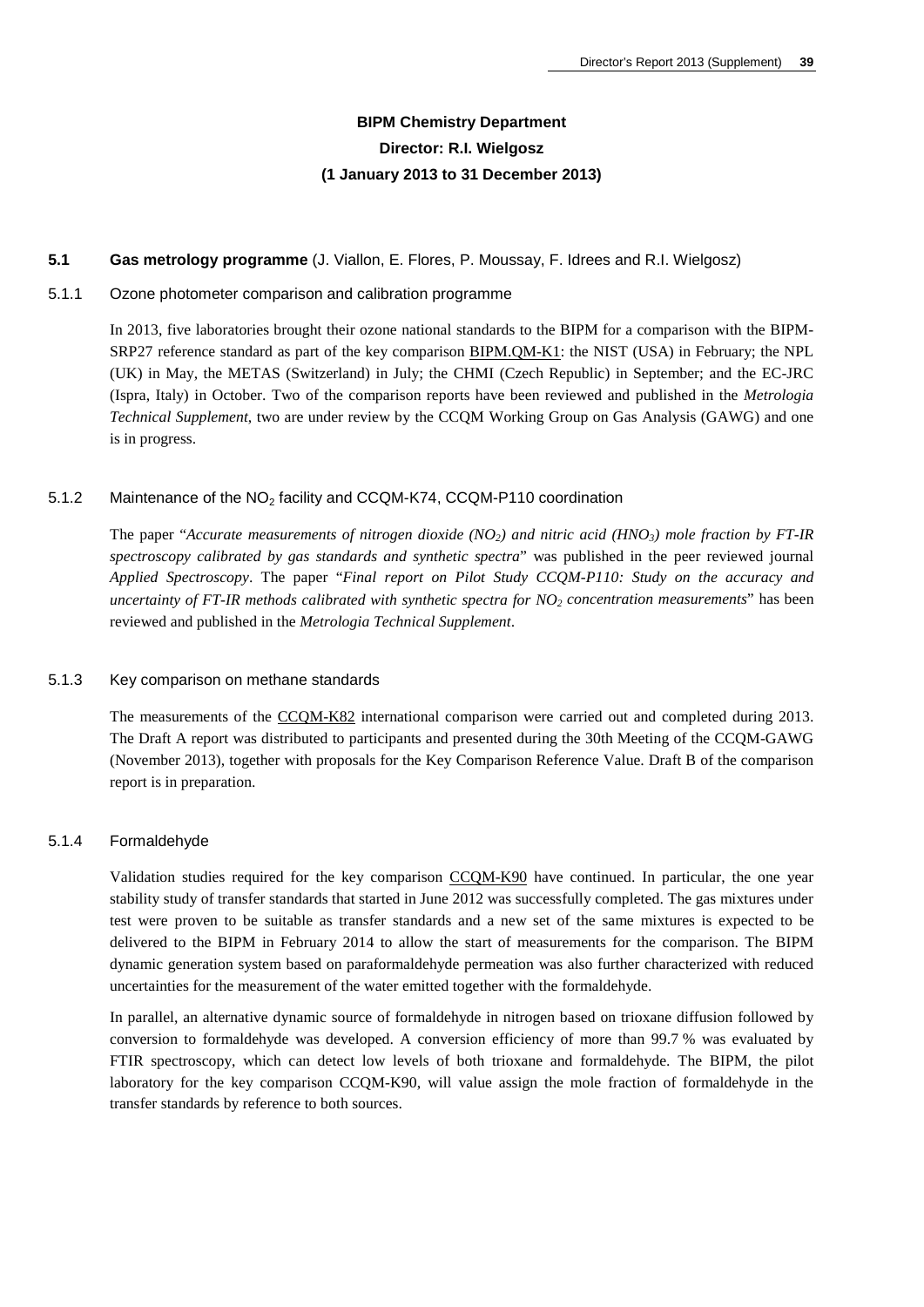#### 5.1.5 Development of a laser-based SRP and ozone absorption cross-section measurements

The setup and the associated process to perform the measurements of the ozone cross-section were improved during 2013 with the development of an optimized configuration for measurements. Particular attention was paid to ensure that only highly inert materials were in contact with ozone, with the result that the rate of loss of ozone within the system was reduced. More importantly, the production process for liquid ozone was improved with the study of the best conditions of the starting oxygen pressure and the cooling temperature of the cryostat. Altogether, this resulted in the production of gas samples that were composed of between 98 % and 99 % ozone. Additionally, a method based on evaporation-condensation cycles of liquid ozone in the gas phase was developed by Dr S. Lee, KRISS (Republic of Korea), during a three month secondment at the BIPM. This allowed the analysis of non-condensed impurities by mass spectrometry and a more accurate quantification of the oxygen content based on pressure measurements, molecular oxygen being the main impurity observed. With this setup, final measurements of the ozone cross-section at the three wavelengths produced by the laser light source in the BIPM facility have been undertaken. Measurements at two wavelengths were completed, and final measurements at the remaining wavelength will be completed in early 2014. The results obtained have demonstrated good reproducibility (better than 0.3 %) and the overall uncertainty estimation is close to 0.5 %. Final results and their publication are expected in the following months.

### 5.1.6 BIPM-IAEA workshop on  $CO<sub>2</sub>$  isotope ratio standards and preparation for CCQM-K120

Following the signing of the BIPM-IAEA memorandum of understanding in 2012, the BIPM and IAEA organized a workshop, hosted by the VSL, the Netherlands, on 4 June 2013, with the aim of understanding the current status of  $CO<sub>2</sub>$  and  $CH<sub>4</sub>$  isotope ratio standards and their importance for accurate concentration measurements of these important greenhouse gases. The conclusions of the workshop were presented at the 30th Meeting of the CCQM-GAWG (November 2013), and technical proposals for a key comparison [\(CCQM-K120\)](http://kcdb.bipm.org/appendixB/KCDB_ApB_info.asp?cmp_idy=1364&cmp_cod=CCQM-K120&prov=exalead) on  $CO<sub>2</sub>$  in air standards, to be coordinated by the BIPM and the NIST, were accepted. Initial work to develop measurement methods at the BIPM and validation standards for the comparison has started.

### **5.2 Organic analysis programme** (S. Westwood, R. Josephs, A. Daireaux, T. Choteau, N. Stoppacher and R.I. Wielgosz)

#### 5.2.1 Purity methodology and small molecule purity analysis

A paper outlining the BIPM implementation of the mass balance method for determining the mass fraction of the main component of a high purity organic material was published in *Analytical Chemistry*.

A "White Paper" describing an objective approach to the use of this data to demonstrate a general capability for purity assignment of organic primary calibrators and for linking the results of key comparisons to the reporting and assessment of CMC claims was prepared by the BIPM and was discussed at the CCQM Working Group on Organic Analysis (OAWG) meeting which was held at the BIPM in April 2013. As a result of those discussions a revised approach was presented at the OAWG meeting held in Pretoria, South Africa, in November 2013 and which was accepted for implementation.

A proposal to establish a working group for delivery of an International Union of Pure and Applied Chemistry (IUPAC) Technical Report on Organic Purity by drawing on technical expertise recruited from NMIs with active programmes in Organic Analysis was prepared. A suitable group of experts were approached and they agreed to participate and the proposal was reviewed favourably by the IUPAC Analytical Division. The proposal has been submitted to the IUPAC Project Committee for final approval, with a target for commencement in 2014.

Feasibility studies for the implementation of a BIPM capability for quantitative nuclear magnetic resonance (qNMR) assignments of the purity of organic calibrators have continued with the focus on: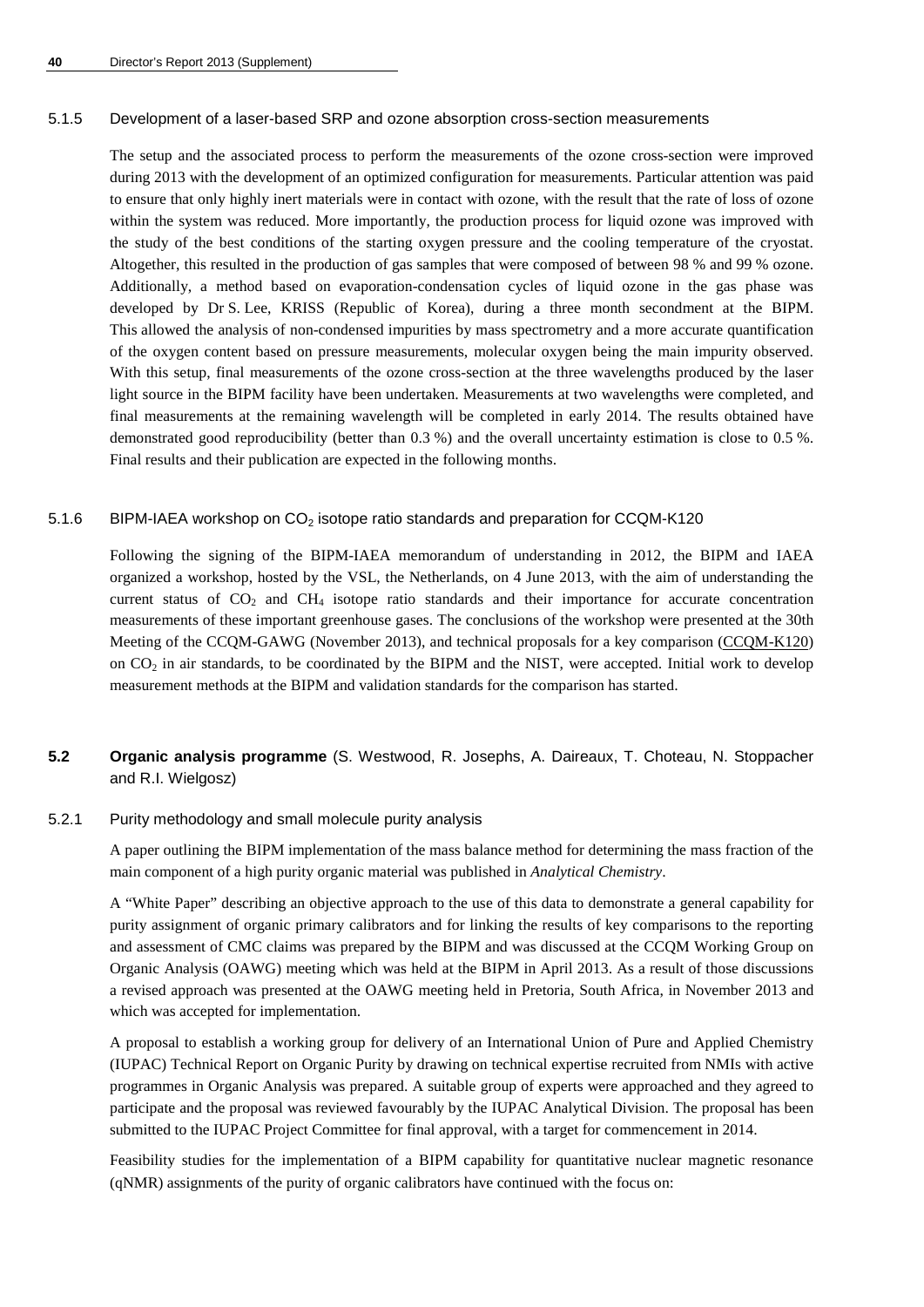- preparation and ampouling of gravimetrically assigned standard solutions of selected organic materials in deuterated NMR solvents;
- methods for the verification of gravimetrically assigned analyte concentration in solution by an independent quantitative chromatographic analysis.

Agreement between gravimetric and analytical values of ampoule-sealed solutions in volatile deuterated solvent at relative uncertainties below 0.1 % when using quantification by GC-FID has been achieved.

The technical capabilities of the BIPM Organic Analysis programme were augmented during 2013. A Karl Fischer titration apparatus and an additional HPLC-UV system were purchased. The Karl Fischer system replaces existing equipment that was nearing the end of its working life and the additional LC-UV capability will allow improved management of the workload arising from the increased requirements in this area of both the Small and Large Organic Purity work programmes.

#### 5.2.2 Organic programme quality system

The Quality System documentation was reviewed and revised in advance of an Internal Audit undertaken in July 2013. Corrective actions identified as a result of the Internal Audit have been implemented and documented.

### 5.2.3 Purity comparison CCQM-K55.c [(L)-Valine]

Following on from the initial discussion of results at the November 2012 OAWG meeting in Hong Kong (China) of the [CCQM-K55.c](http://kcdb.bipm.org/appendixB/KCDB_ApB_info.asp?cmp_idy=1072&cmp_cod=CCQM-K55.c&prov=exalead) [(L)-Valine] key comparison and the parallel CCQM-P117.c pilot study coordinated by the BIPM, a review was undertaken to identify the possible causes of the disparity of results reported using quantitative NMR (qNMR) methods. The result of the review was discussed at the OAWG meeting held at the BIPM in April 2013. Additional and unanticipated studies were required to resolve a claim by one of the key comparison participants regarding the presence of a significant quantity of an unaccounted ammonium impurity in the material. These studies demonstrated clearly that the claim was not justified and it was withdrawn. A proposal for the KCRV was discussed at the April meeting, and draft final reports for both the key comparison and the parallel pilot study were subsequently prepared and circulated to all comparison participants. A slightly revised KCRV for the comparison was agreed after discussion at the OAWG meeting in November 2013. The final report of the comparison will be sent for approval in December 2013.

### 5.2.4 Purity comparison CCQM-K55.d [Folic acid]

A candidate batch of comparison material for the [CCQM-K55.d](http://kcdb.bipm.org/appendixB/KCDB_ApB_info.asp?cmp_idy=1359&cmp_cod=CCQM-K55.d&prov=exalead) comparison has been prepared at the BIPM. A bulk source material was sub-divided into more than 250 sealed vials each containing at least 500 mg of folic acid. The impurity profile of the batch is currently under investigation as is the suitability of its homogeneity and stability for the purposes of the comparison. Contingent on a successful outcome to these studies, it is planned that the key comparison and a parallel pilot study will start towards the end of 2014.

### 5.2.5 Organic large molecule purity – angiotensin I

A range of analytical methods for the purity determination of the intact decapeptide angiotensin I (ANG I) were developed and validated by the BIPM. These activities have received additional support through a collaborative agreement with the NIST. ANG I is a hypertension marker that is frequently monitored and is crucial for clinical chemistry. It provides a model system for developing future large organic molecule purity comparisons for the CCQM. Procedures developed and validated for the identification and quantification of structurally related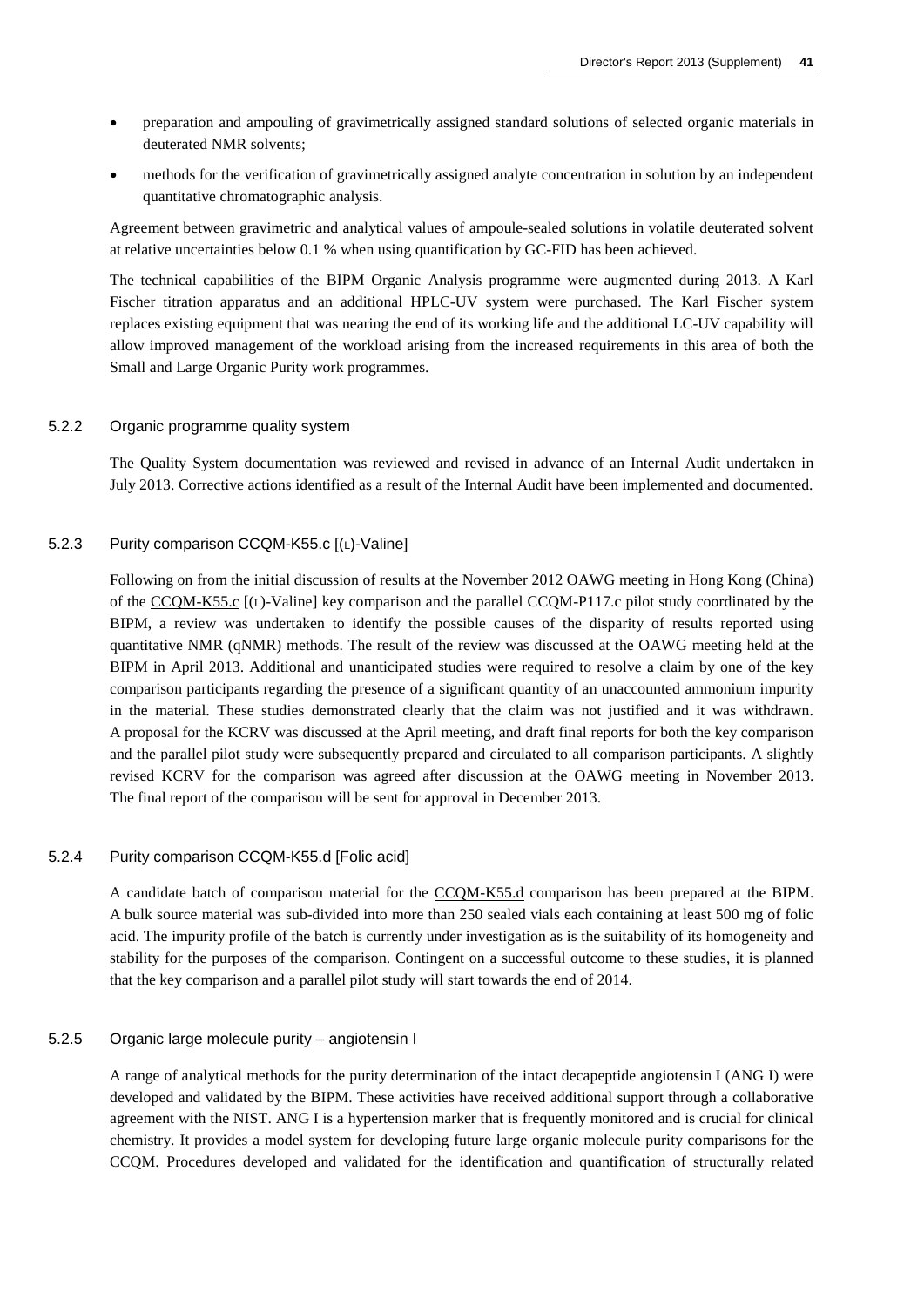peptide impurities for use in the characterization of the model peptide ANG I include: LC-hrMS/MS (Orbitrap), LC-MS/MS (Qtrap), and LC-UV-CAD.

External calibration has been used for all three methods for the quantification of six related peptide fragments for which pure calibrator materials could be synthesized commercially, allowing the purity mass fraction value of a pure ANG I material provided by the NIST and the corresponding measurement uncertainty to be evaluated using the mass balance approach.

A quantitative AA analysis method for the mass fraction value assignment of ANG I subsequent to complete microwave-assisted vapour-phase hydrolysis was also developed. The LC-MS/MS (Qtrap) method for AAs has been further developed to serve as the basis of an LC-ID-MS/MS method for the AA analysis of the hydrolyzed peptides. Traceability has been established through in-house purity capabilities for AAs. A peptide impurity corrected amino acid (PICAA) analysis approach, requiring quantification of constituent amino acids following hydrolysis of the material and correction for AAs originating from impurities has been developed and validated as an alternative to the full mass balance approach that could require unviable large quantities of peptide material.

The purity mass fraction value of the pure ANG I material provided by the NIST and the corresponding measurement uncertainty has been evaluated using the PICAA approach. The final result was in agreement with the results obtained using the mass balance approach.

The purity mass fraction values of the pure ANG I material and the corresponding measurement uncertainties obtained by both the mass balance and the PICAA approach are in agreement with results obtained by quantitative nuclear magnetic resonance spectroscopy (qNMR) and elemental analyses (CHN/O) corrected for impurities. Both qNMR and CHN/O analyses were undertaken by external providers to provide confirmatory data and would not deliver an accurate purity mass fraction value without impurity correction.

The BIPM has successfully finalized the cross-validation of different approaches for the purity mass fraction value assignment of the model decapeptide ANG I in collaboration with NIST. The methods developed will be used in the planned CCQM key comparison on peptide purity. External publication of the study results is currently ongoing.

5.2.6 Organic large molecule purity – insulin

Insulin (INS) plays an important role in the treatment and monitoring of diabetes. Pure primary calibrator materials are a fundamental requirement for pharmaceuticals, laboratory medicine and clinical chemistry, and the molecule provides a model system for developing future large organic molecule purity comparisons for the CCQM.

Measurements to assign a mass balance purity value to an INS material have been completed, including different methods for the identification and quantification of structurally related impurities, notably: LC-hrMS/MS (Orbitrap), LC-MS/MS (Qtrap), LC-UV-CAD. NMR spectroscopy has been used to provide data to confirm the characterization of the INS.

A PICAA analysis method, requiring quantification of constituent amino acids following hydrolysis of the material and correction for AAs originating from impurities for the mass fraction value assignment of INS, is being implemented.

### 5.2.7 Organic large molecule purity – Human C-peptide

The first CCQM key comparison on peptide purity [\(CCQM-K115\)](http://kcdb.bipm.org/appendixB/KCDB_ApB_info.asp?cmp_idy=1339&cmp_cod=CCQM-K115&prov=exalead) will be coordinated by the BIPM in collaboration with the NIM, China. Dr M. Li from the NIM, China, has joined the BIPM as a visiting scientist to work on the method development and study material characterization, in preparation for the key comparison.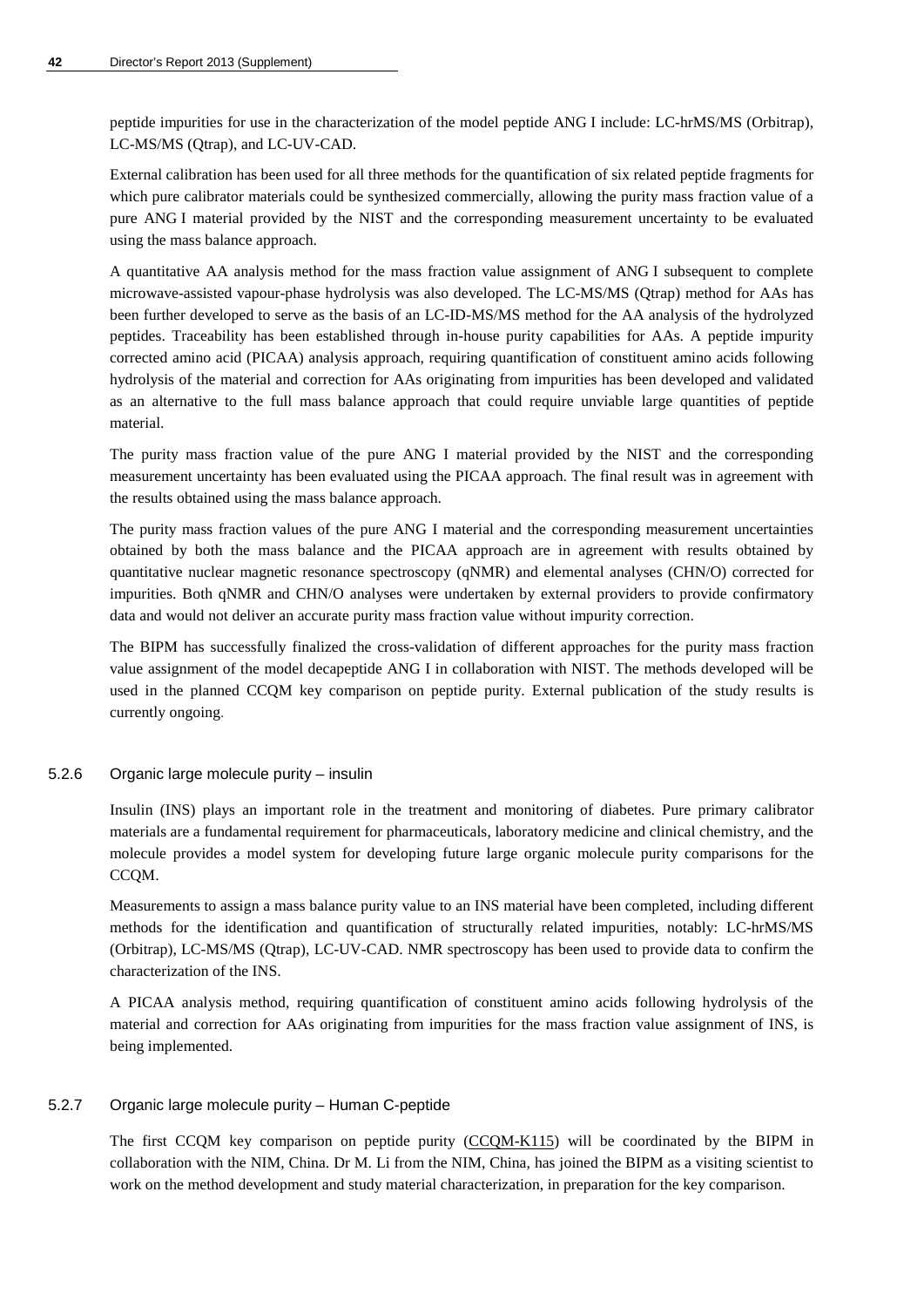The assignment of the mass fraction content of high-purity materials will be the subject of the CCQM-K115/P55.2 comparison. C-peptide (hCP) has been proposed and has been accepted as the most appropriate choice for a study material for a first CCQM key comparison and parallel pilot study looking at competencies to perform peptide purity mass fraction assignment. C-peptide (hCP) was chosen with the aim of leveraging the work required for the comparison and thereby minimizing the workload for NMIs while simultaneously focusing on a material directly relevant to existing CMC claims. The BIPM will coordinate this comparison in collaboration with NIM, China, in 2014-2015.

The hCP is an important clinical and forensic analyte in its own right for which accurate reference measurement systems are required. It is a chemically synthesized linear peptide of known sequence, without cross‐links, containing 31 amino acids. It will directly support NMI services and CRMs which are currently provided by NMIs. A paper (SI value assignment of purity – a model for the classification of peptides for primary structure purity determinations) describing how this comparison can support a wider range of NMI capabilities was recently presented and approved at the CCQM WG meetings in November 2013.

The comparison hCP material has been synthesized and was provided by the NIM, China. The comparison samples were filled under nitrogen using a glove box to avoid contamination. Homogeneity and stability studies are planned at the BIPM.

Different methods for the identification and quantification of structurally related impurities are currently under development: LC-hrMS/MS (Orbitrap), LC-MS/MS (Qtrap), and LC-UV-CAD.

Further procedures for use in the characterization of the hCP material that are going to be developed or investigated are GC-MS, KFT, TGA as well as supporting data from ion chromatography, CHN/O and NMR measurements.

### **5.3 Activities related to the JCTLM** (S. Maniguet and R.I. Wielgosz)

R.I. Wielgosz is Executive Secretary of the Joint Committee for Traceability in Laboratory Medicine (JCTLM) and a member of its review team on Quality Systems and Implementation. S. Maniguet coordinates the development of the JCTLM Database.

The annual joint meeting of the JCTLM Working Groups was held at the BIPM on 3 December 2013. This was followed by a JCTLM Members' and Stakeholders' Meeting on 4-5 December that brought together 70 attendees from the *In Vitro* Diagnostic Industry, as well as from the clinical chemistry and laboratory medicine community. The first session of the meeting was on the 'Impact of Reference Measurement Systems on Clinical Evidence', the second session on "Commutability", and the last session on "JCTLM current and future activities". The 12th meeting of the Executive Committee of the JCTLM was held at the BIPM on 6 December 2013.

The revised text of the Declaration of Cooperation (DoC) between the CIPM, IFCC and ILAC, and its Appendices III and IV has been approved by the three sponsoring organizations and posted on the BIPM JCTLM website. The amendments made to the text were in line with the current review processes used by the JCTLM, as well as the revision in the harmonized standards (ISO 15194 and 151943 related to Certified Reference Materials and Reference Procedures) of European Directive on *In Vitro* Medical Devices. In addition, a statement on the obligations for JCTLM Member Organizations was included in Appendix IV.

In March 2013, the WG1 Cycle 9 reference materials, and measurement methods, and WG2 Cycle 7 reference measurement laboratory services approved by the Executive Committee during its 11th annual meeting in December 2012 were published in the database.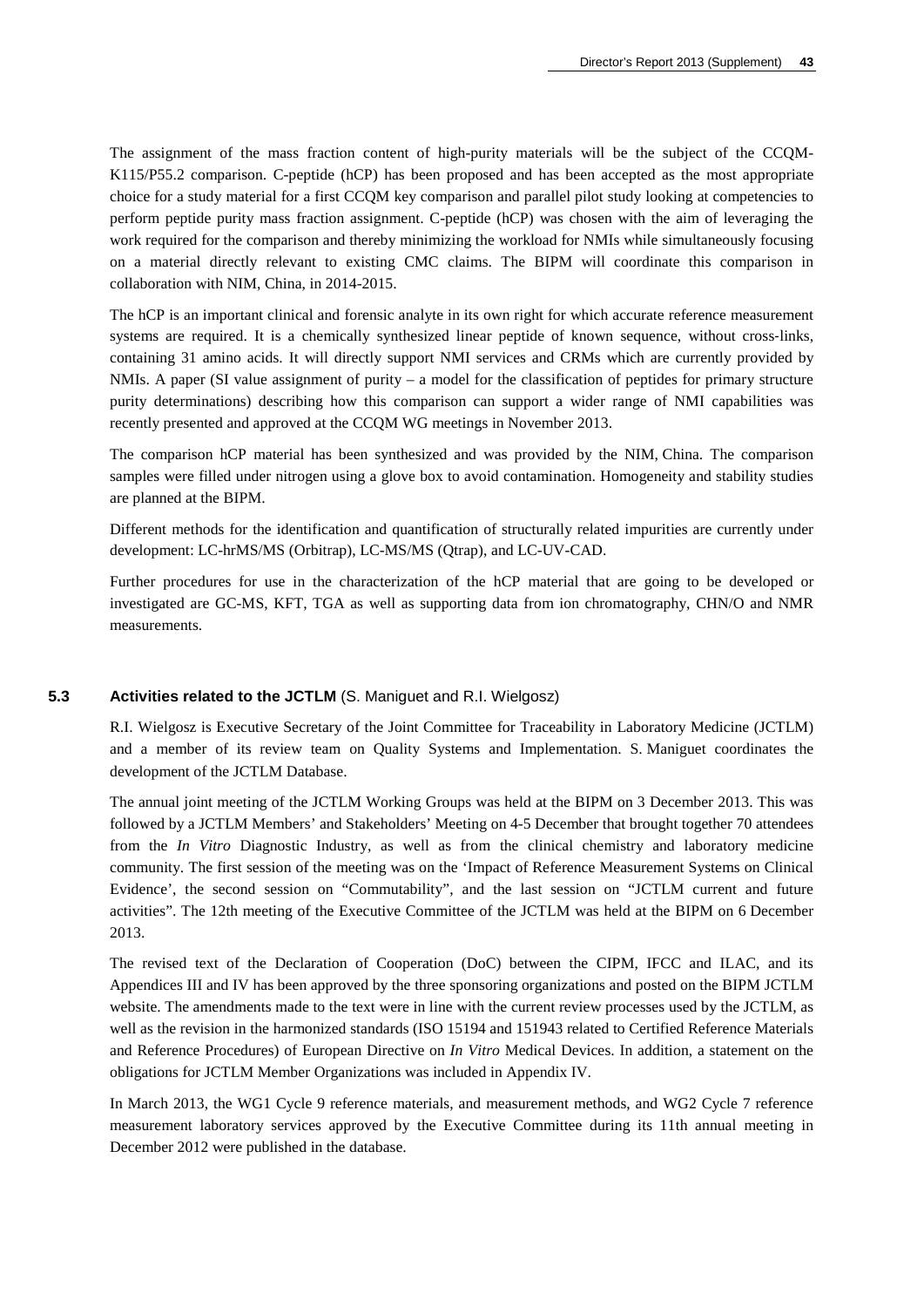As of December 2013 the [JCTLM Database](http://www.bipm.org/jctlm/) contained:

- 299 available certified reference materials that cover 11 categories of analytes. Of these reference materials, 33 are in List II, which includes reference materials value-assigned using internationally agreed protocols, and three are in List III, which covers reference materials with nominal properties;
- 156 reference measurement methods or procedures that represent about 80 different analytes in eight categories of analytes;
- 92 reference measurement services, delivered by nine reference laboratories and two NMIs in five countries and which cover six categories of analytes.

The WG1 Cycle 10 call for nominations of higher order reference materials and reference measurement methods or procedures, and the WG2 Cycle 8 call for nominations of reference measurement laboratory services were announced on the JCTLM website in January 2013, and email notifications were sent to about 350 potential contributors to the JCTLM. As of July 2013, 58 nominations for materials, 12 nominations for methods, and 12 nominations for services had been received and sent to Review Teams for evaluation.

ISO TC 212 WG2 is currently revising two normative standards of particular importance to the JCTLM processes, notably ISO 17511 and ISO 15195, and the BIPM, as a liaison A organization to ISO TC 212, has been active in this activity.

### **5.4 Publications**

### External publications

- 1. Viallon J., Moussay P., Idrees F., Wielgosz R., Niederhauser B., Final report of the ongoing key comparison BIPM. QM-K1: Ozone at ambient level, comparison with METAS (July 2013), *[Metrologia](http://stacks.iop.org/0026-1394/50/08022)*, 2013, **50**, *Tech. Suppl*[., 08022.](http://stacks.iop.org/0026-1394/50/08022)
- 2. Flores E., *et al*., Final report on Pilot Study CCQM-P110: Study on the accuracy and uncertainty of FT-IR methods calibrated with synthetic spectra for NO2 concentration measurements, *[Metrologia](http://stacks.iop.org/0026-1394/50/08011)*, 2013, **50**, *Tech. Suppl*[., 08011.](http://stacks.iop.org/0026-1394/50/08011)
- 3. Norris J.E., Choquette S.J., Viallon J., Moussay P., Wielgosz R., Guenther F.R., 2013, Temperature Measurement and Optical Path-length Bias Improvement Modifications to NIST Ozone Reference Standards, *[J. Air & Waste Manage. Assoc.](http://dx.doi.org/10.1080/10962247.2013.773951)*, 2013, **63**(5), 565-574.
- 4. Flores E., Viallon J., Moussay P., Wielgosz R.I., Accurate Fourier Transform Infrared (FT-IR) Spectroscopy Measurements of Nitrogen Dioxide and Nitric Acid Calibrated with Synthetic Spectra, *Appl. Spectrosc.*, 2013, **67**, 1171-1178.
- 5. Westwood S., Josephs R., Choteau T., Daireaux A., Wielgosz R. Mass Balance Method for the SI Value Assignment of the Purity of Organic Compounds, *[Anal. Chem](http://dx.doi.org/10.1021/ac303329k)*., 2013, **85**, 3118.
- 6. Viallon J., Moussay P., Idrees F., Wielgosz R., Botha A., Final report of the ongoing key comparison BIPM.QM-K1: Ozone at ambient level, comparison with NMISA (July 2012), *[Metrologia](http://stacks.iop.org/0026-1394/50/08014)*, 2013, **50**, *Tech. Suppl*[., 08014.](http://stacks.iop.org/0026-1394/50/08014)
- 7. Viallon J., Moussay P., Idrees F., Wielgosz R., Morillo Gomez P., Sánchez C., Final report on the ongoing key comparison BIPM.QM-K1: Ozone at ambient level, comparison with ISCIII (December 2012), *Metrologia*, 2013, **50**, *[Tech. Suppl](http://stacks.iop.org/0026-1394/50/08008)*., 08008.
- 8. Viallon J., Moussay P., Idrees F., Wielgosz R., Novák J., Vokoun M., Final report of the ongoing key comparison BIPM.QM-K1: Ozone at ambient level, comparison with CHMI (September 2013), *Metrologia*, 2013, **50**, *[Tech. Suppl](http://stacks.iop.org/0026-1394/50/08024)*., 08024.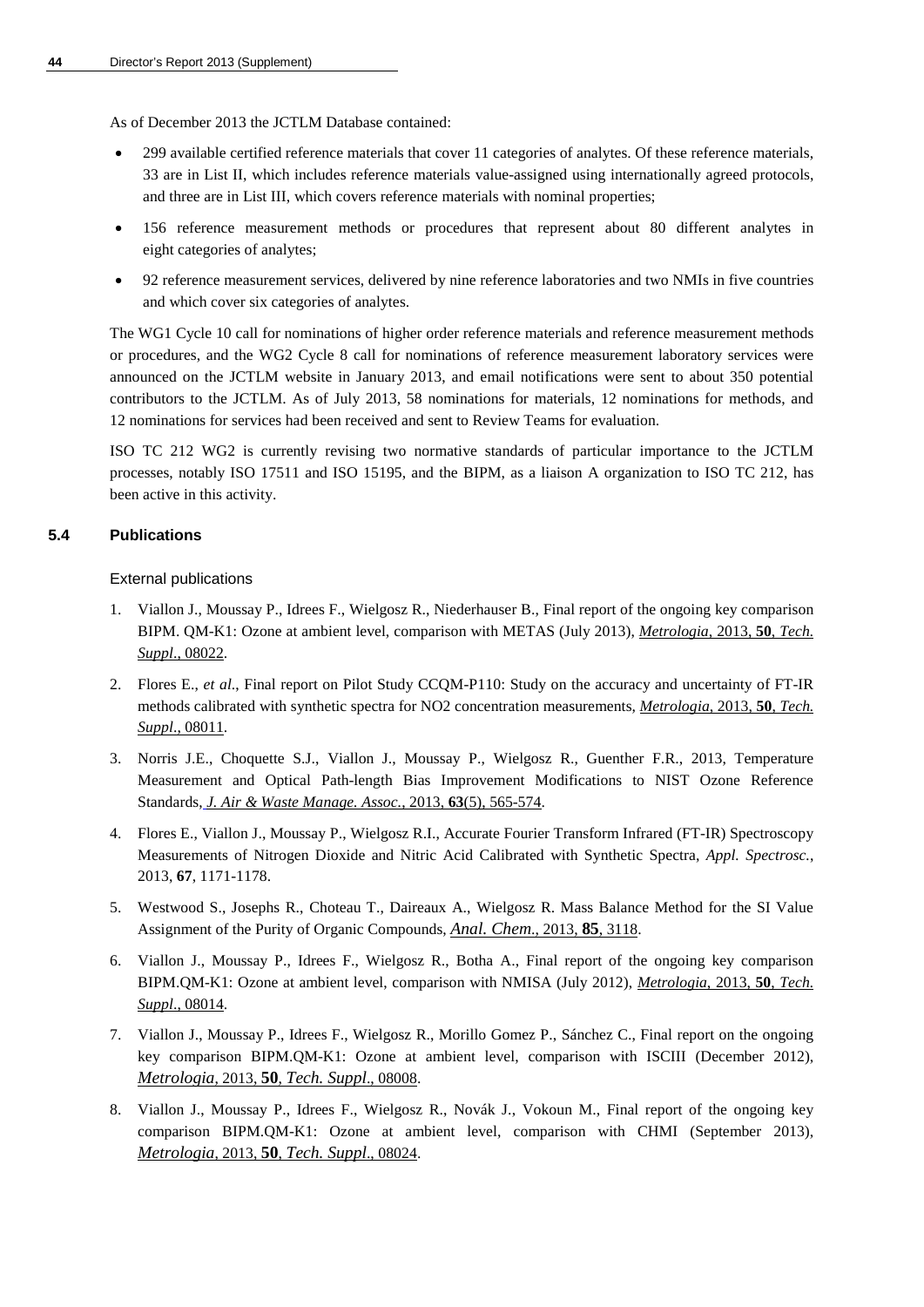- 9. Galbally I.E., *et al*., Guidelines for continuous measurements of ozone in the troposphere, [GAW Report No.](http://www.wmo.int/pages/prog/arep/gaw/documents/Final_GAW_209_web.pdf)  [209, 2013, 76 pp.](http://www.wmo.int/pages/prog/arep/gaw/documents/Final_GAW_209_web.pdf)
- 10. Stoppacher N., Josephs R.D., Daireaux A., Choteau T., Westwood S.W., Wielgosz R.I. Impurity identification and determination for the peptide hormone angiotensin I by liquid chromatography-highresolution tandem mass spectrometry and the metrological impact on value assignments by amino acid analysis, *[Anal. Bioanal. Chem.](http://dx.doi.org/10.1007/s00216-013-6953-7)* 2013, **405**, 8039–8051.
- 11. Stoppacher N., Josephs R.D., Daireaux A., Choteau T., Westwood S.W., Wielgosz R.I. Comparative evaluation of measurement uncertainties for impurities in a candidate reference materials for the peptide angiotensin I determined by liquid chromatography coupled to triple quadrupole mass spectrometry and linear ion trap – high resolution mass spectrometry*, in preparation*.

### BIPM publications

1. Josephs R.D., Stoppacher N., Li M. Routes to Macromolecular/Biomolecular Purity (CON 3) - Concept Paper on SI Value Assignment of Purity: Model for the classification of peptides for primary structure purity determinations, Input for BAWG Drafting Group.

### **5.5 Activities related to the work of Consultative Committees**

The CCQM held its 19th meeting at the BIPM on 18-19 April 2013, and was preceded by meetings of its working groups.

R.I. Wielgosz is the Executive Secretary of the CCQM and a member of the CCQM Strategic Planning Working Group.

S. Westwood is a member of the CCQM Working Group on Organic Analysis (OAWG).

R. Josephs is a member of the CCQM Working Group on Bioanalysis (BAWG) and the CCQM Working Group on Organic Analysis (OAWG).

J. Viallon is a member of the CCQM Working Group on Gas Analysis (GAWG).

E. Flores is a member of the CCQM Working Group on Gas Analysis (GAWG).

S. Maniguet is a member of the CCQM Working Group on Organic Analysis (OAWG) and the CCQM Working Group on Key Comparisons and CMC Quality (KCWG).

### **5.6 Activities related to external organizations**

R.I. Wielgosz is a BIPM representative to the International Union of Pure and Applied Chemistry, Interdivisional Committee on Terminology, Nomenclature and Symbols (IUPAC ICTNS), ISO TC 212, Clinical laboratory testing and *in vitro* diagnostic test systems, Working Group 2 on Reference Systems, and ISO TC 146 on Air Quality, and is a member of the editorial board of Accreditation and Quality Assurance. He is a member of the World Meteorological Organization (WMO)-BIPM Joint Liaison Group.

S. Westwood is the BIPM and CCQM liaison to the ISO-REMCO and is a member of the World Anti-Doping Agency (WADA) Laboratory Committee.

R. Josephs is the BIPM representative to the Inter-Agency Meeting and the Codex Committee on Methods of Analysis and Sampling (CCMAS) of the Codex Alimentarius Commission.

J. Viallon is the BIPM representative at ISO TC 146/SC 3 on Air Quality – Ambient Atmospheres.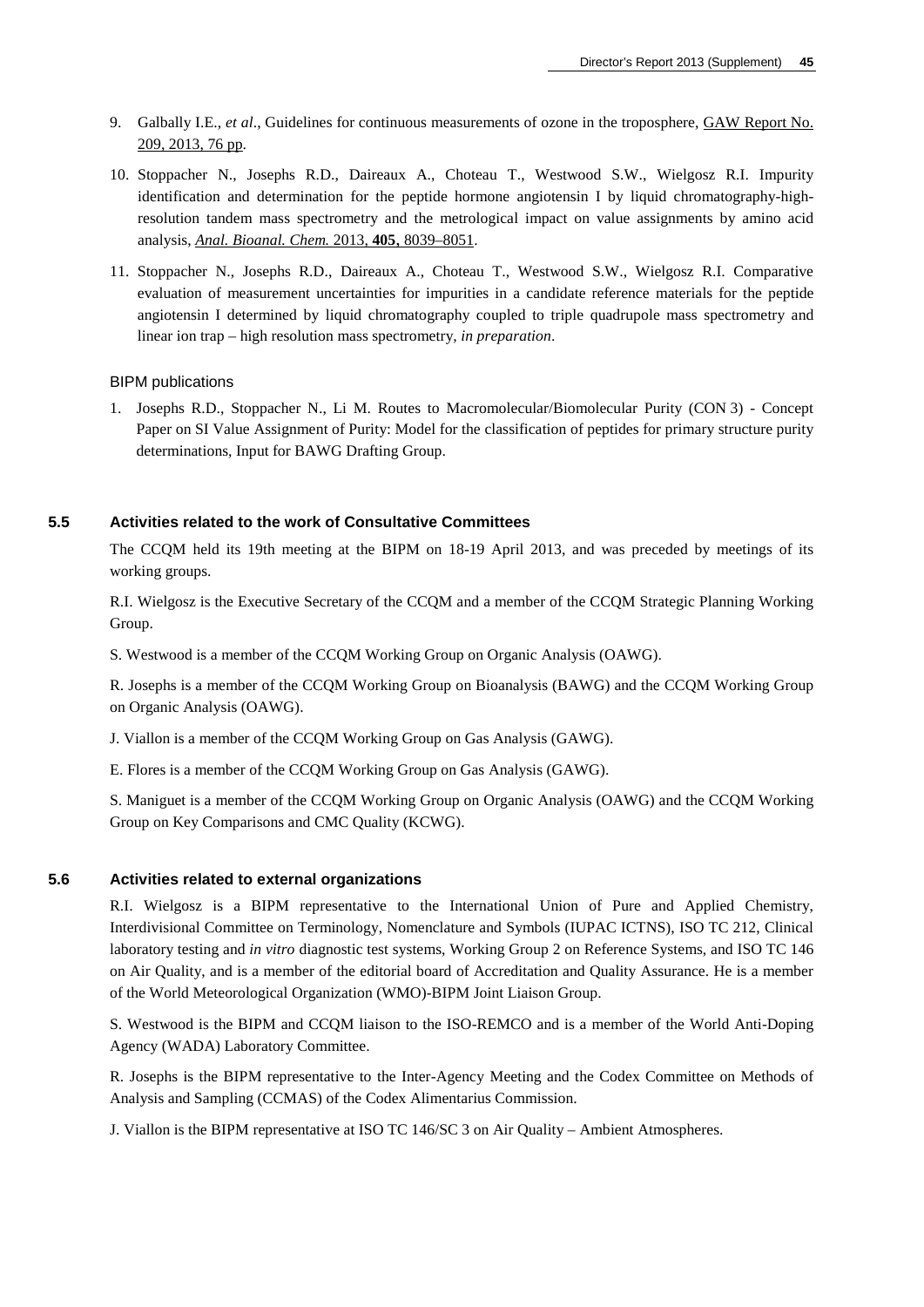### **5.7 Travel**

R.I. Wielgosz to:

- Atlanta and Gaithersburg (USA), 22-25 January 2013, to participate in revision of standards for ISO TC 212 WG2 (Reference Systems – Laboratory Medicine) and meetings at the NIST;
- Teddington (UK), 28-30 January 2013 and 26-27 June 2013, to participate in the NMS Chem/Bio-metrology advisory working group;
- PTB, Braunschweig (Germany), 7-8 February 2013, to attend the EURAMET Metchem Plenary Session and to give an update on the CCQM Strategy Document;
- Delft (the Netherlands), 4 June 2013, to Chair BIPM-IAEA workshop on CO2 and CH4 isotope ratio standards;
- Rotterdam (the Netherlands), 5-7 June 2013, to Chair Session on Metrology and Standardization at the GAS 2013 conference;
- Greenwich (UK), 2 September 2013, to give invited lecture on 'Linking Essential Climate Variables to SI Traceable Measurement' at the 16th International Conference on the Properties of Water and Steam (ICPWS16);
- Daejeon and Seoul (Republic of Korea), 7-11 October 2013, to give an invited lecture at the 3rd International Conference on the Standardization in Clinical Chemistry and for meetings at the KRISS;
- Pretoria (South Africa), 4-8 November 2013, for the CCQM Working Groups' meetings, Workshop and to visit the NMISA;
- Singapore, 19-21 November, for ISO TC 212 WG2 and plenary session, and for meetings at the HSA.

E. Flores to:

- Rotterdam (the Netherlands), 6-7 June 2013, to present a poster at the GAS 2013 conference;
- Pretoria (South Africa), 4-8 November 2013, to attend the 30th CCQM Working Group on Gas Analysis meeting and visit the NMISA laboratories.
- R. Josephs to:
- IAM, Budapest (Hungary), 2 March 2013, to represent the BIPM at the Inter-Agency Meeting of the Codex Alimentarius Commission;
- ISA/CNRS, Lyon (France), 23 May 2013, to attend the ABSciex user workshop for protein quantification by mass spectrometry;
- Capita, London (UK), 19-20 June 2013, to attend a management training course;
- NMISA, Pretoria (South Africa), 4-8 November 2013, to give presentations at the meeting of the CCQM Working Group on Bioanalysis;
- NIST, Gaithersburg (USA), 16-17 December 2013, to give a presentation on the angiotensin project and to discuss future collaboration.

N. Stoppacher to:

- Thermo Fisher Scientific, Courtabœuf (France), 7 February 2013, to attend the user meeting on "Biomolécules: de l'identification des peptides à la caractérisation des protéines thérapeutiques" ;
- NIST, Gaithersburg (USA), 16-17 December 2013, to give a presentation on angiotensin purity determination by mass spectrometry and to discuss future collaboration.